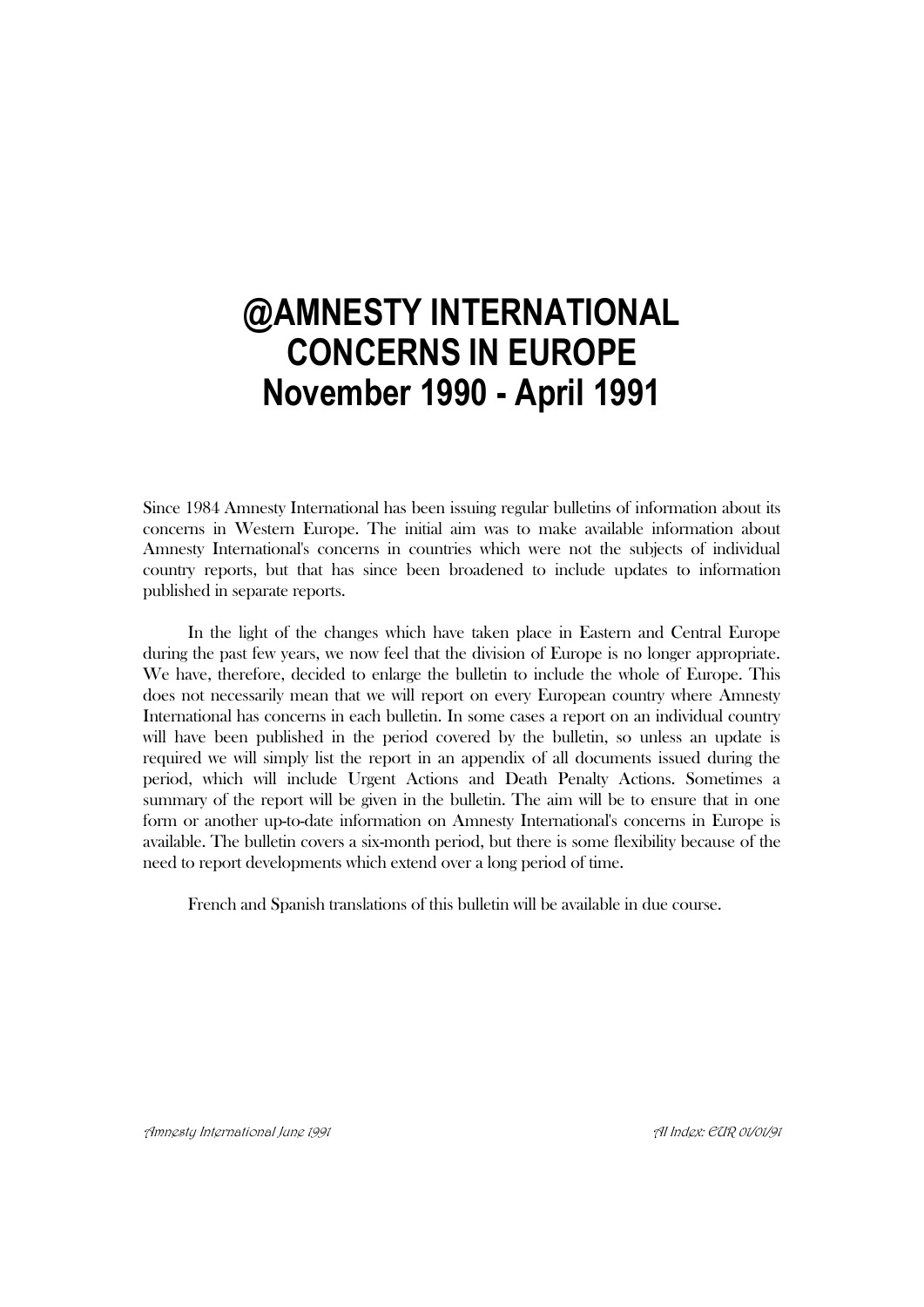# **ALBANIA**

# Update to the paper Albania: Legislative change since May 1990 and Amnesty International's concerns (AI Index: EUR 11/01/91)

Since June 1990, about 1,000 political prisoners, many of them prisoners of conscience, have been released in Albania. After the last releases, on the eve of multi-party elections on 31 March, the authorities stated that there were no more political prisoners. However, a local human rights organization said in May that it believed there were about 40 remaining political prisoners convicted of offences such as "espionage" and "treason". Among those not included in releases at the end of March was the prisoner of conscience Edmond Pojani who was arrested in July 1990 and sentenced to two years' imprisonment, under Article 118 of the Criminal Code, ("slandering the supreme organs of the State and Party") after he had expressed criticism of Enver Hoxha, Albania's former ruler who died in 1985. To Amnesty International's knowledge he was still in Bardhor prison camp near Kavajë in May.

After opposition allegations of a cover-up in the investigation of the deaths of four people on 2 April during anti-communist demonstrations in Shkodër, a cross-parliamentary commission was set up on 17 April to carry out a fresh investigation. The commission subsequently blamed security forces for the deaths; seven people were arrested, including Shkodër's chief of police. Parliament vetoed the commission's recommendation to dismiss the Interior Minister, but approved the dismissal of the head of the Investigator's Office and the Procurator General.

In May President Alia issued a decree establishing a commission to deal with the rehabilitation (including housing and employment) of wrongly sentenced political prisoners or people administratively interned (punished with internal exile). The decree also established the right of the Supreme Court, the Procurator General or the Minister of Justice to issue "certificates of innocence" to those who have been unjustly sentenced who can present evidence in support of their innocence. Many former political prisoners have alleged that they were convicted (sometimes repeatedly) on false charges and on the basis of false evidence obtained from the accused and witnesses under duress.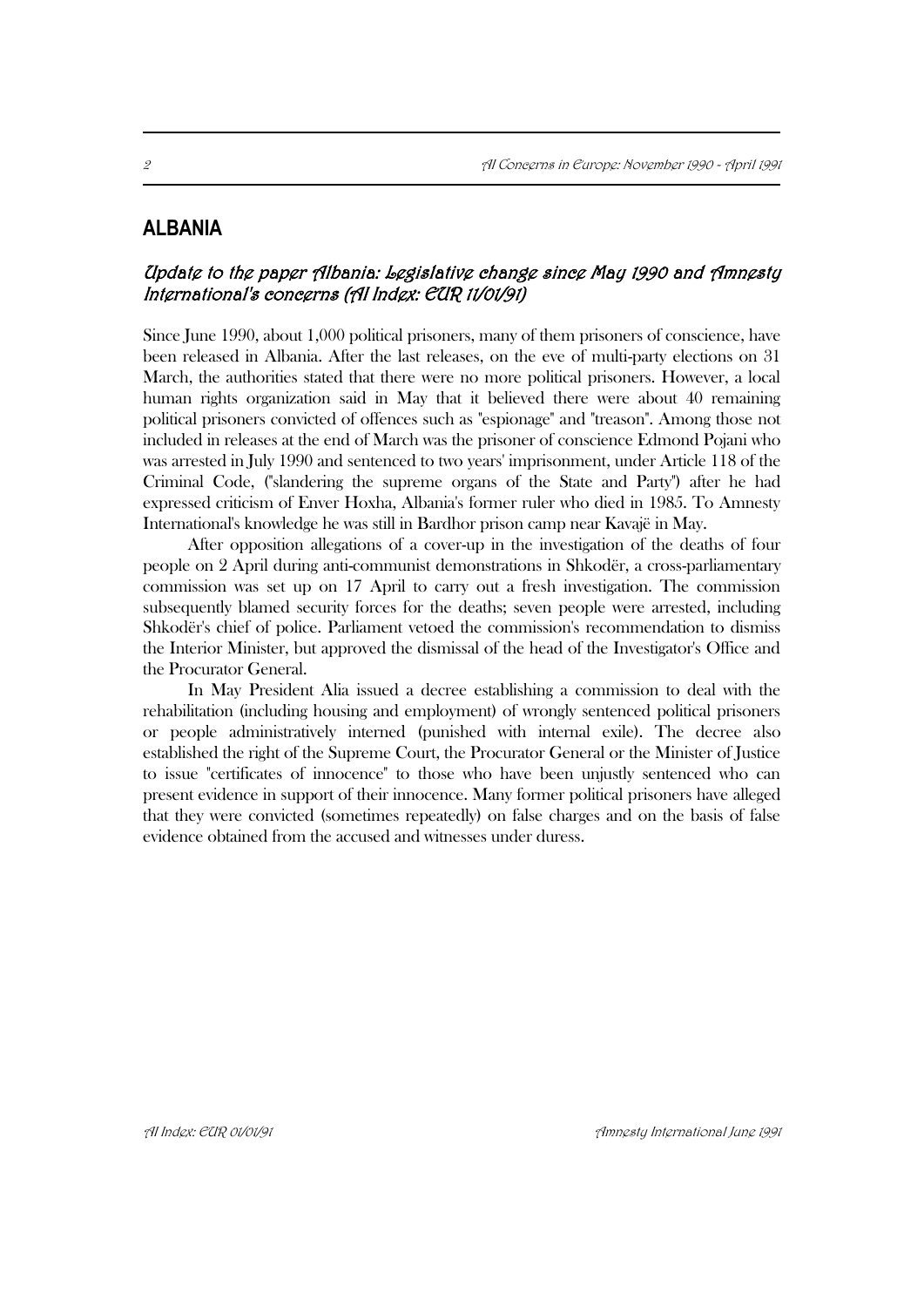# **AUSTRIA**

### Alleged ill-treatment in police custody

The following are updates to the information given in AI Index: EUR 03/02/90.

#### Case of D.D.

This was the first case known to Amnesty International in recent years in which an Austrian court declined to admit evidence which may have been coerced through torture. D.D., a Yugoslav citizen, had alleged that he had been beaten in order to force him to sign a confession at Himberg Police Station in January 1990. Injuries reported following a subsequent medical examination were consistent with his allegations. At his trial D.D. was convicted only of the offences to which he had admitted in open court. Although the police officers involved had denied ill-treating him, the court refused to accept the validity of his signed confession, recognizing that he may have been tortured.

On 8 June 1990 the Public Procurator decided to drop any further investigations into the complaint that D.D. had committed the offence of defamation by making the allegations.

Preliminary inquiries were made into D.D.'s allegations, a total of four police officers being suspected of ill-treating D.D. and giving false testimonies in court on 30 May 1990. Criminal proceedings against two other police officers also included in the allegations were dropped at the end of June 1990 owing to lack of evidence. As a result of these preliminary inquiries the Vienna Public Procurator brought charges on 16 January 1991 against three of the four police officers for the crimes of coercion and aggravated coercion (Nötigung und schwere Nötigung, under Articles 105 and 106 of the Penal Code), torture or neglect of a detainee (Quälen oder Vernachlässigen eines Gefangenen, under Article 312) and making false statements in court *(falsche Beweisaussage vor Gericht*, under Article 288). The fourth police officer has been charged with making false statements.

#### Karoline O.

In May 1990 Karoline O. had been allegedly subjected to a serious sexual assault by two police officers at Karlsplatz police station, Vienna. A third officer, although aware of the incident, had not attempted to intervene. Following Karoline O.'s official complaint on 26 June 1990, the two police officers involved had been suspended from duty and charged by the Vienna Public Procurator. Disciplinary proceedings were also instigated against all three officers.

Criminal proceedings against the two police officers on suspicion of abuse of authority (Mißbrauch eines Autoritätsverhältnisses, under Article 212 of the Penal Code), rape (Vergewaltigung, Article 201) and sexual coercion (geschlechtliche Nötigung, Article 202) have not yet been concluded. The third officer is being investigated on suspicion of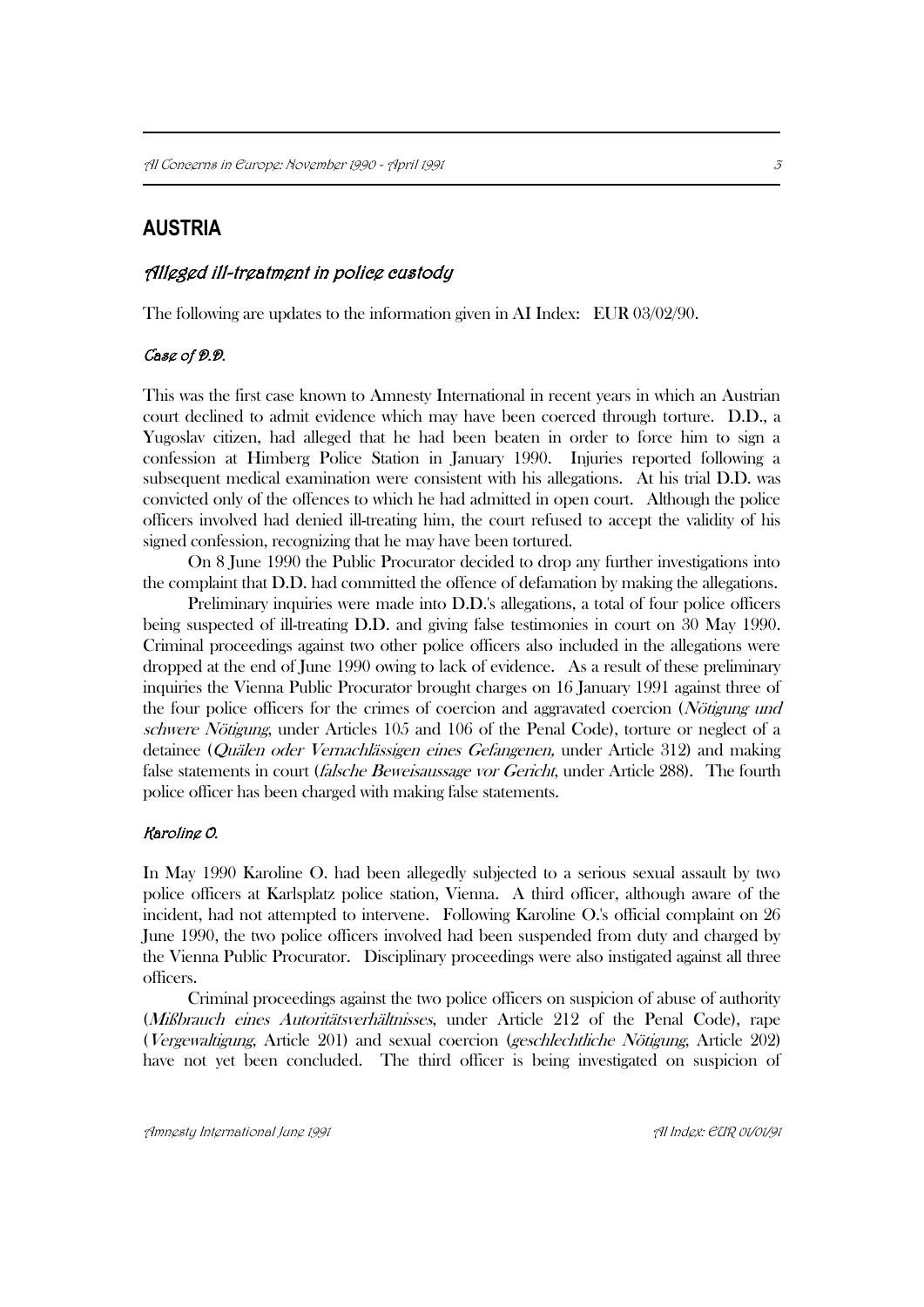"participating in criminal acts by failing to make due intervention" (Beteiligung an Tathandlungen durch Unterlassung des gebotenen Einschreitens).

#### Helmut Lang

Helmut Lang had alleged that in January 1990 he was beaten by police officers in Kohfidisch police station in order to coerce a confession to theft. He had subsequently made complaints about four police officers to the Eisenstadt Public Procurator, the Constitutional Court and the Interior Ministry.

According to internal police inquiries and judicial preliminary inquiries, Helmut Lang's complaints were not substantiated. According to the investigations, Helmut Lang's father had stated that his son had not shown any signs of ill-treatment after being questioned at Kohfidisch police station. As the complaint had not been made until 17 days after questioning, it was no longer possible for allegations of slight injuries to be investigated by medical examination.

Helmut Lang's complaint to the Constitutional Court is still pending.

#### Conscientious objection to military service

#### Correspondence with the government

In correspondence with Amnesty International the Austrian Government made the following points:

1) Amnesty International's interpretation of Article 9 of the European Convention for the Protection of Human Rights (ECHR) and Article 18 of the International Covenant on Civil and Political Rights (ICCPR) implies that applicants for alternative service should be granted conscientious objector status without examination of their reasons. Amnesty International pointed out that this was a misapprehension. Amnesty International's policy guidelines make clear that "a person should not be considered a prisoner of conscience, if he or she is not willing to state to the decision-making authorities the reason for his or her conscientious objection, where this is required by the law of the country, unless this reason can be inferred from all the circumstances of the case." Amnesty International does not therefore object to commissions set up to hear the reasons given by the applicant for conscientious objection.Amnesty International's interpretation of Article 18 of the ICCPR and Article 9 of the ECHR is that the right to refuse military service for reasons of conscience is inherent in the notion of freedom of thought, conscience and religion laid down in them.

2) Under Austrian law the Alternative Service Commissions decide whether an applicant for conscientious objector status has given "serious and credible reasons of conscience" and the decisions of the Commissions, as independent tribunals, must be accepted. Amnesty International pointed out to the Austrian Government that the reason why the organization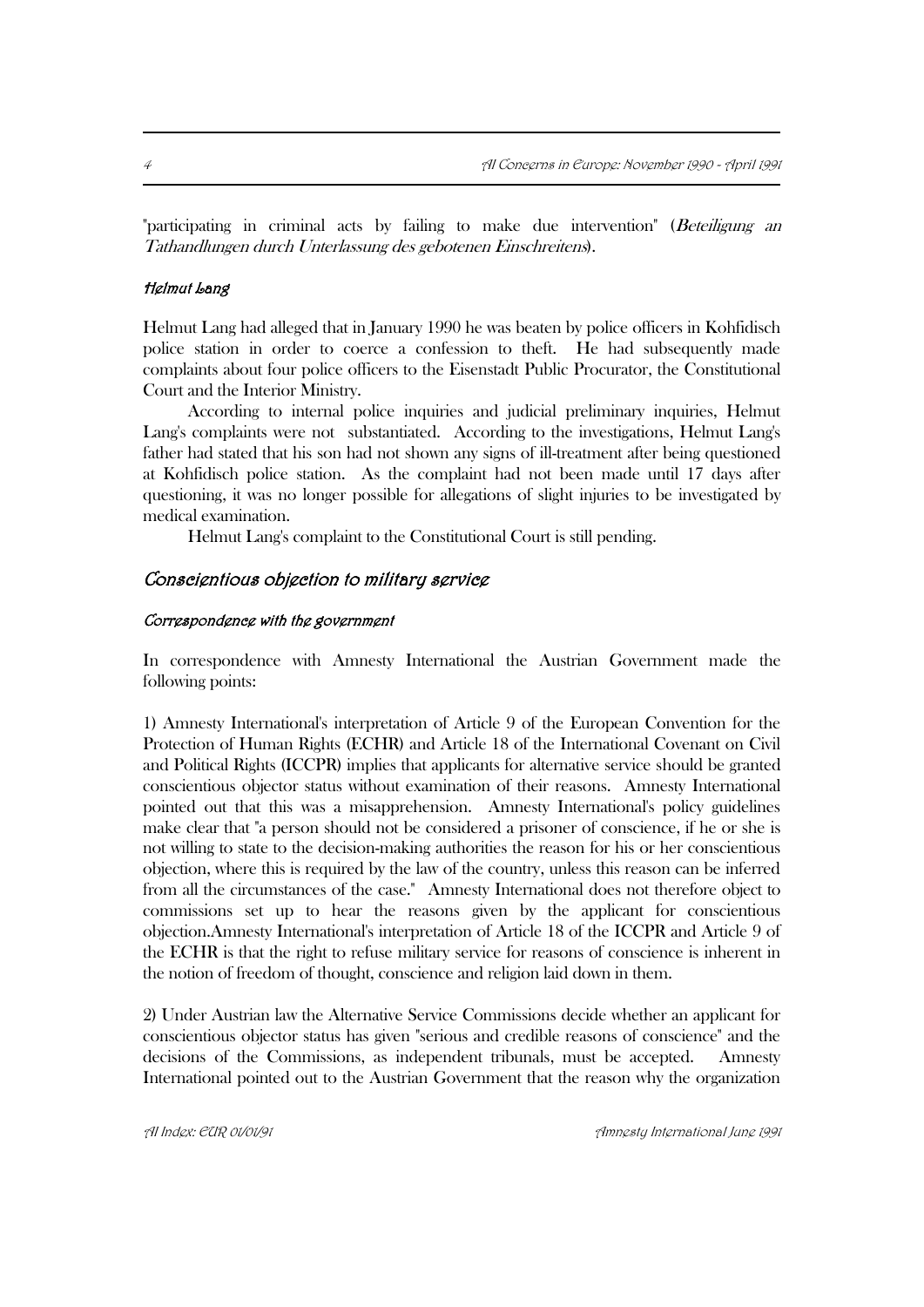sometimes adopts as prisoners of conscience applicants who have been rejected by Alternative Service Commissions is not that Amnesty International questions the impartial and independent nature of the Commissions, but that Amnesty International's guidelines on this issue recognize wider grounds for conscientious objection to military service than the Commissions often do. Although Amnesty International does not take the position that applicants for conscientious objector status should not have to explain their reasons, it recognizes the difficulty involved in doing so by asking only that an objector give "reasons of conscience or profound conviction" whereas the Alternative Service Commissions require the objector to convince them that he would experience "a severe conflict of conscience". Amnesty International believes that it is extremely difficult and perhaps impossible to test a person's conscience to this extent. Therefore, if it is convinced that someone has been imprisoned as a result of the non-violent exercise of his right to freedom of conscience, the organization will adopt him as a prisoner of conscience.

#### Proposed reform of alternative service

It has been reported<sup>1</sup> that the Austrian Government proposes to abolish the Alternative Service Commissions and to extend the length of most forms of alternative service from the present eight months to 10. Excepted from this would be particularly "strenuous or burdensome" forms of alternative service, such as caring for the old, the sick and those in psychiatric institutions, which would remain at eight months. Military service is currently eight months long. The reform is to be brought before Parliament (Nationalrat) in the second half of 1991 and, if approved, will last for a two-year trial period.

#### Martin Dengscherz (update to information given in AI Index: EUR 03/02/90)

Amnesty International had adopted Martin Dengscherz as a prisoner of conscience after he was taken into investigative detention in October 1990 for refusing to perform military service on conscientious grounds. He had applied to do alternative civilian service but both his initial application and his subsequent appeal had been rejected by the Vienna Alternative Service Commission. On 18 October 1990 he was given a suspended sentence of two weeks' imprisonment for refusing to obey military orders, then immediately taken back to the barracks where he once again refused all military duties. On 12 November 1990 he was given a one-month unconditional sentence for "disobedience" (Ungehorsam, under Article 12 of the Military Penal Code). The previous sentence of two weeks was added to this.

Immediately after the trial Martin Dengscherz was released from the army and his lawyer made an application for him to be conditionally released from prison, as he had already served more than two-thirds of his sentence while in investigative detention. This was granted. Martin Dengscherz has renewed his application to do alternative service.

 $\overline{a}$ 

<sup>&</sup>lt;sup>1</sup> Salzburger Nachrichten, 28 March 1991.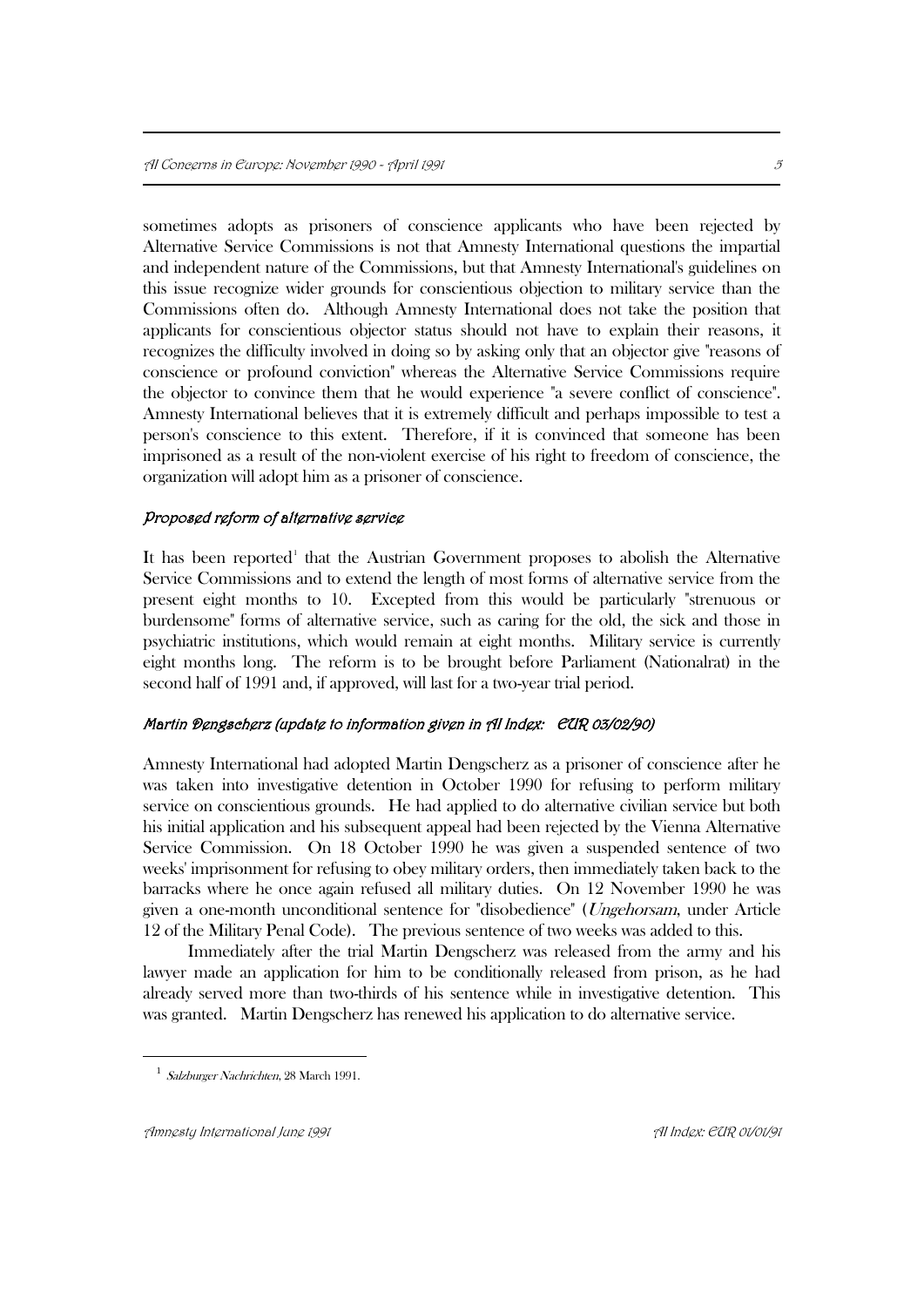#### Wolfgang Ulrich

In January Amnesty International adopted as a prisoner of conscience Wolfgang Ulrich, a 30-year-old forestry graduate, after he was imprisoned for refusing to perform military service.

In September 1985 he had applied to the Vienna Alternative Service Commission to do alternative civilian service. In his written submission he had stated that his grounds for his pacifist beliefs were based partly on his Christian faith. He also expressed the conviction that conflicts should be solved by other means than by military action and stated that he would be incapable of pointing a weapon at another human being. The Vienna Alternative Service Commission turned down his application, stating that Wolfgang Ulrich's references to his Christian faith, his rejection of the use of violence and "superficial and generalized" statements did not convince them that he would experience a severe conflict of conscience. Wolfgang Ulrich's appeal against this decision was rejected by the Vienna Higher Alternative Service Commission for the same reasons.

In November 1986 he was granted a temporary suspension from performing military service in order to attend university. At the end of 1989 he moved to Canada. On his return to Austria in October 1990 he was ordered to report to the Khevenhüller Barracks in Klagenfurt on 2 January 1991. He complied with the call-up order but refused to take up arms and was subsequently taken into investigative detention.

On 15 February Wolfgang Ulrich was given a three-week unconditional prison sentence for refusing to perform military service. As he had already spent six weeks in investigative detention, the court ruled that he had in fact served the sentence. He was released following the court hearing.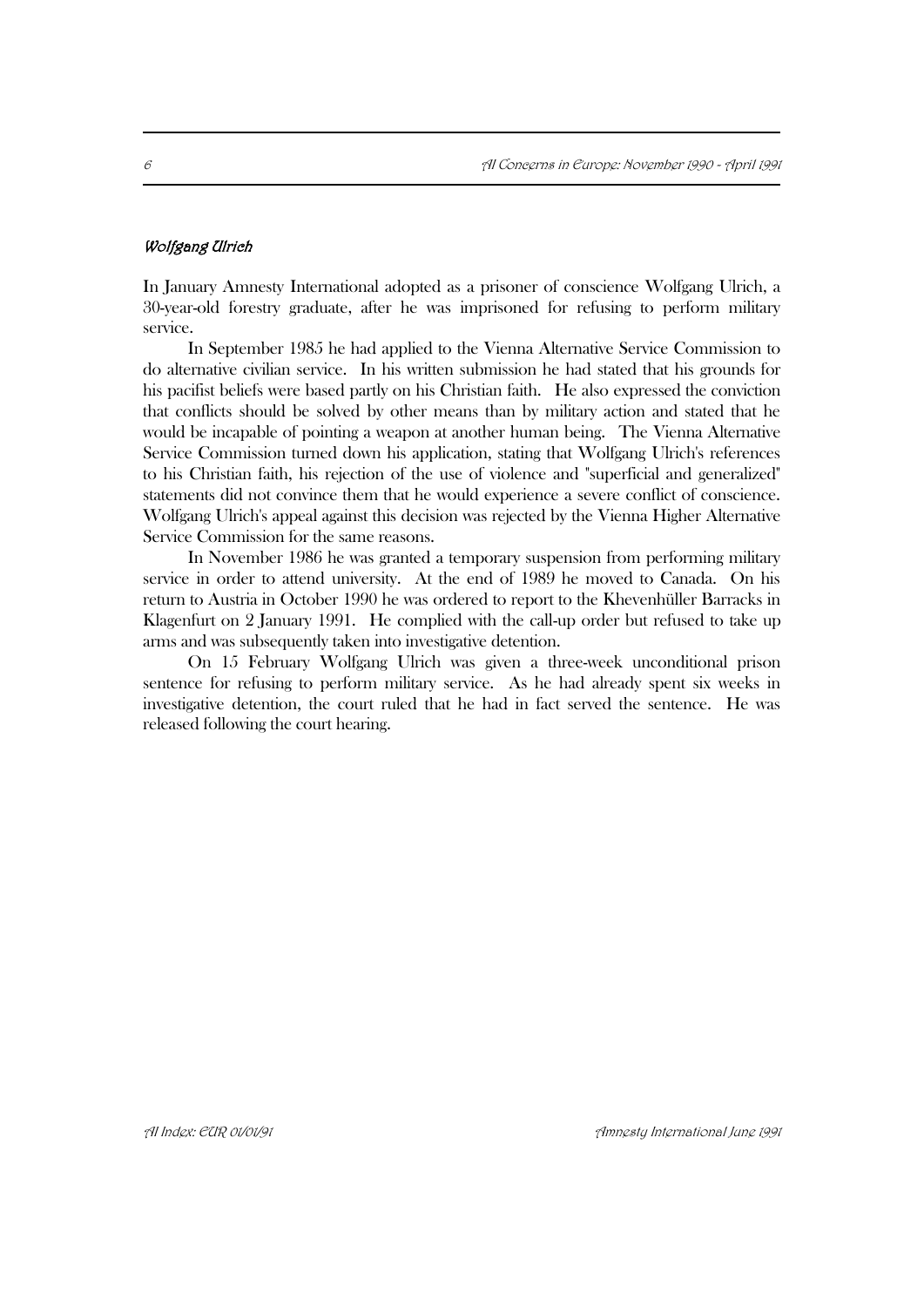# **BULGARIA**

# Releases of political prisoners

On 20 December 1990 the Grand National Assembly passed an amnesty for all "crimes against the republic". The amnesty covered all offences contained in chapter one of the penal code including acts of "treason" and "espionage". Following this amnesty all prisoners of concern to Amnesty International were released. Despite a number of amnesties announced during 1990, the organization had continued to make inquiries about a number of ethnic Turks who remained imprisoned, mostly on charges of "espionage", in connection with the forced assimilation campaign of 1984-9 pursued by the former government of Todor Zhivkov (see AI Index: EUR 15/03/86; EUR/15/01/87; EUR 15/01/89; EUR 15/03/90).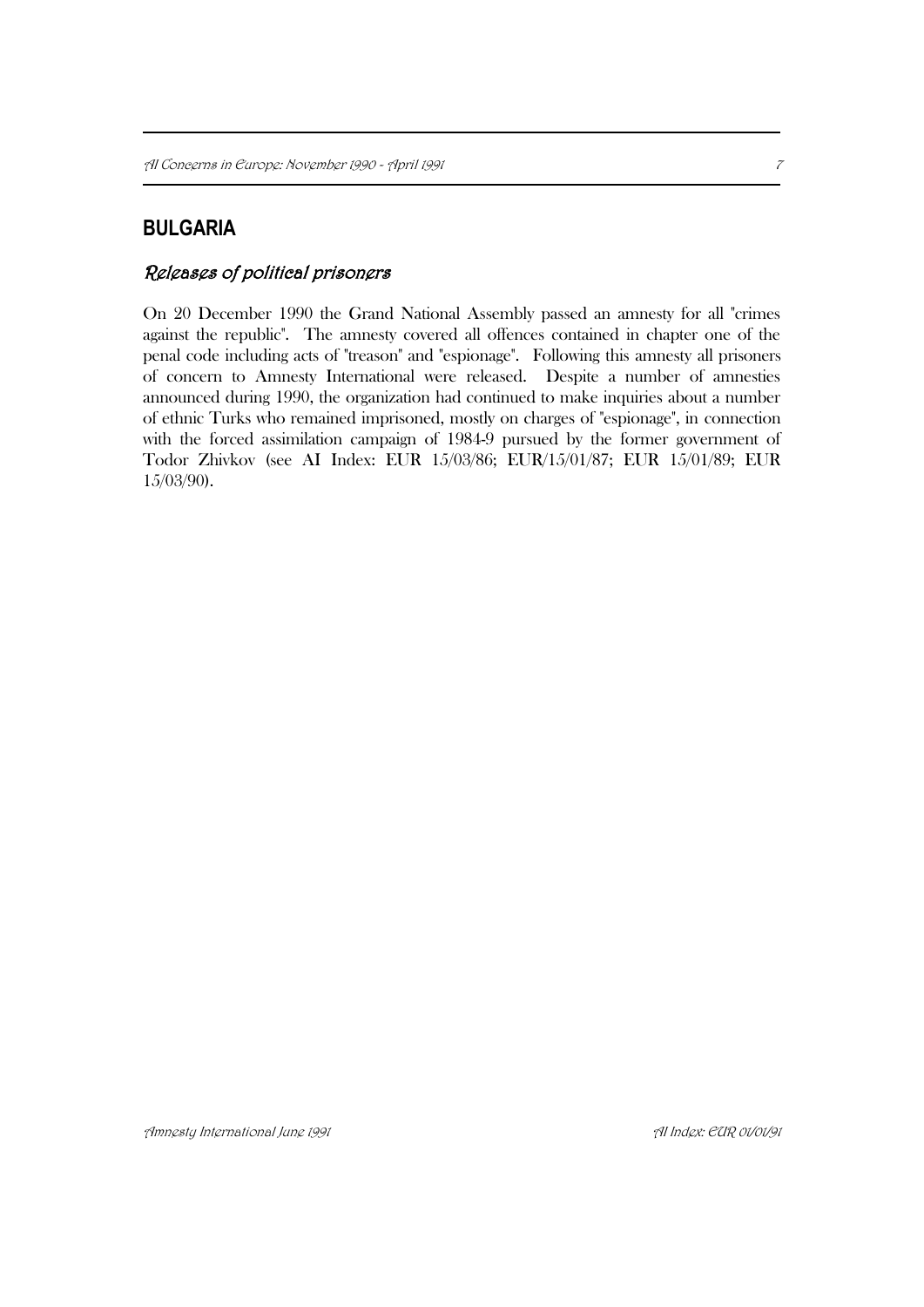# **CYPRUS**

#### Conscientious objection to military service

Amnesty International remained concerned that Jehovah's Witnesses continue to be imprisoned for refusing to perform military service or take part in reservist exercises. Jehovah's Witnesses are forbidden by their religion to enlist in the armed forces in any capacity, but in Cyprus they are not given the opportunity to perform alternative civilian service. In imprisoning conscientious objectors, the Cypriot Government has failed to observe United Nations Commission on Human Rights Resolution 1989/59 which recommends that states refrain from imprisoning conscientious objectors and introduce alternative service of a civilian character. Amnesty International considers all imprisoned conscientious objectors in Cyprus to be prisoners of conscience.

Draft legislation first announced in 1988 and which, if passed, would recognize for the first time in Cyprus the right to conscientious objection had not been passed by the end of April, despite assurances from the government that it was likely to be enacted before the end of 1990. In its original form this draft legislation fell short of international standards in that the alternative service it proposed was punitive in length; it did not take into account conscientious objectors on grounds other than religious; it appeared not to take into account reservists and it was unclear whether the alternative service it proposed was truly civilian in character and under civilian control.

At the end of December all of the 30 conscientious objectors who had been imprisoned during 1990 were released. Between January and April, 11 conscientious objectors were sentenced to terms of imprisonment ranging between one month and six months. Panayiotis Antoniou Kousoulou, a 28-year-old father of three, was sentenced to two months' imprisonment on 26 April, his third term of imprisonment for his refusal to take part in reservist exercises. On the same day Fotou Kosta Mousoulou, who is married and has a child, was sentenced to five months' imprisonment for refusing to perform military service. At the end of April a number of conscientious objectors were pending trial, including a 49-year-old father of three, Theoharis Theocli Theoharidi, who had refused to perform reservist exercises.

Amnesty International continued to call for the immediate and unconditional release of all imprisoned conscientious objectors. It expressed its regret to the government that the draft legislation had still not been debated by the House of Representatives. It repeatedly urged the government to introduce alternative civilian service of non-punitive length which would take into account conscientious objectors on religious, moral, political, pacifist, philosphical and other grounds as well as those who declare their conscientious objection after they have been conscripted into the armed forces. On 2 April Amnesty International wrote to the President asking when it was envisaged that the draft legislation would be enacted. No substantive reply had been received by the end of April.

### **DENMARK**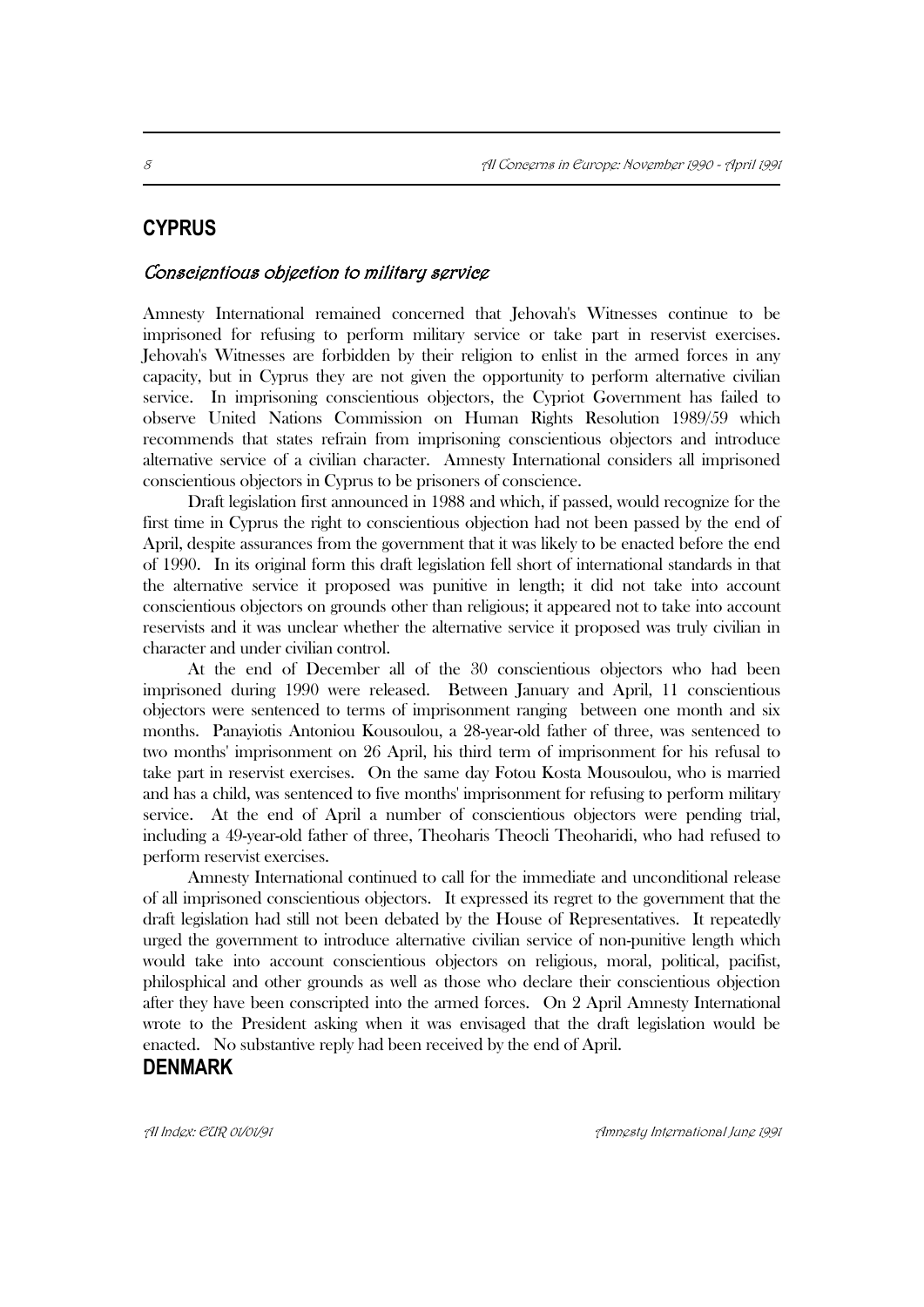# Allegations of ill-treatment - the cases of Hamad Hassan Juma and Babading Fatty

In November 1990, in a reply to Amnesty International's letter of October 1990, the Ministry of Justice informed the organization that it would initiate a judicial inquiry into the allegations of ill-treatment in police custody made by Hamad Hassan Juma. Hamad Hassan Juma, a Tanzanian national, was allegedly beaten by guards at the prison of Copenhagen Central Police Station during his detention there in September 1990 (see AI Index EUR 03/02/90).

Amnesty International wrote to the Danish Government in December 1990 expressing concern about the case of Babading Fatty, a 29-year-old Gambian tourist who arrived in Denmark in October 1990. The organization had received information about allegations of ill-treatment in custody made by Babading Fatty, including a report by a doctor who had examined him. The report contained details of injuries allegedly sustained during the period of Babading Fatty's detention at Copenhagan Central Police Station. Amnesty International asked the government to provide the organization with fuller information about the case, and the measures which had been taken to investigate the allegations.

In February 1991 the Ministry of Justice wrote to Amnesty International informing the organization that the current judicial investigation into the treatment of refugees in Copenhagen prisons would be expanded to include the cases of Babading Fatty and Hamad Hassan Juma.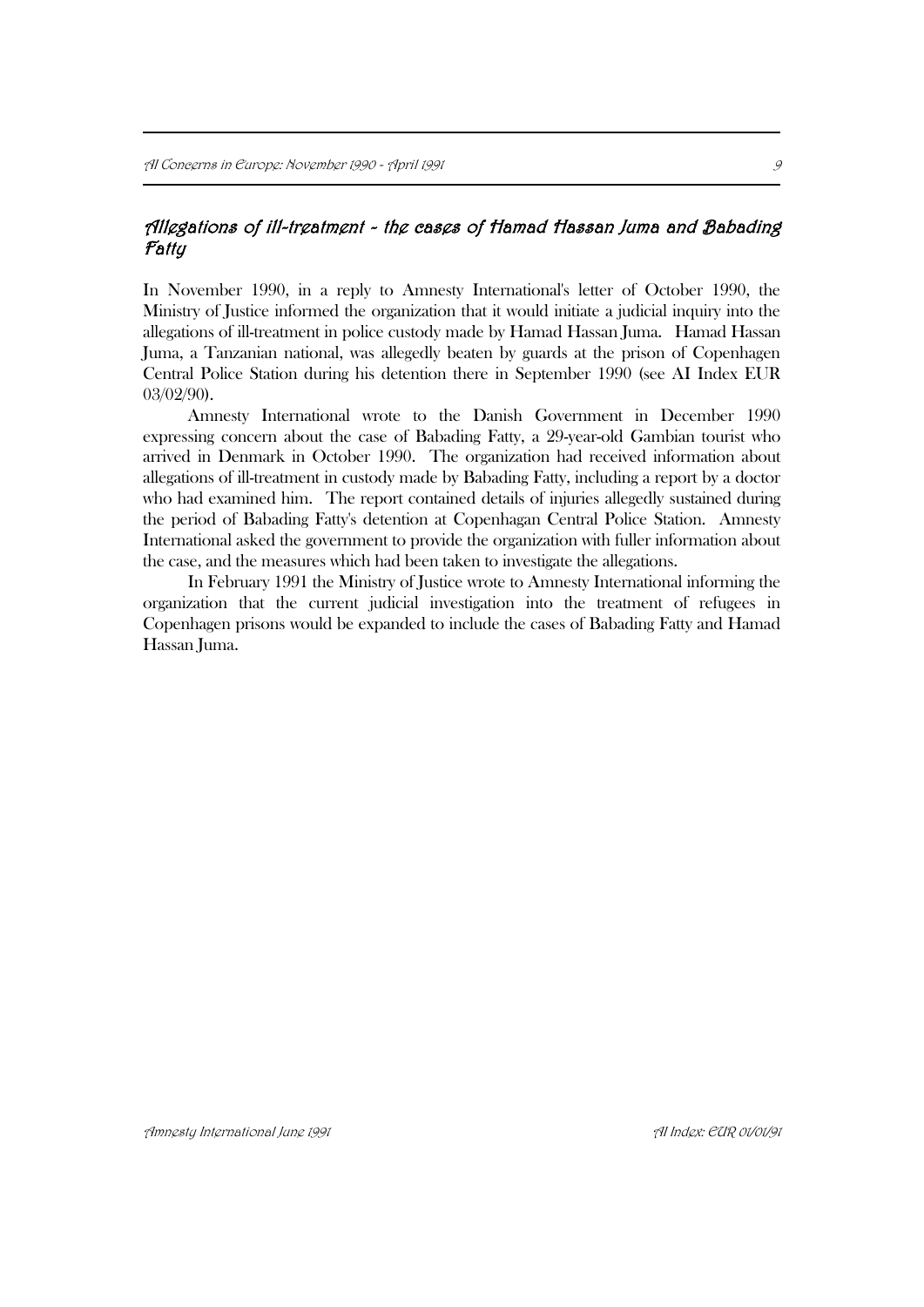# **FINLAND**

### Conscientious objection to military service

Hannu Puttonen, a 29-year old conscientious objector, began serving a 12-month prison sentence in November 1990. Amnesty International first expressed concern about Hannu Puttonen's case in January 1990 after he had been charged with evading civilian service and sentenced in 1989. His appeal against this sentence was also rejected in 1989. Hannu Puttonen has been imprisoned for refusing to perform alternative service because of its length. He has now been adopted as a prisoner of conscience.

Amnesty International considers that the length of alternative service for conscientious objectors to military service in Finland (currently twice the length of ordinary military service), under the 1987 temporary law on alternative service, could be deemed a punishment for the non-violent expression of conscientious objectors' beliefs. The organization therefore considers those Finnish conscientious objectors who are refusing to perform the 16-month alternative service to be prisoners of conscience. The new legislation on conscientious objection expected to come before parliament in 1991 will most likely reduce the length of alternative service from the current 16 months to 12 or 13 months (see AI Index EUR 03/02/90).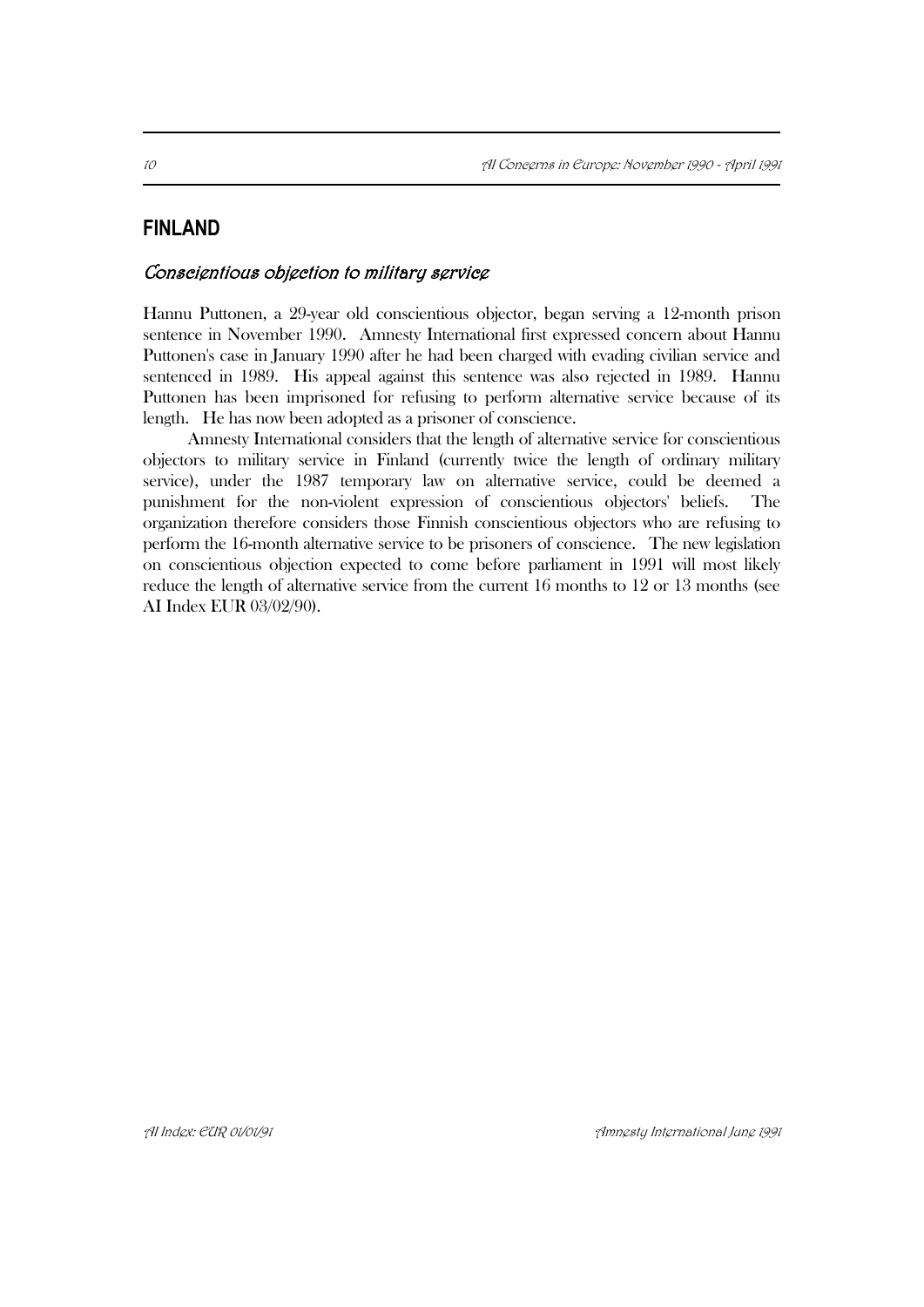# **FRANCE**

# The alleged ill-treatment of Lucien Djossouvi (update to information given in Amnesty International Report 1990)

On 12 September 1989 Lucien Djossouvi, a Benin national resident in France, lodged a formal complaint with the Public Prosecutor's office attached to the Fourth section of the Paris Law Courts alleging that he had been ill-treated by three plainclothes police officers on 5 September 1989. The Prosecutor's Office ordered the Inspection générale des services de la police (IGS), the General Inspectorate of Police Services (an internal police body responsible for investigating allegations of police misconduct) to carry out an investigation into the complaint. This was concluded during 1990 and the case against three members of the judicial police (police judiciaire) was referred to a judge of instruction attached to Versailles Law Courts for further investigation. In view of the length of time elapsed since Lucien Djossouvi lodged his complaint, Amnesty International is seeking information from the relevant authorities as to the progress of the judicial investigation and has asked to be informed of any disciplinary or judicial proceedings arising from the allegations of ill-treatment. Lucien Djossouvi gave a detailed account of his alleged ill-treatment during a press conference held in Paris on 11 September 1989 by the French anti-racist organization SOS-Racisme. The details given below are taken from that account.

Lucien Djossouvi stated that at 8.00pm on 5 September 1989 he was knocked off his motor-bike by a car cutting across his path while he was travelling through the 18th district of Paris. The car-driver, dressed in civilian clothes, subjected him to racial insults and demanded to see his identity papers but refused to show proof that he was a police officer and thus entitled to make such a request. When he grasped Lucien Djossouvi by the shoulder, Djossouvi knocked his hand away and remounted his bike. The driver followed him in his car for five to 10 minutes and then forced him to stop. Another car carrying two more men dressed in civilian clothes immediately arrived on the scene. Lucien Djossouvi was then handcuffed and, when he protested and inquired as to the reason for his arrest, was told to "Stop there, dirty nigger, you're going to pay for all the others" ("Ferme là, sale nègre, tu vas payer pour tous les autres"). The three men then beat him with truncheons and threw his identity papers and money into a rubbish bin. Passers-by who attempted to intervene were told not to be concerned about the detainee as he was a drug-trafficker.

The men then pushed Lucien Djossouvi into the entrance of a near-by building where they choked him with his tie, tore his clothes, subjected him to further racial insults and beat him severely all over his body. When they finished he was bleeding from his nose and from a cut on his eye. They then took him back to the second car and removed his handcuffs.

When Lucien Djossouvi declared that he intended to lodge a formal complaint about his treatment, they handcuffed him again, hit him again and threatened him with expulsion from France within 10 days, if he made a complaint. They then left him on the pavement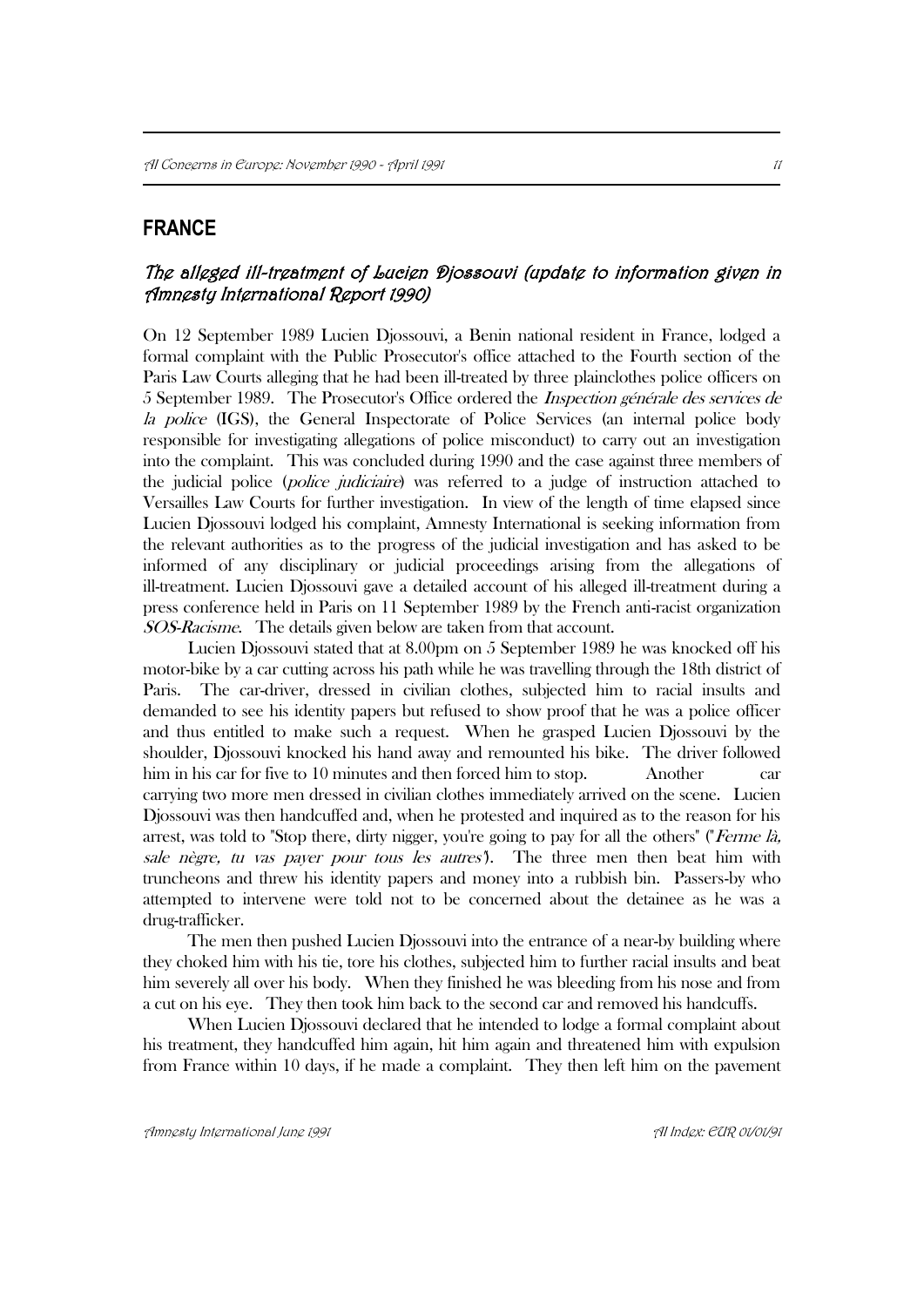and drove away. However, Lucien Djossouvi made a note of the car's registration number. On subsequent checking this apparently proved to belong to an official police vehicle.

He was admitted to the Bichat Hospital in Paris for urgent treatment later that evening. A medical certificate issued on the evening of 5 September 1989 recorded a heavy blow to his head, causing loss of consciousness, and widespread facial bruising ("traumatisme crânio-facial avec perte de connaissance...avec hématomes sous cutanés orbitaires, frontaux et occipitaux"). He remained at the hospital for five days and was recommended not to return to work for a further 10 days.

# European Commission of Human Rights report on the case of Félice Tomasi (update to information given in AI Index: EUR 03/01/90 and Amnesty International Report 1989)

In December 1990 the European Commission of Human Rights voted to adopt its report on Félice Tomasi's application that France had violated Article 3 of the European Convention on Human Rights, which prohibits the use of torture and inhuman or degrading treatment; he also argued that Article 6.1 had been violated because of lack of diligence by the judicial authorities responsible for handling his complaint of ill-treatment and because the complaint had not been heard within a reasonable time. He also invoked Article 5.3, which guarantees the detained person the right to trial within a reasonable time.

Félice Tomasi, a Corsican nationalist, had been tried and acquitted in October 1988 on charges of murder and attempted murder of two Foreign Legionnaires in 1983. Amnesty International observers at the trial in the Court of Assize of the Gironde in Bordeaux reported his allegations that he had been slapped, kicked and punched during an interrogation following his arrest in Bastia in March 1983. These allegations were supported by medical evidence and the judge who remanded him in custody noted signs of injuries. He made a formal complaint on 29 March 1983 alleging ill-treatment, but after a judicial inquiry the court decided there was no case to answer *(non-lieu)*. The observers also considered that there were serious procedural delays in bringing him to trial. Félice Tomasi spent five years and seven months in detention before the trial hearing in Bordeaux.

The European Commission's report stated that France had violated the Convention on all three articles cited in Félice Tomasi's application. The report has now been passed to the European Court of Human Rights.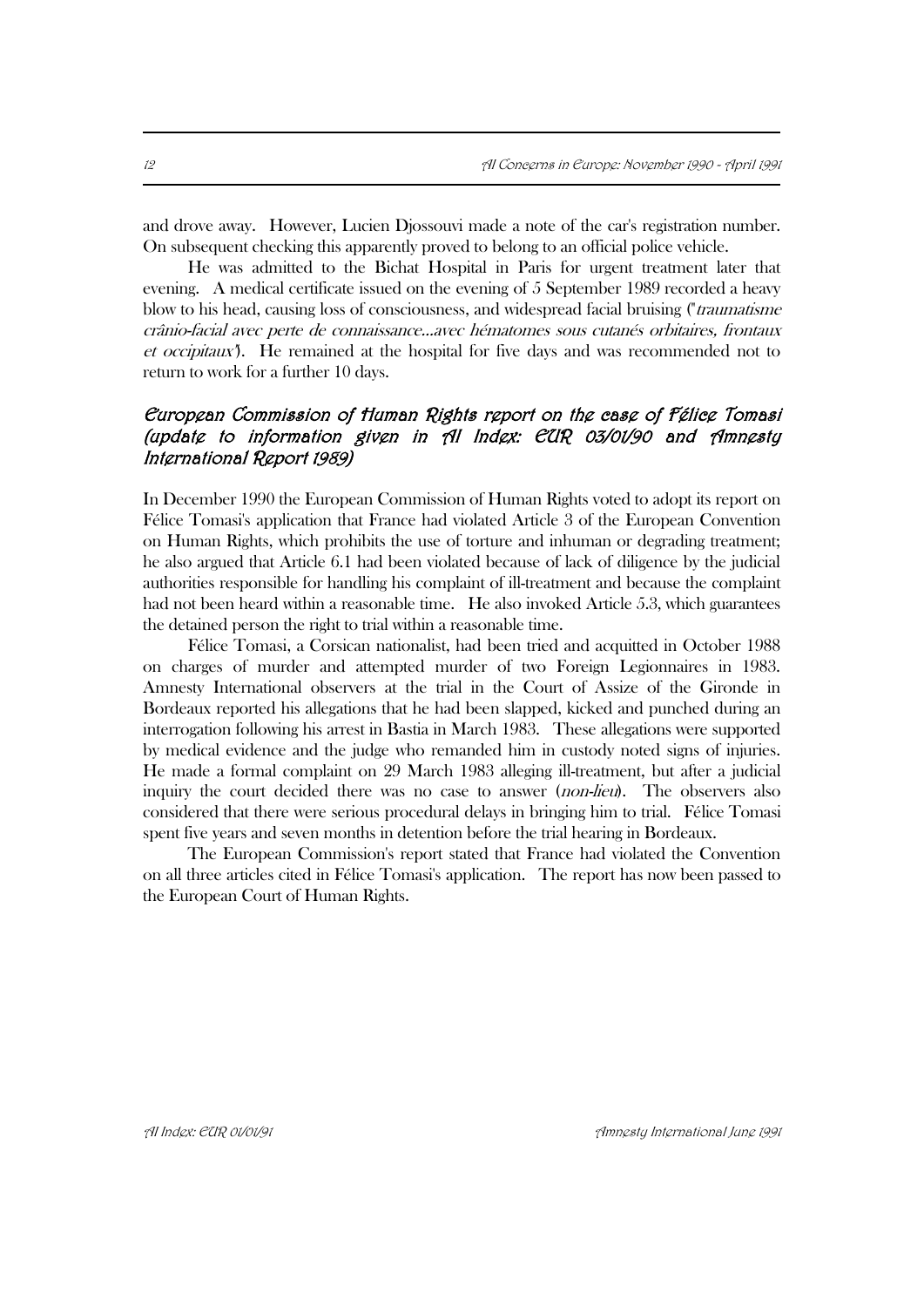#### Conscientious objection to the national service laws

The right to conscientious objection to compulsory military service is currently governed by Law 83-605 of July 1983. Under its provisions conscripts who declare themselves opposed to "the personal use of arms" for "reasons of conscience" are accepted for alternative civilian service in a state administration or in local organizations of a social or humanitarian nature "in the general interest".

Amnesty International takes no position on conscription as such and does not oppose the right of a state to request a citizen to undertake alternative civilian service. However, Amnesty International believes that an essential component of the right to conscientious objection to armed service is that alternative service should not be imposed as a punishment for such objection. As the length of civilian service in France is, at 24 months, twice that of ordinary military service, Amnesty International considers that it does not provide an acceptable alternative to military service and that those imprisoned for rejecting both services are prisoners of conscience.

The vast majority of conscripts who are imprisoned as a result of their refusal to conform to the national service laws are members of the Jehovah's Witness faith. They base their objection to both military and alternative civilian service on religious grounds. According to unofficial estimates, between 500 and 600 Jehovah's Witnesses are imprisoned each year as a result of their refusal to perform military service. They are normally sentenced to 15 months' imprisonment and are released after completing 12 months' of the sentence. In February 1991 Amnesty International received information indicating that at that time 75 Jehovah's Witnesses were held in Fresnes prison, 50 in the Maison d'arrêt of Bordeaux-Gradignan, approximately 10 in Poitiers prison, five in a detention centre in Neuvic sur l'Isle (Dordogne) and an unspecified number imprisoned in Les Baumettes prison (Marseilles) and in Pau, Rochefort, Uzerche and Nîmes.

Amongst the Jehovah's Witnesses imprisoned during the period under review were Eric Pawlak, Christophe Komorski and Frédéric Laboulais. All three appeared before a court in Bordeaux (Tribunal de Grande Instance) on 11 January 1991 and each was sentenced to 15 months' imprisonment for refusing to perform military service. Eric Pawlak and Christophe Laboulais were initially held at the *Maison d'arrêt* of Bordeaux-Gradignan but were subsequently transferred to the *Maison d'arrêt* in Périgueux; Frédéric Laboulais is currently held in the Maison d'arrêt in Mont de Marsan. Amnesty International considered all three to be prisoners of conscience. Thierry Daligault, arrested on 20 July 1990 and adopted as a prisoner of conscience by Amnesty International in September 1990 (see AI Index: EUR 03/02/90), was tried by a court in Rennes (Tribunal de Grande Instance) on 27 November 1990. Thierry Daligault based his objection to both military and alternative service on his pacifist and Christian beliefs; he also considered the length of alternative civilian service to be punitive. The court found him guilty of insoumission (refusal to report for national service) and *refus d'obéissance* (insubordination) and sentenced him to 12 months' imprisonment. On 28 November he was declared unfit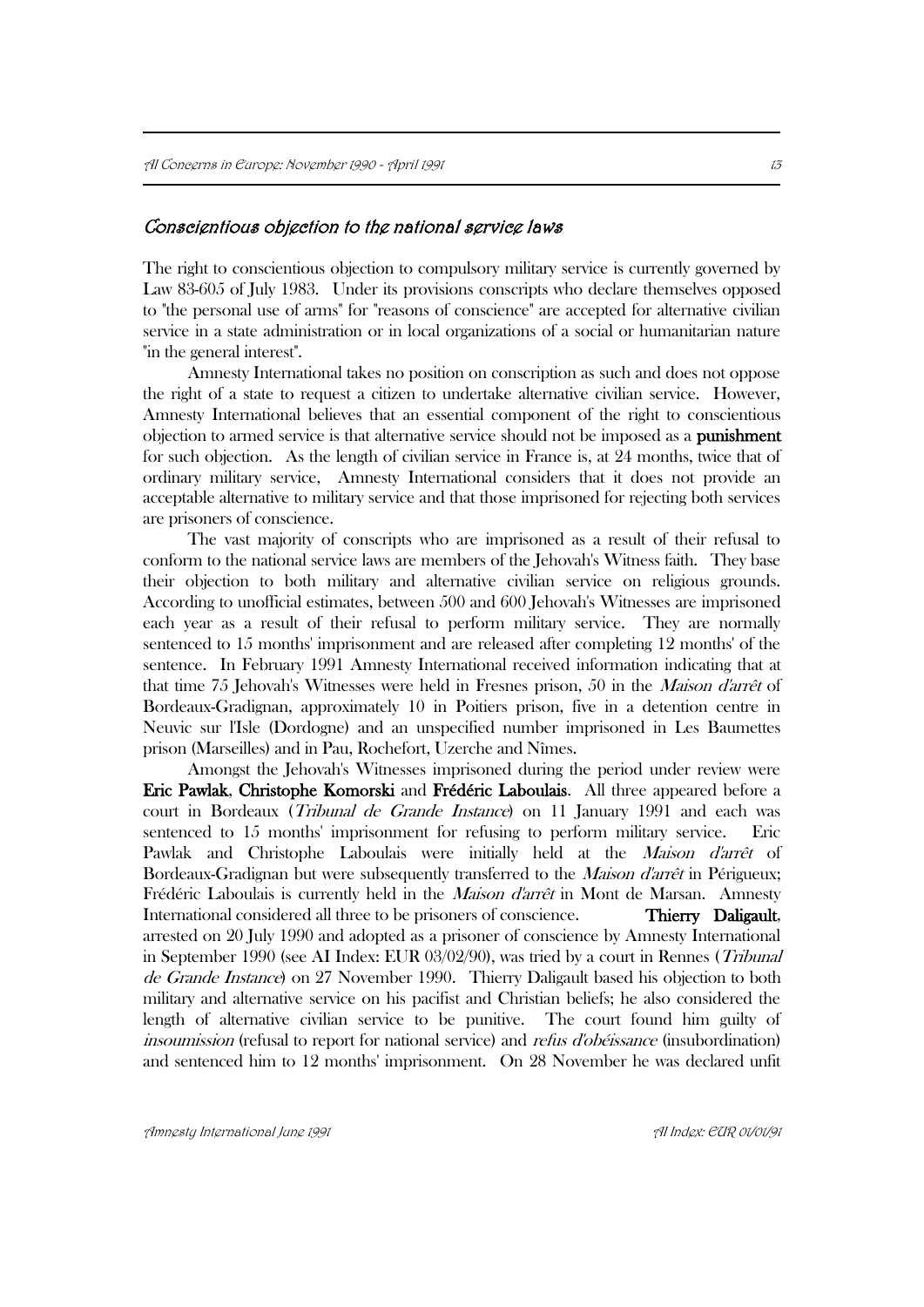for military service and therefore released from further military obligations. He was released from prison on 20 April 1991, after completing three-quarters of his sentence.

Under Law 83-605, the right to conscientious objection may only be exercised within strictly defined time limits. Amnesty International adopts as prisoners of conscience those conscientious objectors to military service whose applications for conscientious objector status and civilian service are rejected on the grounds that they have been received outside the stipulated time limits and who are subsequently imprisoned for refusing military service. Amnesty International believes that conscientious objectors are exercising their fundamental right to freedom of conscience and that they should therefore have the right to claim conscientious objector status at any time, both up to and after the issuing of call-up orders to military service. Amnesty International is also concerned that conscripts for national service in France do not appear to receive sufficiently detailed information on the procedures to be followed in order to obtain conscientious objector status.

 Ludovic Bouteraon was arrested at a French airforce base near Strasbourg at the beginning of August 1990 after declaring his conscientious objection to military service and refusing to put on military uniform. He was adopted as a prisoner of conscience by Amnesty International in October 1990 (see AI Index: EUR 03/02/90). He claimed that, on registering for national service, he had informed the authorities of his wish to obtain conscientious objector status and perform an alternative civilian service compatible with his pacifist beliefs but had received no indication that there were further procedures to be followed. As a result, his application for conscientious objector status was rejected on the grounds that it had been made outside the time limits laid down by law.

He was tried under a summary procedure (procédure de comparution immédiate) by a Strasbourg court (Tribunal de grande instance) on 17 August 1990 and sentenced to 15 months' imprisonment. On 6 November 1990 Colmar Appeal Court reduced his sentence to 12 months' imprisonment, eight of which were suspended. He was released on 17 December 1990 and on 21 December received a letter informing him that the Minister of Defence had granted him an early discharge from military service. He was not, however, granted conscientious objector status. He has appealed to the Supreme Court (Cour de cassation) against the prison sentences passed by the lower courts. Tristan Defosse was adopted as a prisoner of conscience by Amnesty International in March 1991. He sent a standard application for conscientious objector status to the Ministry of Defence on 23 January 1991, declaring his opposition, on conscientious grounds, to "the personal use of arms". However, a few days later he received an order to report to the French airforce base near Strasbourg on 5 February 1991 to commence military service.

When he contacted the Central Office for National Service in Paris for advice, he was apparently advised that his application for conscientious objector status had been sent to the Minister of Defence outside the legal time limits but that if he reported to the base, as ordered, his situation would be resolved. However, under the provisions of the law, an application for conscientious objector status (even if made outside the legal time limits) should suspend the execution of a call-up order to military service, pending a formal decision on its admissibility by the Ministry of Defence.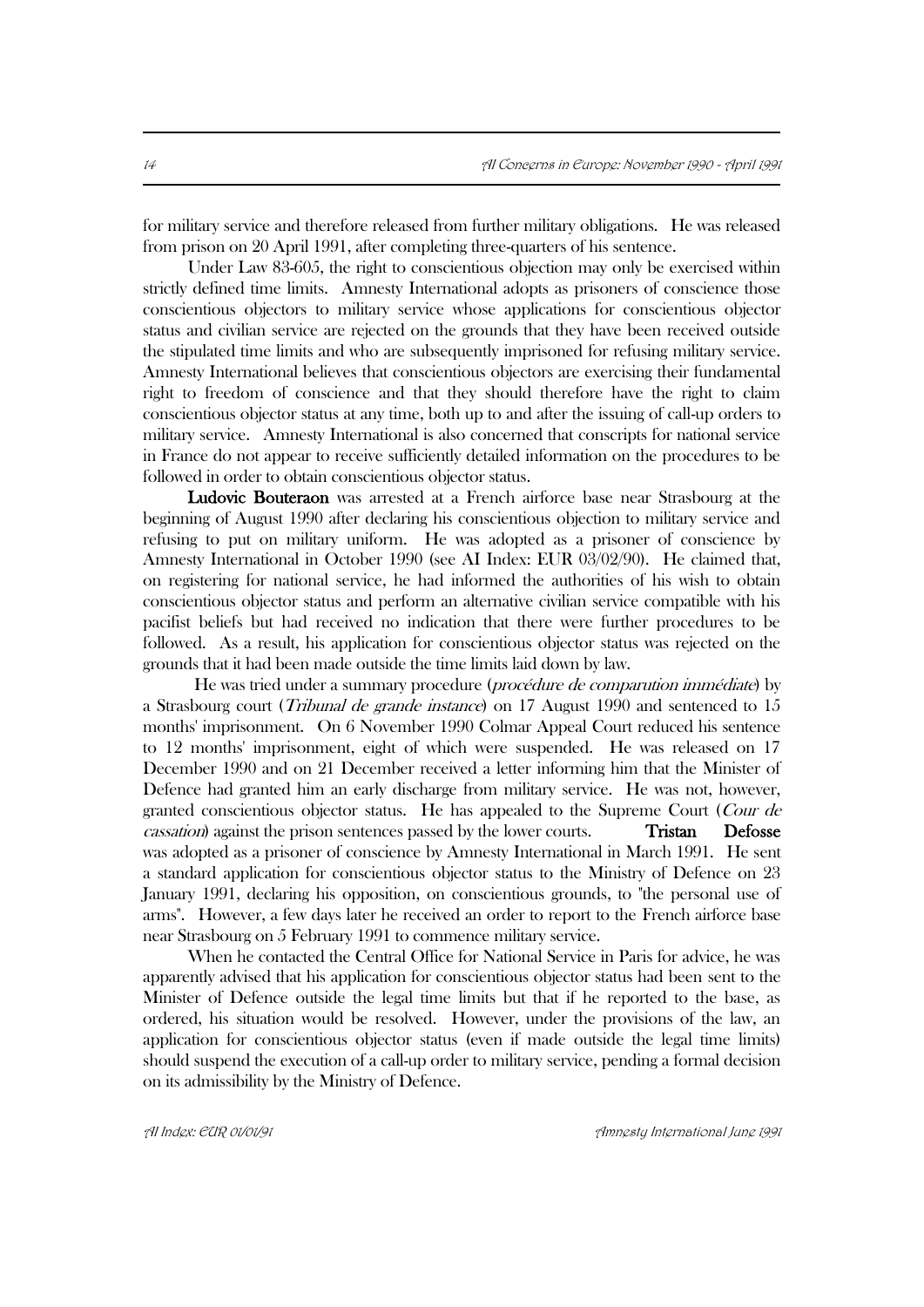Tristan Defosse followed the advice he had been given, informing the military authorities on arrival at the base of his opposition, on grounds of conscience, to the use of arms and his refusal of all military service. He was put under arrest, charged with refus d'obéissance (insubordination). and on 21 February 1991 sentenced to four months' imprisonment by a Strasbourg court. He immediately entered an appeal against the sentence.

He was released in early April 1991. In a letter of 24 April 1991 the Ministry of Defence informed Amnesty International that, as an exceptional measure, it had been decided to allow Tristan Defosse to obtain conscientious objector status. He had therefore been released from the army (désincorporé) and given a new call-up date of 30 November 1991. Tristan Defosse had submitted a new application for conscientious objector status and this had been granted to him on 16 April 1991.

At the end of April Amnesty International was also investigating the case of Stéphane Thébault, a conscript sentenced to 15 months' imprisonment on 6 February 1991 as a result of his refusal, reportedly on grounds of conscience, to perform military service. The reports received by Amnesty International allege that the authorities supplied him with incorrect or insufficient information on the procedures to be followed in order to obtain conscientious objector status and that, as a result, he did not submit a formal application for conscientious objector status.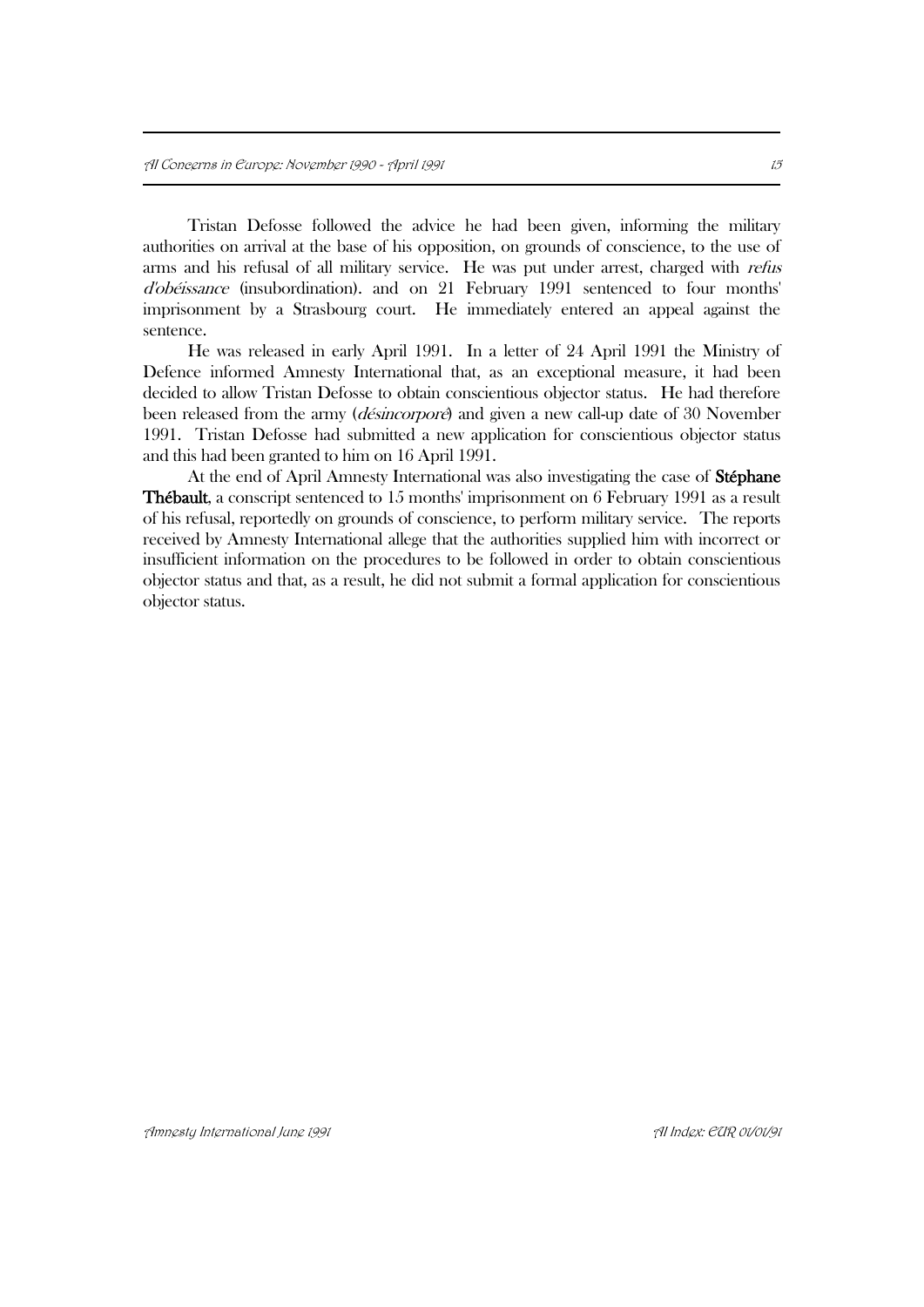# **GREECE**

# Conscientious objection to military service (update to information given in AI Index: EUR 03/02/90)

Amnesty International remains concerned that conscientious objectors continue to be imprisoned for refusing to perform military service. At the end of April some 400 Jehovah's Witness conscientious objectors were in prison, most of them were serving four-year sentences. More than 40 men who are liable for military service and who are not Jehovah's Witnesses have declared themselves to be conscientious objectors, but Amnesty International knows of only one who has been imprisoned. Nikos Maziotis, a total objector, was arrested on 15 May for refusing to perform military service and was imprisoned in Diavata Prison, Thessaloniki. Amnesty International takes no position on conscription as such and does not oppose the right of a state to request a citizen to undertake alternative civilian service, but in the absence of any provision for such alternative service Amnesty International considers all imprisoned conscientious objectors to be prisoners of conscience.

In December a delegation of Greek Members of the European Parliament, a Belgian Senator, representatives of the Jehovah's Witnesses and the Greek Committee for Conscientious Objectors visited Avlona Military Prison, where some 280 conscientious objectors are imprisoned. The visit was widely publicized by the Greek media. The delegation met and talked to the conscientious objectors but its request to visit the conscientious objectors' cells was refused by the prison authorities.

During the visit the conscientious objectors voiced their concern about poor living conditions, the discrimination against them by the Avlona prison authorities and the fact that the total time they spend in prison has increased significantly over the past eighteen months. Amnesty International has also received many such reports from imprisoned conscientious objectors over the past months.

A major concern of the conscientious objectors is overcrowding. In Avlona some 280 men are said to be accommodated in an area built for 150 prisoners. Conscientious objectors report that it is usual for 11 men to share a cell measuring 20 square metres in which there is an open toilet. Most conscientious objectors are accommodated in cells designed for half or two-thirds of the number actually placed in them.

One of the reasons for the overcrowding is the fact that transfers from Avlona Military Prison to Kassandra Agricultural Prison have been severely limited since 1989. Formerly conscientious objectors would be transferred to Kassandra Agricultural Prison after serving about one third of their sentence in Avlona. At Kassandra the conscientious objectors can work to reduce their sentence, therefore the sooner they are transferred the sooner they are released from prison. Currently conscientious objectors are spending more than two years in Avlona which means that the average time spent by conscientious objectors in prison is 36 months and often more. The conscientious objectors also drew attention to the fact that while the time they spend in prison has increased over recent years many conscripts in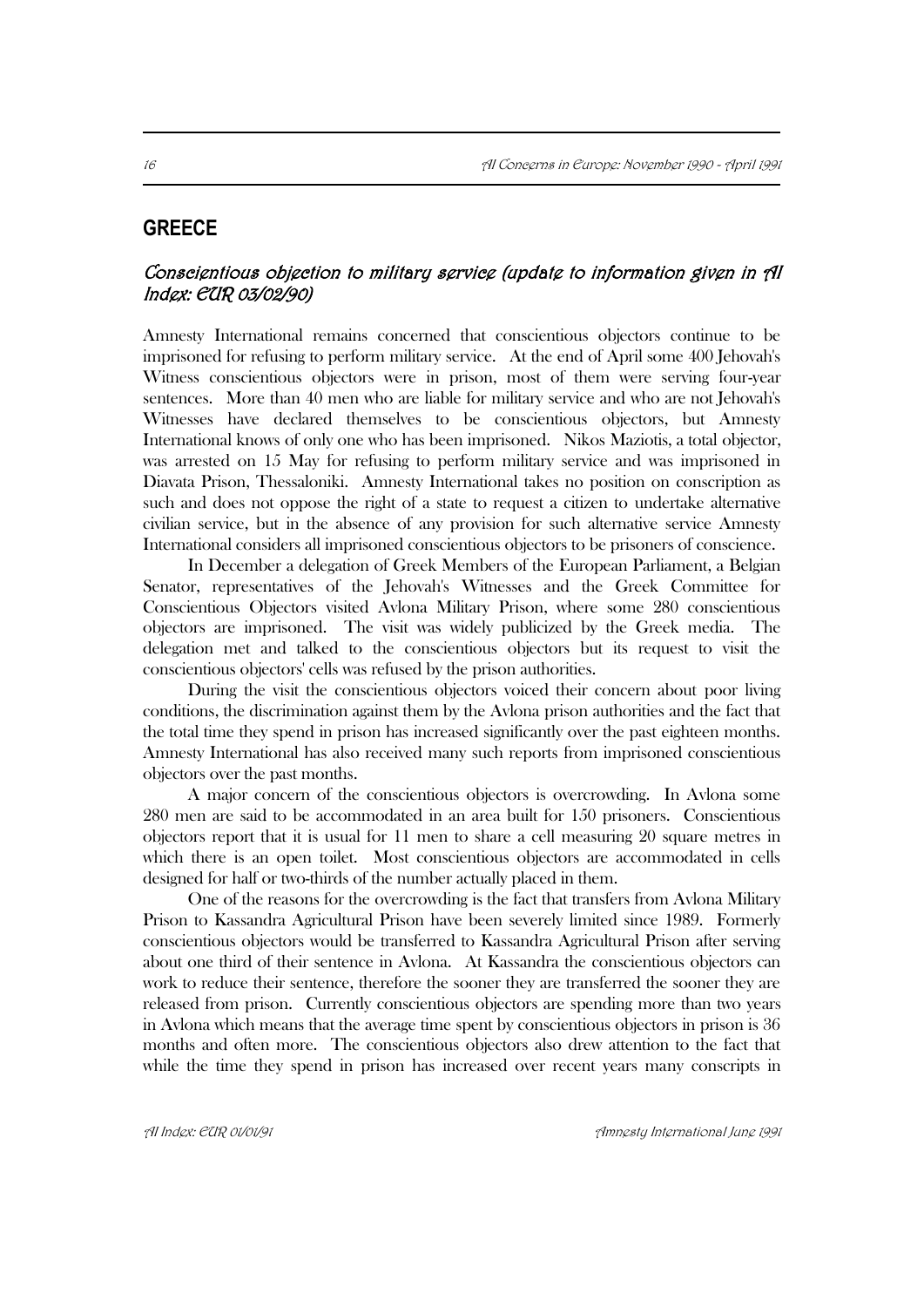Greece are now benefiting from the reduction of military service in some branches of the armed forces which came into force on 1 January.

The conscientious objectors also drew attention to the fact that they are discriminated against by the prison authorities: prisoners in Avlona belonging to the Greek Orthodox faith are permitted visits from religious leaders, while Jehovah's Witnesses are not. This is in direct contravention of rule 41 of the United Nations Standard Minimum Rules for the Treatment of Prisoners which states that "Access to a qualified representative of any religion shall not be refused to any prisoner". In addition prisoners who are not conscientious objectors are permitted certain privileges such as being allowed cassette players and televisions in their cells while the conscientious objectors are not. The conscientious objectors also reported that they had not been given access to the outdoor recreation area for several days and had had visiting hours curtailed as a punishment after an article describing the prison conditions in Avlona was published in a Greek newspaper.

The conscientious objectors also complained about the poor level of hygiene of kitchen staff at the prison and stated that the food they are given is inadequate both in quality and quantity. They said that the food often contains foreign bodies such as nail clippings, hairs, insects, blood-stained gauzes, sand and stones and that as a result they regularly suffer from stomach upsets.

In December a Greek Member of the European Parliament tabled a motion for a resolution in which he condemned the living conditions of the conscientious objectors, called on the Greek Government to release them immediately and to legislate for alternative civilian service for conscientious objectors. In the event the motion was not put on the agenda of the January plenary session of the European Parliament.

Amnesty International appealed repeatedly for the immediate and unconditional release of the conscientious objectors and for the government to introduce civilian alternative service for conscientious objectors of non-punitive length, in line with international recommendations. It also expressed concern about the conditions under which the conscientious objectors are being held.

# Imprisonment of Jehovah's Witness religious ministers for their conscientious objection to military service (update to information given in AI Index: EUR 03/02/90)

Amnesty International continued to be concerned about the cases of Jehovah's Witness ministers Daniel Kokkalis, Dimitris Tsirlis and Timothy Kouloubas. These three men are all legally recognized ministers who perform marriages, baptisms and funerals according to the rites of the Jehovah's Witness faith. Their work as ministers is recognized by the Ministry of the Interior which has overall responsibility for the registration of births, marriages and deaths. Their applications for exemption from military service on the basis of Law 1763/88, which exempts among others religious ministers of a recognized religion from having to perform military service, were refused on the grounds that the Jehovah's Witness faith was not a recognized religion. The decisions of the military authorities were in direct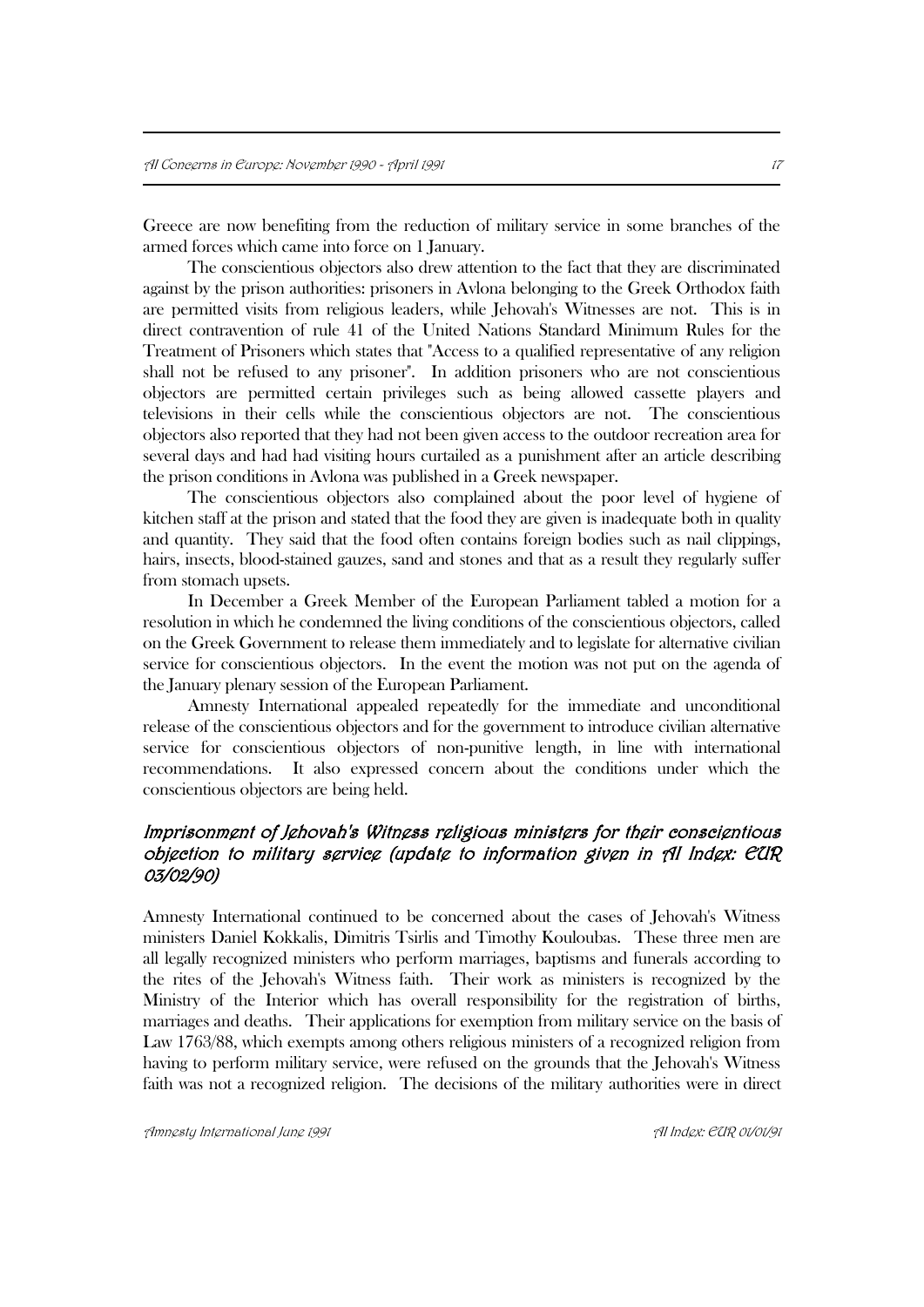contradiction to numerous court decisions, some dating back to before the Second World War, that the Jehovah's Witness faith is a recognized religion in Greece.

Daniel Kokkalis' case had been examined by the Council of State which ruled in October that he was a minister of a recognized religion and as such should have been exempted from military service. Following this ruling, Amnesty International and other concerned individuals and organizations appealed to the Prime Minister, the Minister of Justice and the Minister of Defence to release Daniel Kokkalis, drawing their attention to the decision of the Council of State. In the event Daniel Kokkalis was not released from prison early. He finally left prison on 26 January after he had served 34 months of his 48-month sentence which he had reduced in the usual way by working in Kassandra Agricultural Prison.

Dimitris Tsirlis and Timothy Kouloubas continue to be held in Avlona Military Prison. On 16 April, after one postponement, Dimitris Tsirlis' and Timothy Kouloubas' cases were examined by the Council of State. On 29 April the Council of State ruled that both men were religious ministers of a recognized religion and in accordance with Greek legislation should be exempted from having to perform military service. Both men remain in Avlona Military Prison. Their appeal hearings have already been postponed a number of times. A new date has not been set but they are now expected to take place some time in May.

Amnesty International called repeatedly for the military authoriites to honour the terms of Law 1763/88 in the cases of Daniel Kokkalis, Dimitris Tsirlis and Timothy Kouloubas and to release them. In November an Amnesty International delegate travelled to Greece to observe the appeal hearings of Dimitris Tsirlis and Timothy Kouloubas, which in the event were postponed.

#### Allegations of torture and ill-treatment

Amnesty International has received further reports of police brutality and torture. In January one man died reportedly after being beaten by police in Athens.

An Irish citizen, Liam de Clair, stated he had been tortured by police at Ios Police Station on 17 and 18 July after being taken into police detention in connection with an offence involving the cashing of forged travellers' cheques. Liam de Clair stated he was kept in police detention for between 36 and 48 hours during which a group of policemen beat him with fists and batons, kicked him, hit him about the face, head and body and threatened him with sexual assault. His head was also allegedly banged on desks, chairs and filing cabinets in an attempt to make him sign a confession. He has stated that during this period he was locked in a shed outside the police station with no lavatory and denied food and water. At intervals he was reportedly taken into the station for further interrogation. When he asked to see a lawyer he was beaten again and the police reportedly threatened to break his head "like a melon".

Liam de Clair has stated that as a result of the torture to which he was subjected, he signed a statement in Greek which he did not fully understand. His lawyer lodged a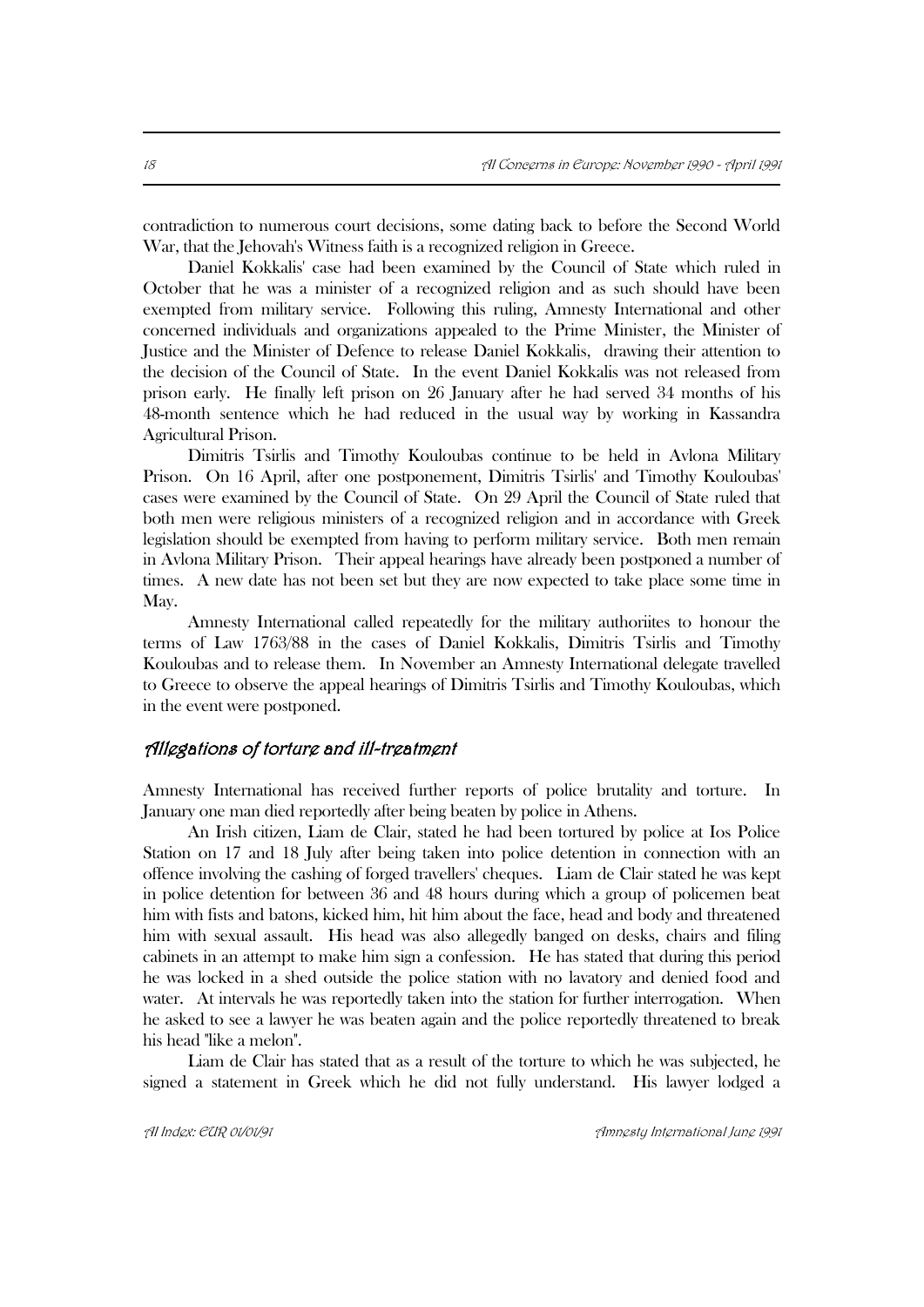complaint against the police at Ios on 27 July. Liam de Clair was examined at Naxos and Chios Hospitals and was reportedly given a medical report certifying bruising.

Emmanouil Kasapakis lodged a complaint against police from the Z Security Police Station in Athens on 25 September stating that they had verbally abused him, had beaten his head with a club and had broken his left arm at his home in Athens, after asking him to turn down the music at a party he was holding there in the early hours of the morning of 23 September.

Emmanouil Kasapakis was subsequently taken to the Athens District General Hospital. A medical report issued by the hospital, reference number 7054/30, dated 24 September 1990, certified injuries to the head requiring stitching, resulting in concussion and amnesia, and injuries to the left hand. Emmanouil Kasapakis sued the officers concerned citing grievous bodily harm, dangerous bodily harm, threats and damage to property.

In December Amnesty International wrote to the Minister of Public Order raising the cases of Emmanouil Kasapakis and Liam de Clair. Amnesty International expressed concern that during detention Liam de Clair was denied access to a lawyer and allegedly was forced by police to sign a statement and pointed out that if this allegation was true, this constituted a violation of both Greek and international law. It called for a prompt, thorough and impartial investigation in both cases and requested to be informed of the progress of Emmanouil Kasapakis' and Liam de Clair's complaints and to learn what steps had been taken to investigate their allegations. No reply had been received by the end of April.

Süleyman Akyar, a 25-year-old Turkish citizen and political refugee, died on 29 January, reportedly after he had been tortured in custody by members of the Drugs Squad. He was detained on 21 January together with another man, Halit Palsin, on suspicion of drugs trafficking after 100g of heroin and a large amount of money were reportedly found in their home. Süleyman Akyar was taken unconscious to the Red Cross Hospital and from there, to the KAT Hospital in Kifissia, Athens, where he subsequently died.

The coroners' report, dated 1 February, from the Forensic Medical Service of Athens which comes under the jurisdiction of the Ministry of Justice, described multiple injuries all over the body and internal damage caused by beating with a blunt instrument. Cause of death was attributed to pneumonia contracted following injuries all over the body.

A doctor who examined the coroner's report and photographs of Süleyman Akyar's body, observed that ecchymoses around the wrists indicated that he had been hung up by his wrists and beaten with an iron bar on the head and body; continuous marks around his body indicated that Süleyman Akyar had been unable to protect his sides and chest with his arms. The same doctor also observed that the force of the blows had resulted in abdominal damage.

A complaint has been lodged against members of the Drugs Squad by members of a Greek lawyers' association, the Democratic Responsibility of Lawyers. Their complaint is said to be in the hands of the public prosecutor. Nothing further is known about the progress of the investigations.

Elevtherotypia of 2 March reported that on 1 March in the Greek Parliament Ioannis Vassiliadis, the Minister of Public Order, had stated in reply to a question by Fotis Kouvelis,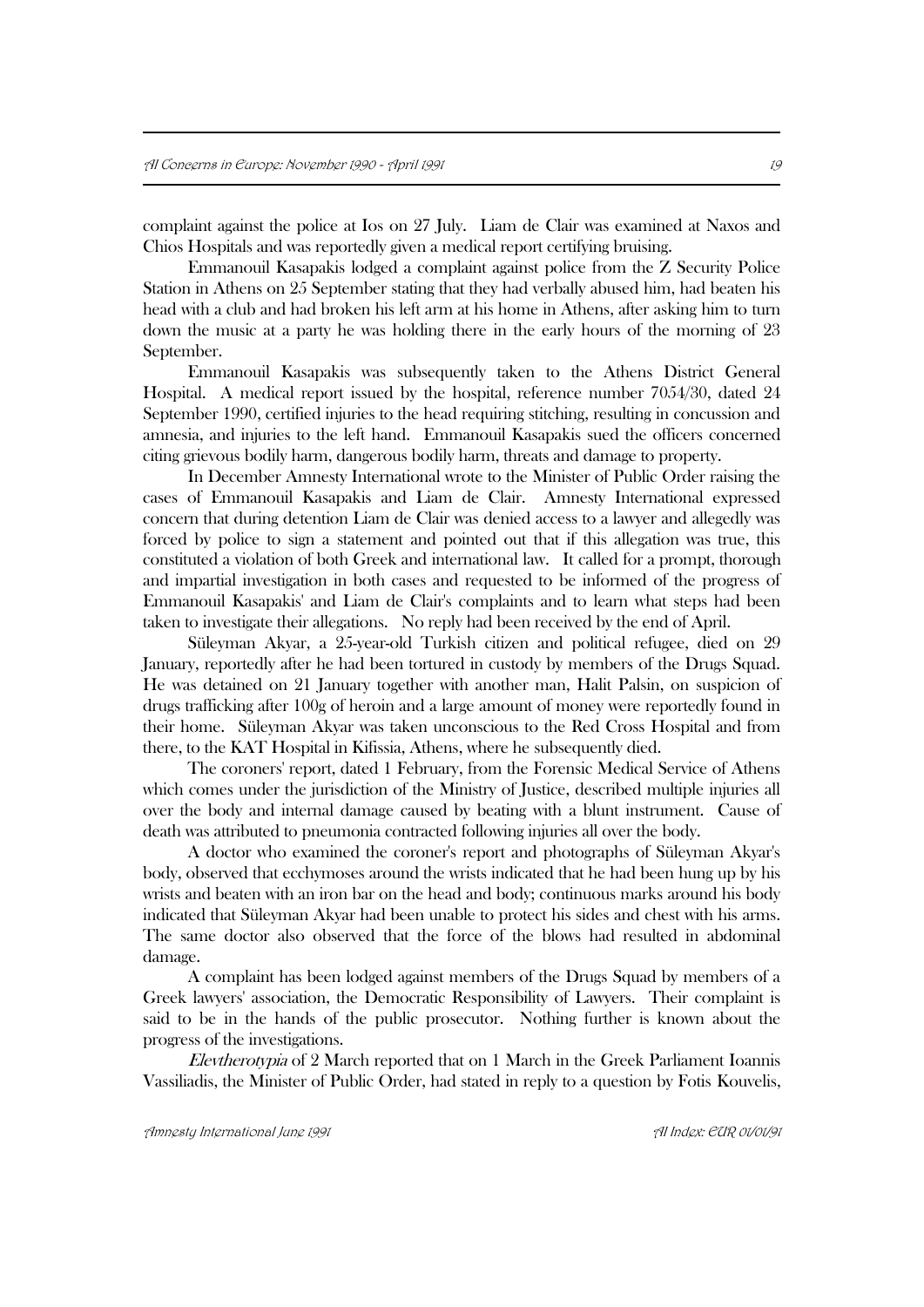leader of the Greek Left Party, that according to findings based on 38 statements taken under oath, the police had acted out of self-defence when Süleyman Akyar attacked them with a screw-driver.

In February Amnesty International expressed its grave concern about Süleyman Akyar's death to the Minister of Public Order, urging him to ensure that a thorough and impartial investigation was instigated into it. Amnesty International also requested to be informed of steps taken in this connection as well as the progress and outcome of the investigation. No reply had been received by the end of April.

Between June and September 1990 Amnesty International had raised eight cases of alleged ill-treatment and police with the Greek authorities. By the end of 1990 it had received replies concerning four cases from the Directorate of State Security, Security and Order Branch, Greek Police.

Fourteen squatters alleged they had been beaten by police after they were evicted from a building in Athens on 27 March 1990. In court they alleged they had been severely beaten by the police. Their request to be examined by a doctor was reportedly refused. A reply concerning this case sent to Amnesty International on 13 November by Thomas Kapnoyiannis, Sub-Director of Police, stated that none of the squatters had complained of ill-treatment during arrest or detention nor did they ask for a medical examination. It further stated that no official complaint had been lodged.

Kostas Andreadis who was taken into detention on 23 March 1990, on suspicion of being a member of the "Vigilant Anarchists", an organization which had allegedly blown up two cars belonging to the security police, stated he had been tortured by *falanga* (beating on the sole of the feet), electric shocks and being threatened with defenestration (see AI Index: EUR 03/02/90). A medical report from the Thessaloniki Forensic Medical Department dated 28 March, certified bruising to the balls of both feet and recommended he stay off work for four to five days. He did not lodge an official complaint. A reply from Konstantinos Maniopoulos, Police Section A Department, dated 19 December, stated among other things that his allegations were unfounded and that on 24 March 1990 Kostas Andreadis had appeared before television and press journalists in the office of the Senior Police Service and had not made any mention of torture.

Kostas Stamateas, a student, alleged that he had been beaten with wooden clubs and verbally abused in February 1990 by police who were conducting inquiries into a recent occupation of the Polytechnic building by students. He was subsequently released without charges. A picture in Elevtherotypia, 9 February, showed Kostas Stamateas' shin with signs of bruising or broken skin. A reply of 22 October from Thomas Kapnoyiannis, Police Sub-Director, stated that on 5 February Kostas Stamateas was taken in by police for questioning in connection with the bombing of the Ministry of Commerce and was referred to the Public Prosecutor in connection with charges of breaking the law on arms and explosives. The letter further stated that during his detention and the subsequent judicial development of the case he was not ill-treated in any way and that no complaint had been lodged against police officers.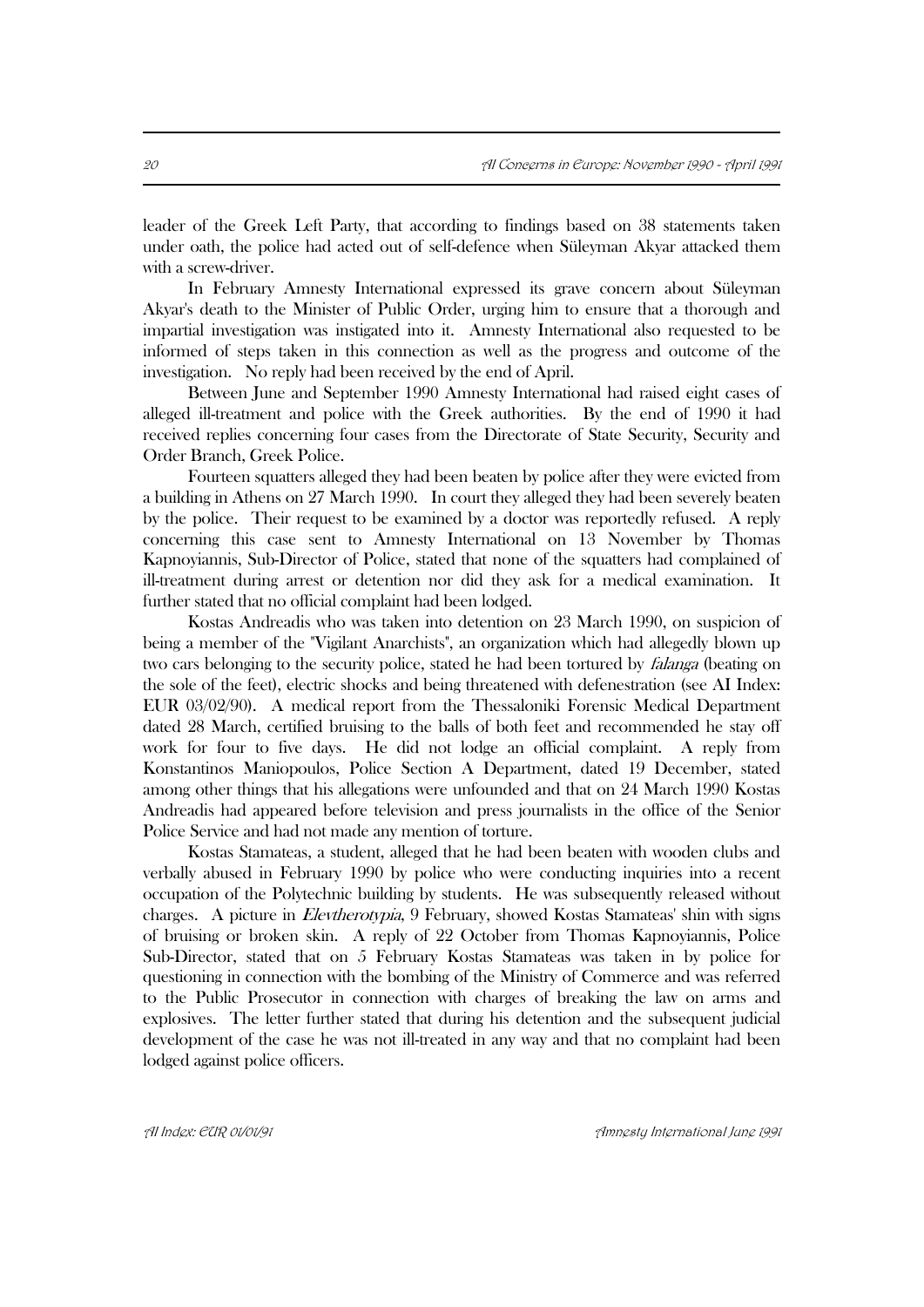Dimitris Vavatsikos alleged that he and a friend, whose name is not known, had been beaten with wooden clubs and verbally abused by police from the E Police Station after being picked up at the junction of Halkonkili and Patisseion Street on 5 February 1990. They were kept for some 10 hours at the Police Station and then released without any explanation or charges. Elevtherotypia, 6 February, published a photograph of Dimitris Vavatsikos' back showing marks on the top of his back and the back of his right arm. A reply of 31 October from Thomas Kapnoyiannis, Police Sub-Director, stated among other things "no ill-treatment whatsoever against [Dimitris Vavatsikos] by police officers occurred" and that he had not lodged any complaint.

Amnesty International has written to the Security and Order Branch pointing out that in accordance with Article 9 of the United Nations Declaration on the Protection of All Persons from Being Subjected to Torture and Other Cruel, Inhuman or Degrading Treatment or Punishment, "Wherever there is reasonable ground to believe that an act of torture as defined in Article 1 has been committed, the competent authorities of the State concerned shall promptly proceed to an impartial investigation even if there has been no formal complaint". It has also called for a thorough and impartial investigation to be carried out into all these allegations and has pointed out that in the case of Kostas Andreadis a medical report indicated that Kostas Andreadis' allegations of torture were not groundless.

By the end of April no replies had been received concerning the cases of Sotirios Kalogrias; Horst Bosniatzki; Vangelis and Christos Arabatzis, Vasilis Papadopoulos and Kostas Kiriazis; the students in Thessaloniki who alleged they were tortured in 1986 during their trial in 1990. For further information on all these cases see AI Index: EUR 03/02/90.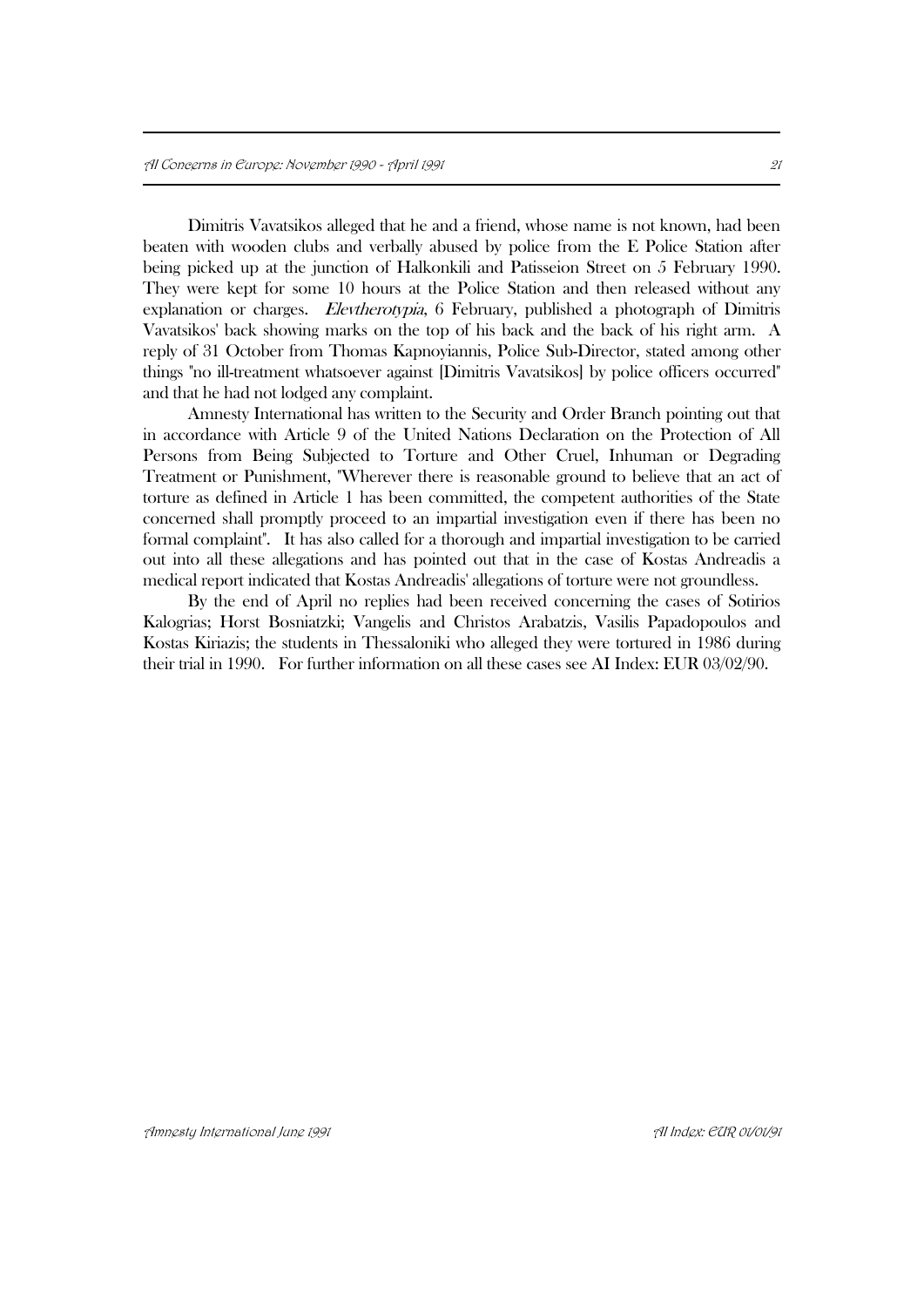# **HUNGARY**

## Abolition of the death penalty

In November Amnesty International obtained further information about the Constitutional Court's ruling in late October that the death penalty was unconstitutional. The Constitution is under constant revision and the amending of two crucial clauses allowed the court to rule against the death penalty. These were:

- *Article 54 (1):* All persons shall have the right to life and to human dignity in the Hungarian Republic. No person shall arbitrarily deprive anyone of these rights.
- Article 54  $(2)$ : No person shall be subjected to torture, or to cruel, inhuman, or degrading treatment or punishment. In particular no one shall be subjected without his free consent to medical or scientific experimentation.

These two clauses replace the old Article 54 (1) which just stated: The Hungarian People's Republic shall respect human rights. The new wordings allowed the Hungarian abolitionist group, The League for the Abolition of the Death Penalty, to bring the case to the Constitutional Court who ruled by an eight to one majority against the death penalty. The court amended the penal code accordingly, thus abolishing the death penalty.

The last death sentence in Hungary was passed in April 1990 but was subsequently commuted. No executions have taken place since July 1988.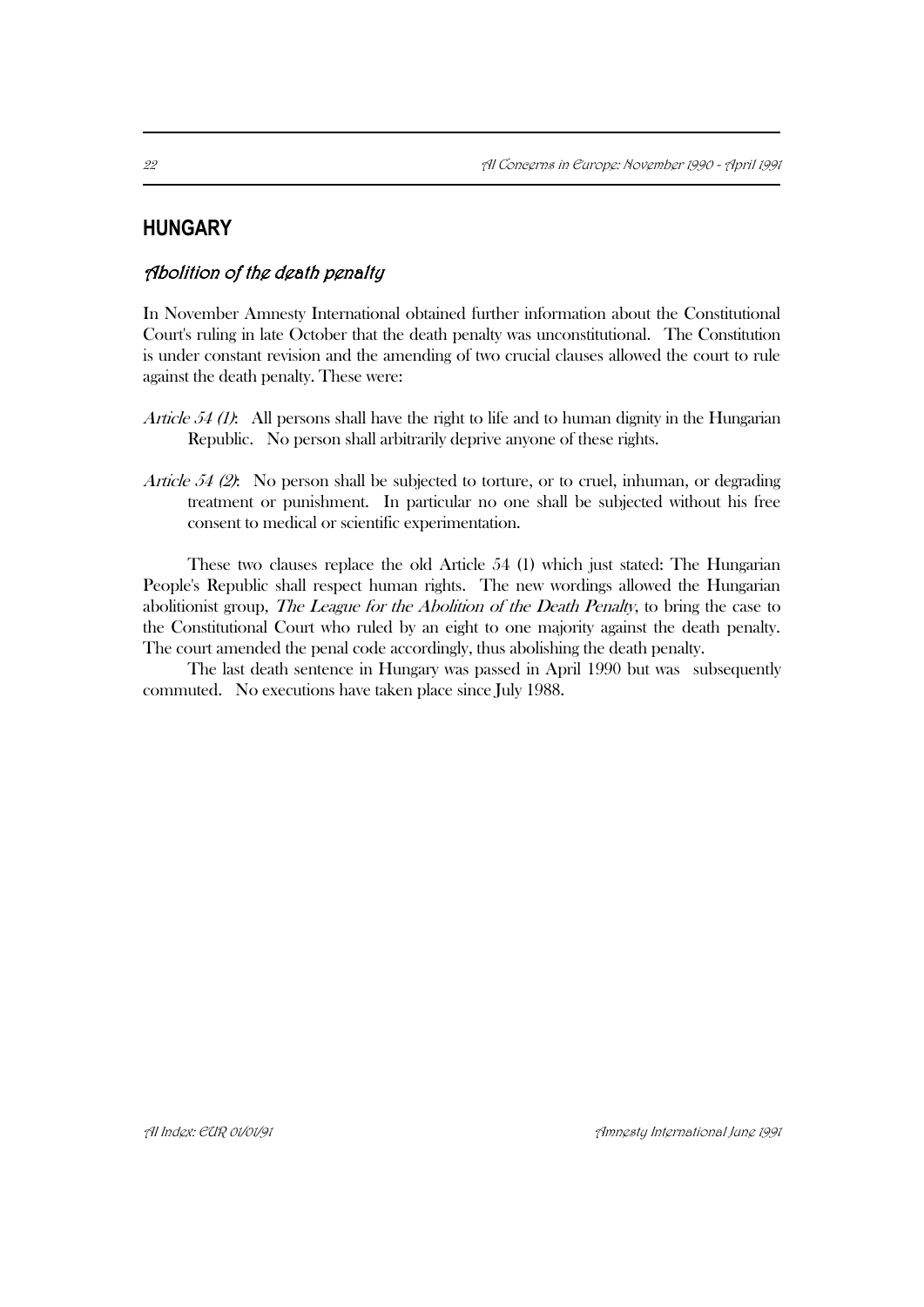# **IRELAND, REPUBLIC OF**

### Case of Osgur Breatnach versus the State

Amnesty International has been concerned about the case of Osgur Breatnach since 1977. Osgur Breatnach was one of six Irish Republican Socialist Party (IRSP) members arrested in 1976 for their alleged involvement in the Sallins mail train robbery in March of that year. He was convicted in 1978 solely on the basis of a confession allegedly obtained under duress in incommunicado detention. After serving 17 months of his sentence, the Court of Criminal Appeal ruled that his confession had been made involuntarily and quashed his sentence in May 1980. Osgur Breatnach has subsequently brought a civil action against the state claiming damages. While he has been permitted by the High Court to claim for damages on grounds of malicious prosecution, false imprisonment, and breach of constitutional rights, the High Court has also ruled that the original court's 1978 decision that Osgur Breatnach's confession had not been made as the result of ill-treatment while in police custody was the "final determination" on the matter. Amnesty International is concerned that Osgur Breatnach has been been prevented from pursuing his claims for damages for alleged police ill-treatment through the civil courts (see AI Index EUR 03/01/90).

In December 1990 Osgur Breatnach's lawyers made an application to the court for the Director of Public Prosecutions to make available documents relating to communications between eight named policemen and any other police officers "...concerning the arrest, detention and interrogation of the Plaintiff (Osgur Breatnach) at the Bridewell Garda (police) station in the months of March and April of 1976, which are or have been in the possession or power of the Director of Public Prosecutions". In February 1991 the High Court ordered the Director of Public Prosecutions to provide Osgur Breatnach's lawyers with these records within six weeks. After the deadline for handing over the records passed in April 1991, the Director of Public Prosecutions was required to appear in the High Court to explain this failure to comply with the order. The Director of Public Prosecutions' office then claimed that none of the requested documentation was in their possession. When pressed further by Osgur Breatnach's lawyers to locate specific documents, the Director of Public Prosecutions' office stated that they had misconstrued the original request and believed it to be referring to material which did not exist. The Director of Public Prosecutions' office subsequently made available a list of those documents in their possession which they believed would be relevant to Osgur Breatnach's lawyers. However, the Director of Public Prosecutions has also claimed that it is in the public interest that these documents remain confidential.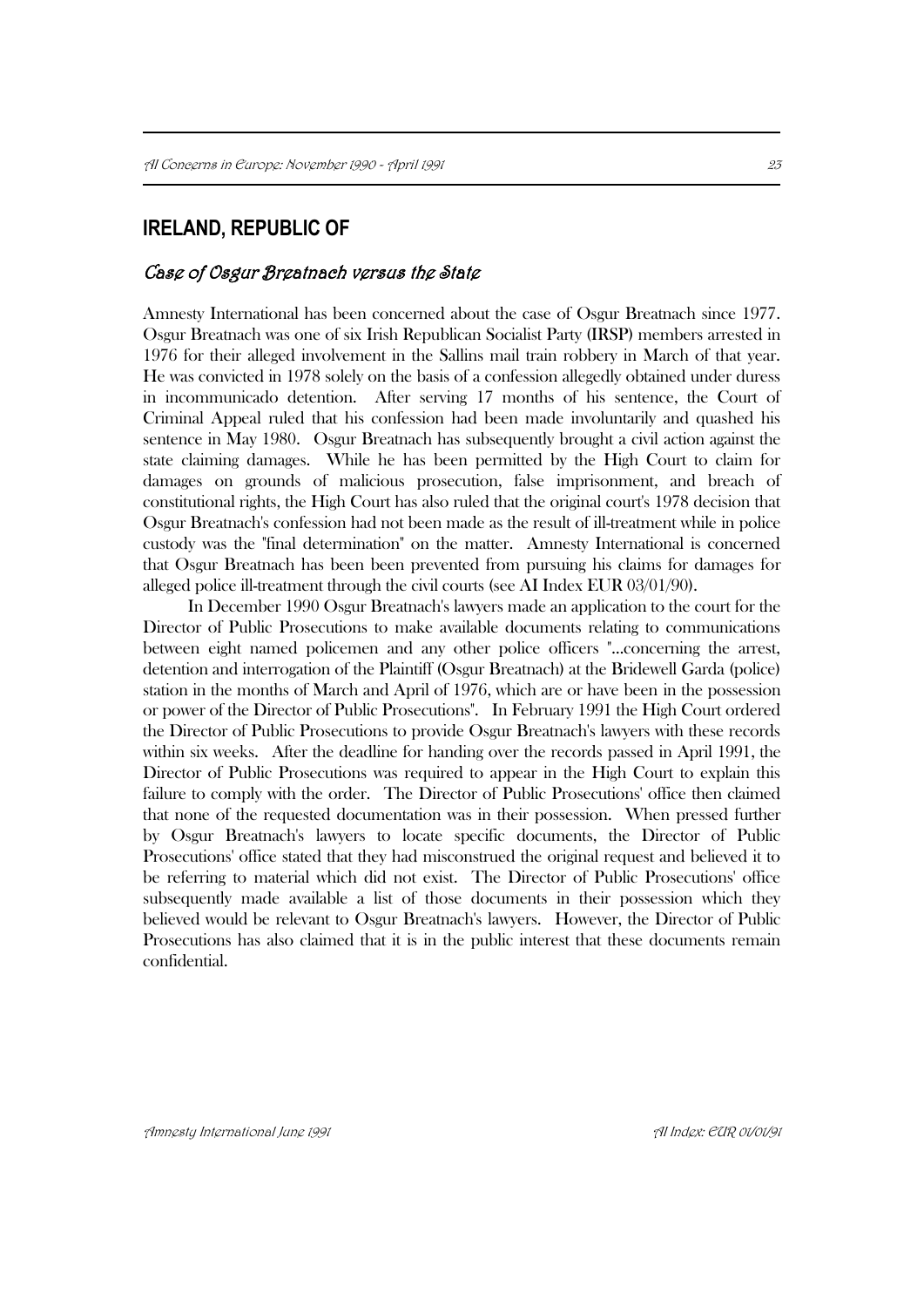# **ITALY**

### Alleged ill-treatment in Fuorni Prison, Salerno

Amnesty International received reports alleging that inmates of Fuorni Prison were ill-treated by prison guards during a search of the prison carried out in the early hours of Saturday, 15 December 1990. The prison director stated to the press that she had ordered the search in the belief that fire-arms were hidden inside the prison and that inmates were planning to use them to carry out an armed revolt and/or a mass break-out. She had not wished the regular Fuorni prison guards to be involved in the search and the guards who carried out the operation were supplied by the prison guards' regional command in Naples. The director herself was absent from the prison when the search was carried out and the chief of the Fuorni prison guards had been transferred the previous day. No fire-arms were in fact found during the search and an official report, which the officers in charge of the search made to their regional command immediately after the operation ended, apparently stated that the prisoners did not react violently during the operation.

The first allegations of ill-treatment were made public by prisoners' relatives who arrived at Fuorni prison for their weekend visits the same day as the search. Their visits were delayed for several hours, apparently because a large number of prisoners required medical examinations and medication in the prison infirmary. When the visits eventually took place, relatives noted injuries on many prisoners who alleged they had been ill-treated by prison guards earlier in the day. The relatives immediately organized a protest demonstration outside the prison.

Further allegations of ill-treatment were made public on 8 January 1991 when Radio Radicale, an Italian radio station, broadcast a letter signed by an inmate of Fuorni prison who described his own treatment and that of other prisoners during the search.

More details regarding the alleged ill-treatment were reported by the Italian daily newspaper, *Il Manifesto*, following a visit made to Fuorni prison on 9 January 1991 by a delegation of deputies from the parliamentary Radical Party who were concerned by reports of the incidents of 15 December 1990. Journalists from  $\hat{I}$  *Manifesto* accompanied the delegation.

These various reports included the following allegations:

• The search operation was carried out between 4am and 9.30am by between 100 and 150 masked prison guards carrying truncheons and batons. In some instances the guards smashed stools against the walls of the cells and used the legs as truncheons.

• The guards entered the cells, forced prisoners to strip and perform press-ups and then beat them with their fists and with truncheons.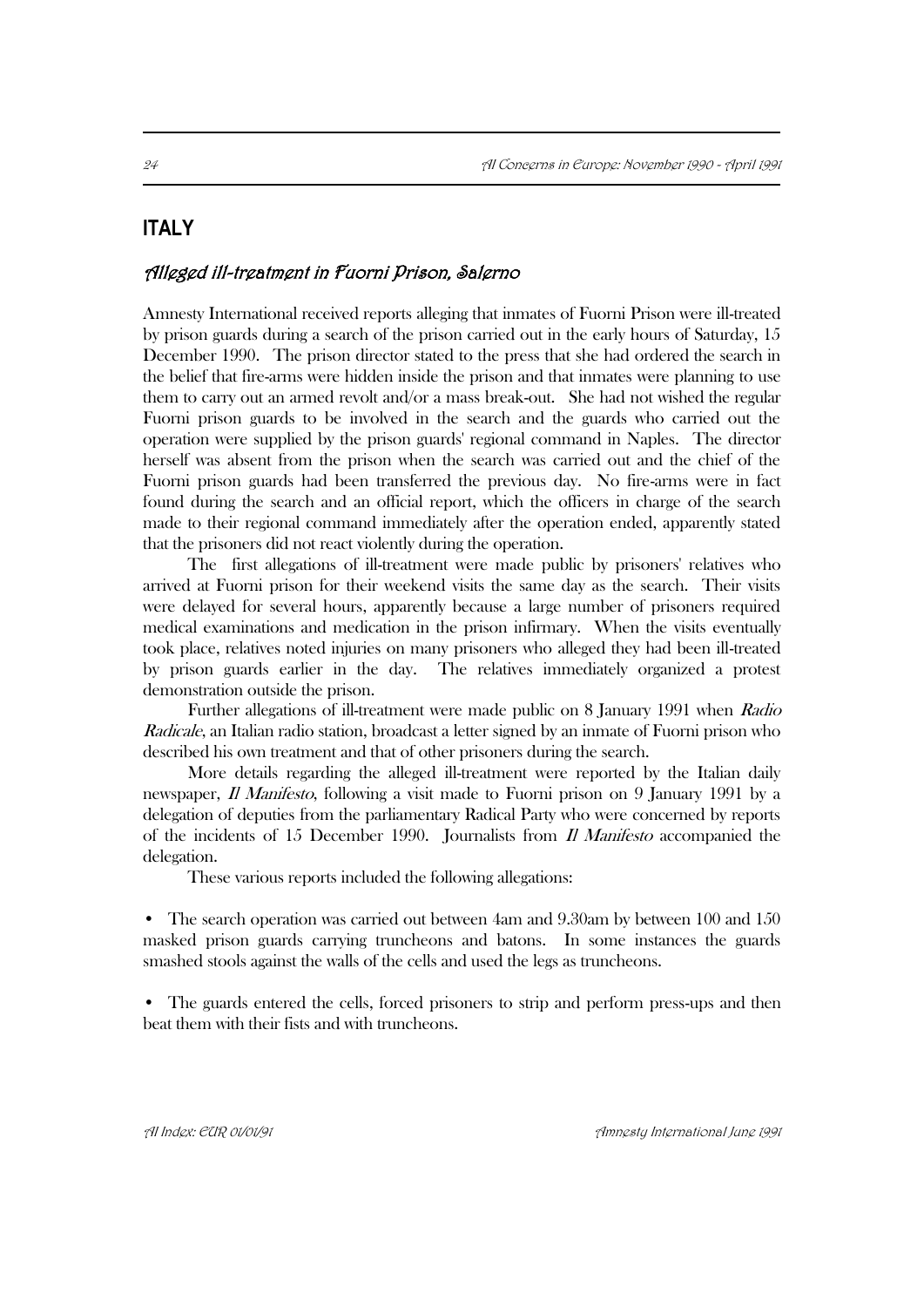• The prisoners were then kicked and punched out of their cells and forced to pass - one by one - between two long lines of guards who beat them with truncheons and batons until they reached the prisoners' common room.

• A large number of guards were stationed inside the room. The prisoners were again beaten and made to kneel, facing the wall, with their arms in the air and were beaten if they turned.

Some prisoners were subjected to verbal abuse and sexual assault as well as beatings. One report alleges that some prisoners were sodomized with broom handles. It is also alleged that younger prisoners were forced to spit at and slap elderly prisoners.

• The prisoners were afterwards escorted back to their cells, again being beaten by the line-up of guards; some were allegedly beaten again inside their cells.

• Prisoners found that all their personal possessions and objects of any value had been removed from their cells. Photographs of their children had been thrown into the lavatory and had been urinated or defecated on. Photographs of wives and mothers had been scattered on their beds and covered in spit, urine and semen.

In the days immediately following the search operation Fuorni prison infirmary apparently issued over 100 medical certificates recording injuries which the medical staff estimated would require three, four or five days to heal. Four or five prisoners were reportedly transferred to hospital. The author of the letter to Radio Radicale alleged that several prisoners had been severely injured as a result of ill-treatment inflicted by prison guards on 15 December: one had lost an eye, one had sustained a burst ear-drum and another had had the bones of one hand smashed.

 The letter-writer also stated that, when he was examined by doctors in the prison infirmary at 2pm on 15 December, they told him that it was possible that he had suffered some fractures. However, he did not appear to have been X-rayed. When the Radical Party delegation visited Fuorni prison on 9 January 1991, almost a month after the alleged incidents, some detainees complained that they were still experiencing severe pain in their ribs and backs but their requests for X-rays had apparently been ignored.

It was reported that both an administrative and a judicial inquiry were opened into the alleged incidents of 15 December.

Amnesty International wrote to the Minister of Justice and the Director General of Prison Administration (Direttore Generale per gli Istituti di Prevenzione e Pena), expressing concern at the allegations of ill-treatment and seeking assurances that prisoners injured in the course of the search operation were receiving adequate medical treatment. Amnesty International also sought confirmation of the opening of administrative and judicial inquiries and asked that their progress and eventual findings be communicated to the organization. No reply had been received by the end of April.

Amnesty International June 1991 AI Index: EUR 01/01/91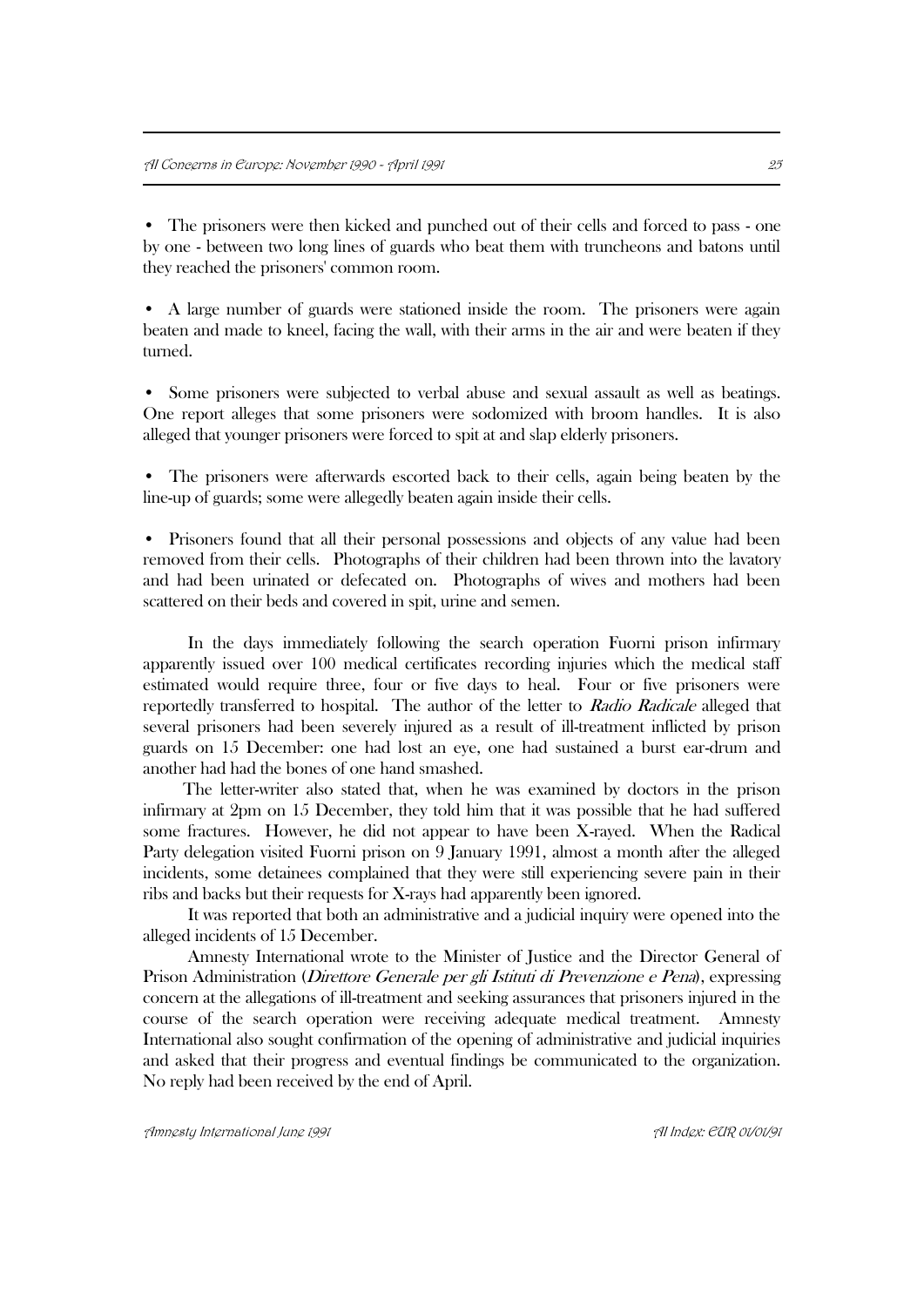# The alleged ill-treatment of 30 or more immigrants in the custody of law enforcement agents in Rome

Prior to January 1991 over 2,000 homeless immigrants from outside the European Community were regularly squatting in the Pantanella, an abandoned factory located in central Rome. The majority of the immigrants were from Pakistan, the others came mainly from Bangladesh, India, Morocco, Algeria, and Tunisia. According to press reports, shortly after 6am on 23 January between 100 and 200 police and *carabinieri* officers, armed with batons and accompanied by dogs, entered the Pantanella. They searched the premises and ordered all the inhabitants into the courtyard where they were searched and asked to produce passports and residence permits. The preliminary checks lasted until approximately mid-day. Those whose papers were in order were ordered to evacuate the Pantanella but approximately 1,000 others were put into police vans and taken to the Castro Pretorio *carabinieri* station (*caserma*) for further screening. The processing took some 48 hours to complete and it appears that for much of this time the immigrants were held in an outside courtyard, without food.

At the conclusion of the operation it was announced that some 900 immigrants possessed invalid passports or lacked residence permits and had been ordered to leave the country within 15 days; all the immigrants, with the exception of one person arrested for drug-trafficking, were released from police custody. Many appealed against the expulsion orders to administrative tribunals. Following the Pantanella raid, the Italian Section of Amnesty International wrote to the Ministry of the Interior and Central Police Headquarters in Rome, expressing concern at the possibility that, amongst the large number of foreigners issued with expulsion orders, there might be genuine asylum seekers awaiting recognition. Amnesty International asked the authorities to guarantee that the rights of any asylum seekers would be respected, as laid down in international standards and the Italian Constitution.

A delegation of members of parliament, town councillors (consiglieri comunali) and representatives of immigrant support organizations visited the Castro Pretorio carabinieri station on 24 January. On leaving the station they informed the press that they had witnessed the police striking some young male immigrants who had asked for cigarettes. They also stated that a number of immigrants had required medical treatment on release from custody and that many had bruised faces and cuts on their arms. However, they added that it was not clear whether the injuries had been incurred before the immigrants were taken to the *carabinieri* barracks or during their detention there.  $\qquad \qquad$  On  $\qquad \qquad$  25 January, approximately 30 immigrants from the Pantanella, who had been taken into the Castro Pretorio *carabinieri* station on 23 January but subsequently released, held a sit-in in the piazza del Campidoglio, central Rome, to protest about their treatment by the police. The press reported that some of them had bruised eyes, bandaged arms and burn marks on their hands which the immigrants alleged were cigarette burns inflicted by the police. They informed the press that they intended to make individual judicial complaints alleging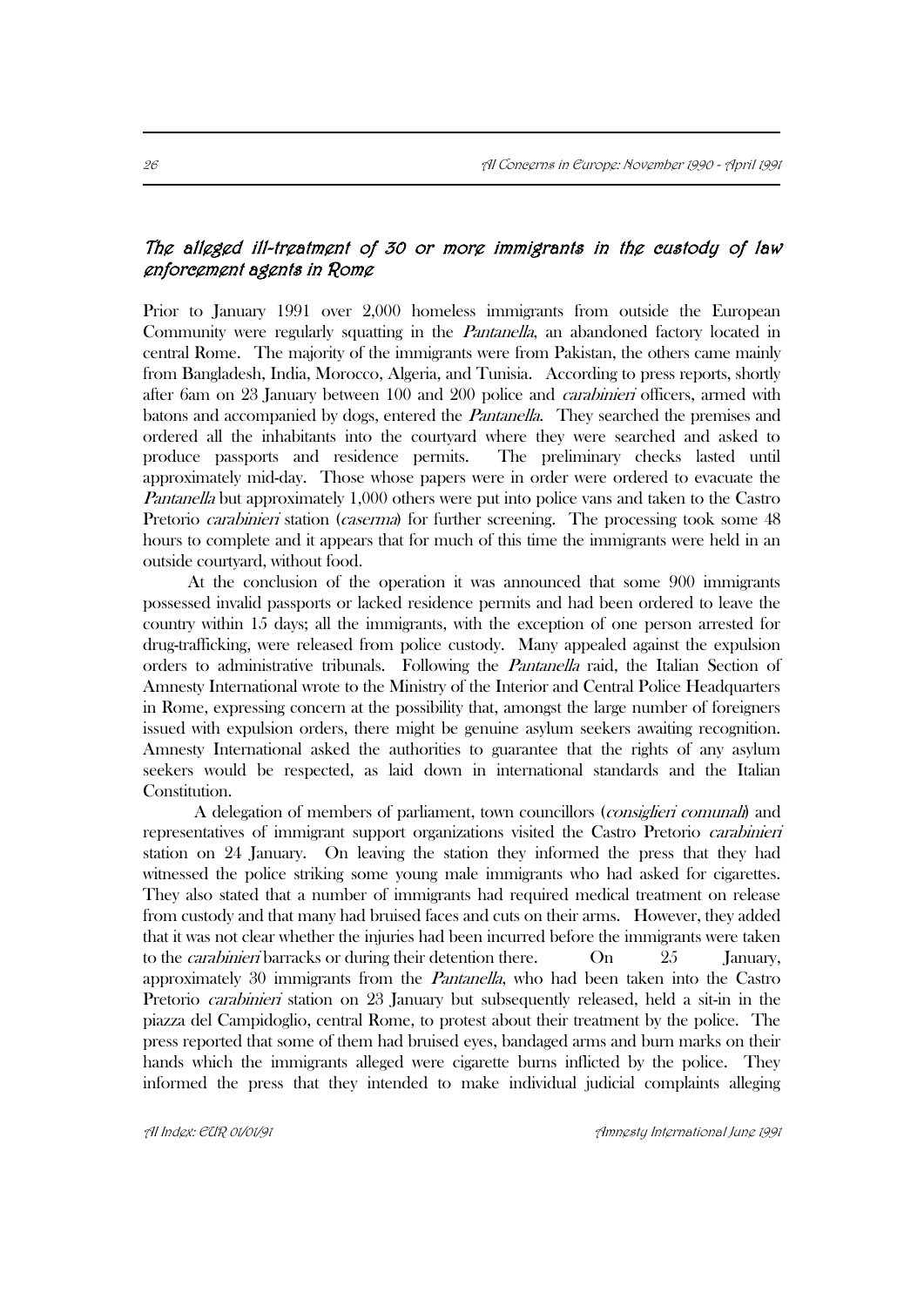ill-treatment by the police and *carabinieri*. Amnesty International is currently seeking confirmation from the Italian authorities that such judicial complaints were subsequently submitted and information about official steps taken to investigate these and other allegations of ill-treatment made in connection with the events of 23 January.

# The alleged ill-treatment of Salvatore Vianelli (update to information given in AI Index: EUR 03/02/90)

Further information was received on the alleged ill-treatment of Salvatore Vianelli, a 64-year-old Italian citizen born in Ethiopia.

On 10 October 1988 Salvatore Vianelli lodged a formal complaint of ill-treatment alleging that on 7 August 1988 police in Frascati, near Rome, had subjected him to arbitrary arrest, punches, kicks and racial insults. He alleged further that on admission to Rebibbia prison (Rome) later that day he was attacked by seven prison guards who kicked and punched him, subjected him to 'karate blows' and, after knocking him to the ground, stripped him and continued to beat him. He was afterwards put in an isolation cell and not examined by a doctor until two days later. He was released from prison on 12 August 1988 but claimed that, before his release, a prison guard forced him to sign a document stating that he had been ill-treated by the police but not by Rebibbia prison guards. Salvatore Vianelli added the words "with reservation" near his signature. Two days after his release he collapsed with respiratory difficulties and was admitted to hospital where he remained until 8 September 1988.

A forensic report drawn up at the request of the Rome Public Prosecutor's office established that Salvatore Vianelli's injuries had been incurred during the first 24 to 48 hours of his imprisonment in Rebibbia. The report concluded that perforations to both ear-drums had been caused by direct blows to the head but that six fractured ribs on his left-side could have been caused by pressure exerted by guards restraining the prisoner in an excessively "energetic" manner.

Four prison guards were subsequently committed for trial on charges of causing aggravated personal injury *(lesioni personali aggravate)*, together with other unidentified prison guards, and a fifth guard was accused of coercion (violenza privata). Salvatore Vianelli was also committed for trial on charges of insulting a police officer during an identity check and violently resisting arrest, causing minor injuries to a police officer. In October 1990 Amnesty International learned that on 5 June 1990 the 11th Section of Rome Tribunal had refused a further forensic examination requested by Salvatore Vianelli's defence lawyers and announced that the charges against the prison guards and Salvatore Vianelli fell within the provisions of an amnesty law of April 1990 (see AI Index: EUR 03/01/90) and that all judicial proceedings relating to the case should therefore be terminated.

The court's ruling was confirmed by information supplied in a letter sent by the Minister of Justice on 19 January 1991, in reply to an Amnesty International query of June 1990 which had sought information regarding the outcome of Salvatore Vianelli's judicial complaint.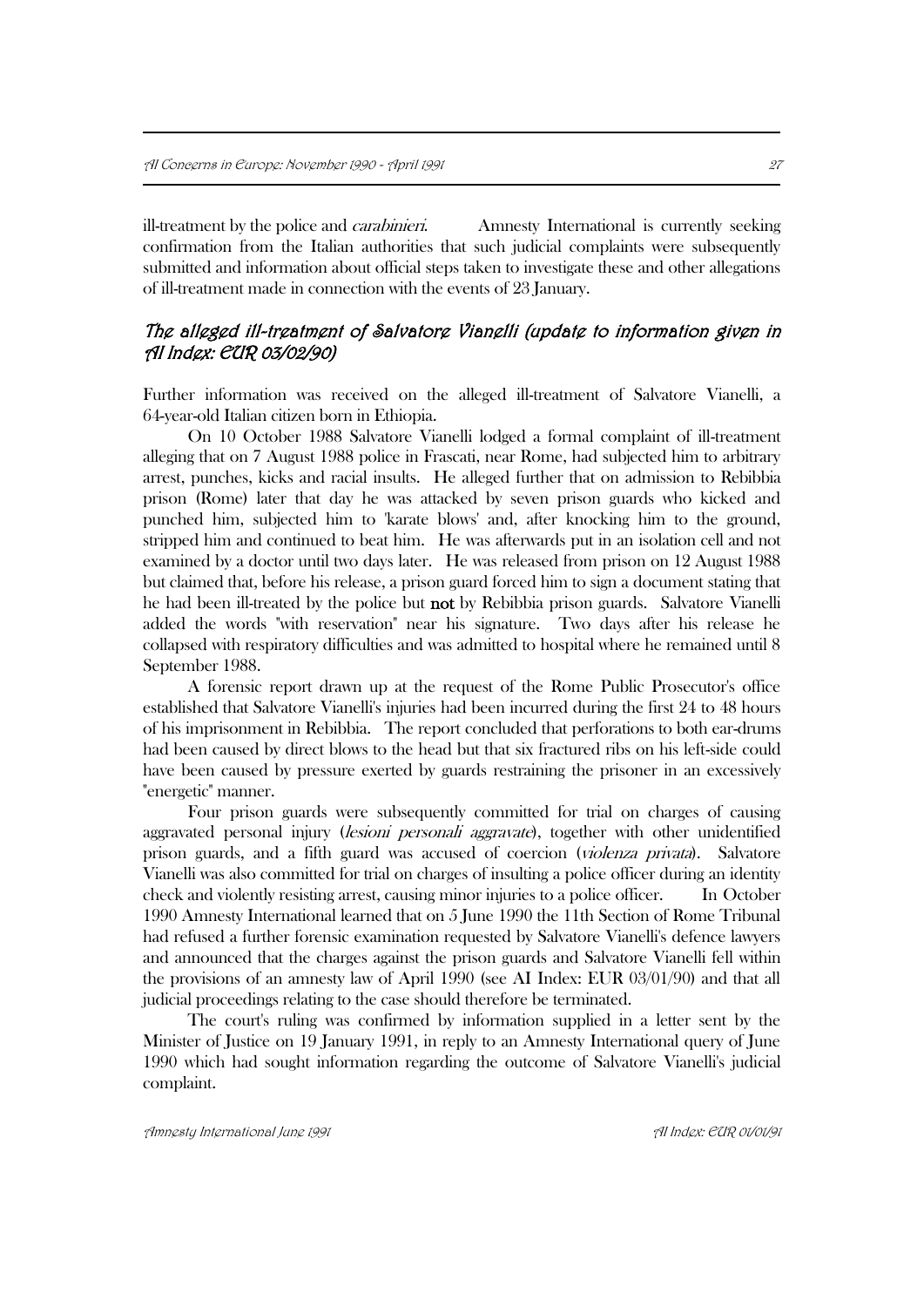Amnesty International is currently seeking information regarding the conduct and outcome of an administrative inquiry into Salvatore Vianelli's allegations of ill-treatment. On 13 March 1989, in response to a parliamentary question addressed to the Minister of Justice on 12 October 1988, the Central Office for Prison Administration (Direzione Generale degli Istituti di Prevenzione e Pena) stated that an investigation had been ordered at Rebibbia prison in connection with Salvatore Vianelli's allegations of ill-treatment. However, Amnesty International has received reports that the investigation was limited to interviewing the five prison guards cited in the judicial proceedings and that it had come to a close by February 1990, without any discplinary proceedings having been initiated.

## The fatal shooting of two Gypsies of Slav origin

Amnesty International was concerned by reports it received about the circumstances surrounding the fatal shooting by police officers of cousins Spaho and Sefik Halilovic, Gypsies of Slav origin, in November 1990.

At approximately 1am on 9 November 1990, a motorway attendant working in a toll-booth on the Turin to Aosta motorway informed the highway police that a Ford Transit van had been acting in a suspicious manner, passing back and forth on to the motorway for several hours. A highway police patrol, consisting of two police officers, caught up with the van while it was heading in the direction of Turin.

According to press reports, when the police indicated that the van should stop, the driver first attempted to reverse and then entered an exit ramp; the van was eventually forced to stop on a flyover bridge. The five occupants got out and ran away from the police along the motorway, towards a nearby field.

According to police statements, when one of the officers fired a warning shot in the air, one of the five men fired a gun at the police. The police stated that further shots were then exchanged. Three of the men escaped but the remaining two men, Spaho and Sefik Halilovic, were shot dead. The police stated that, during the chase, the police officers involved had believed that it was one of these men who was firing at them. However, no fire-arms were found next to the bodies of Spaho and Sefik Halilovic or in their vicinity.

The police put forward the theory that the officers involved in the incident could have been mistaken and that the shots aimed at them must have been fired by one of the three men who escaped, rather than by Spaho or Sefik Halilovic. However, according to the initial press reports of November 1990, no spent cartridges were found in the vicinity of the shootings except those used in the standard police-issue Beretta firearms carried by the police officers.

The initial examination of the bodies of Spaho and Sefik Halilovic reportedly found that one of the men had a bullet wound in his back and that the other had been shot in the head three times, at close range.

In its 10 November 1990 edition the Italian daily newspaper *La Repubblica* claimed to have interviewed one of the three men who escaped and reported his allegation that he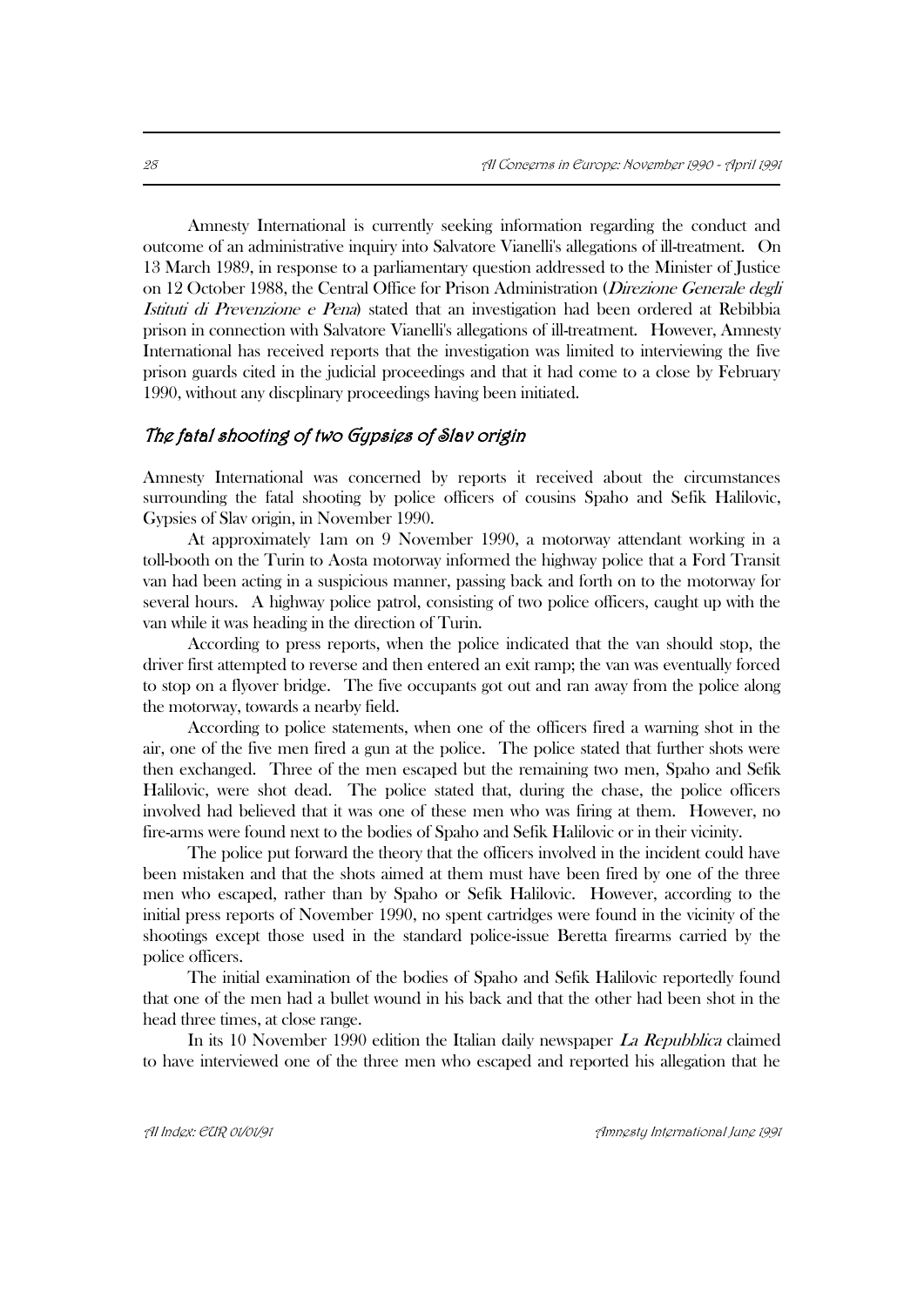had seen the police shoot Spaho Halilovic while he was lying on the ground, begging the police not to fire.

After examining the contents of the Ford Transit van, police concluded that the men had been stealing copper cables from a warehouse. A judicial inquiry was immediately opened into the shootings by the Public Prosecutor's office in Turin. The Deputy Procurator in charge of the investigation ordered that autopsies should be carried out on both the dead men on 12 November 1990. An internal police inquiry was reportedly also opened into the circumstances of the shootings and the two police officers involved were temporarily suspended from duty. The wives of the two dead men have also reportedly submitted judicial complaints against the police.

Amnesty International wrote to the Italian authorities, expressing concern about the reports it had received regarding the circumstances of the shootings and asking to be informed as to the progress and outcome of the judicial and administrative inquiries.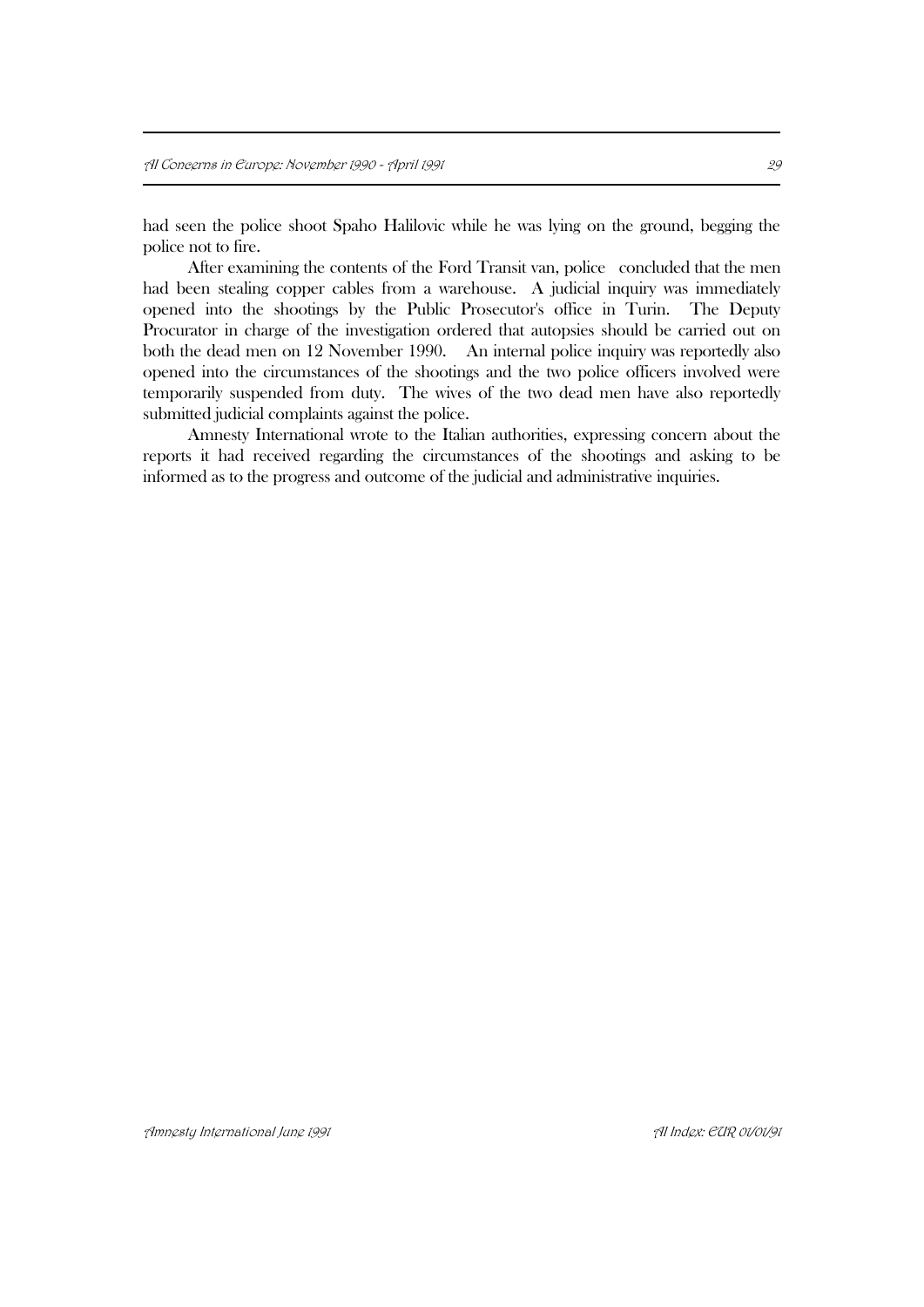# **NORWAY**

### Allegations of ill-treatment - the case of Hassan Salem

Amnesty International is concerned about the case of Hassan Salem, a 34-year-old Palestinian student at the University of Oslo, who took part in a public demonstration against the Gulf War. This legal demonstration took place in Oslo on 26 January 1991. Amnesty International was informed that after the demonstration had ended, Hassan Salem and two other Palestinians (one accompanied by a child) were walking down a nearby street when his two companions were "accosted" by police officers. Hassan Salem gave the following account of what happened to him after that. When he attempted to walk away from the incident, four or five officers jumped on him and threw him to the ground. His hands were handcuffed behind his back, while another officer kicked his leg with force sufficient to cause him to black out for a moment. Hassan Salem was then asked to lean against a police van while he was searched, although his injured leg made it impossible for him to stand. He was then "thrown" to the floor of the police van, where three or four officers "trampled" on him as they left the van - ignoring his repeated requests for help (as he was by now in great pain).

Hassan Salem said that when he arrived at the Oslo Police Station at Gronlandsleiret, he was "flung on the floor" - still handcuffed. One officer provided him with a pillow at this point. After being searched, he was placed in a room where he said he was "derided, kicked, and beaten". When he was unable to stand up, a police officer kicked him in the chest. Hassan Salem said he was also "dragged along the floor ... crying with pain," and called "little Saddam" during his detention.

Hassan Salem was then taken to a casualty clinic, where he was placed in a wheelchair and one handcuff was removed. His requests for something to relieve the pain were repeatedly ignored. The officers accompanying him told him that he was a prisoner in Norway - but that he was probably receiving better treatment than he would get in Palestine. He was also "...admonished to demonstrate against Iraq, not against the USA". After doctors had x-rayed Hassan Salem's leg and recommended surgery, his other handcuff was removed. His papers were then returned, and he was told that he was "a free man". An ambulance took Hassan Salem to Ulleval Hospital, where he underwent surgery for a broken shin and leg bone.

The lawyer representing Hassan Salem in legal proceedings against the Oslo Police Department has expressed concern that after her client's complaint was delivered to the police, it "mysteriously disappeared for 24 hours".

Amnesty International has asked the Norwegian Government whether Hassan Salem's allegations are being investigated by the Special Committee for Investigation of police conduct *(Sarskilte Detsærstelteorganet)*, and whether the results of the inquiry will be made public.

#### Conscientious objection to military service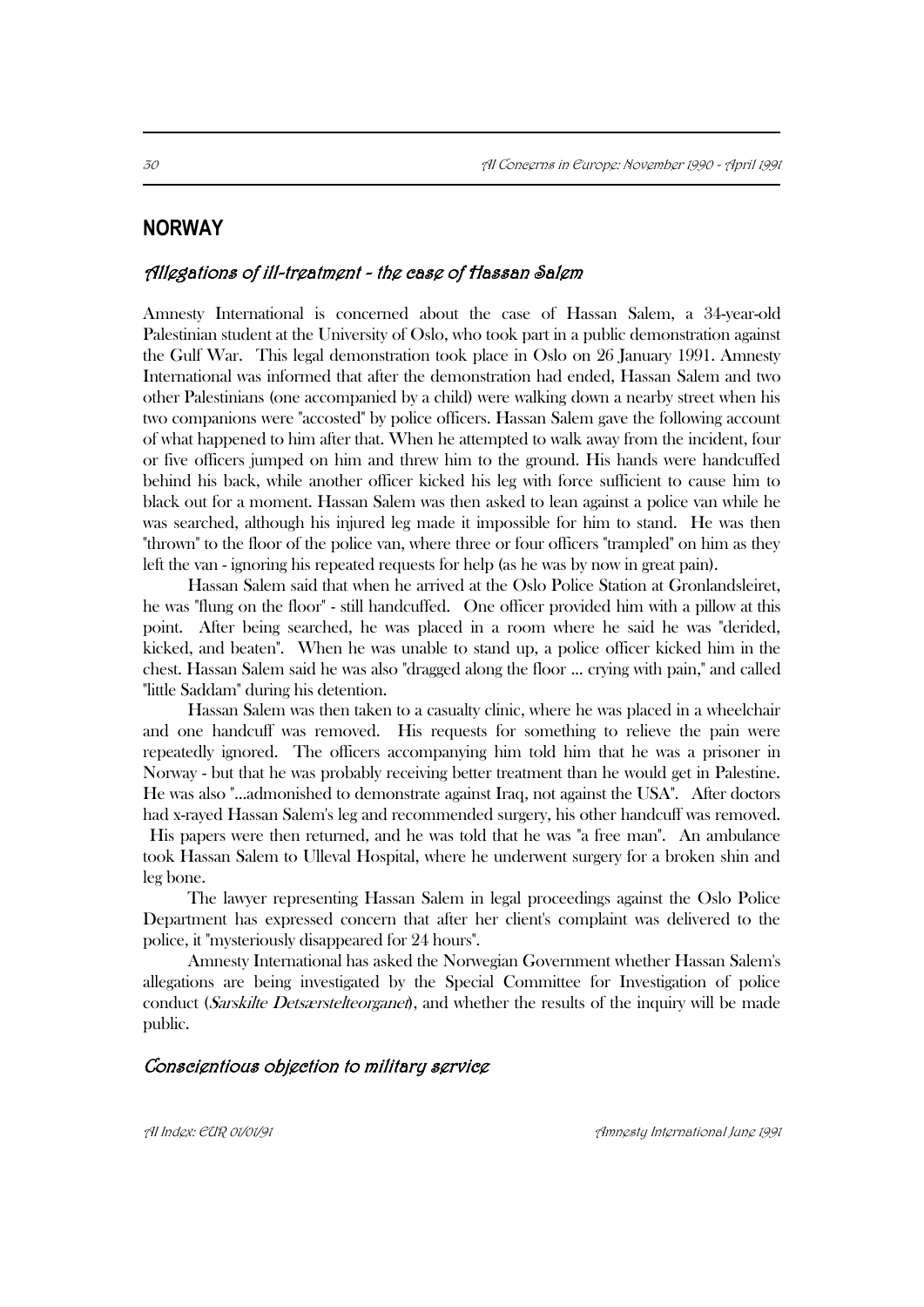In March 1991 Amnesty International adopted as a prisoner of conscience a conscientious objector who had refused to perform military service. Petter Thaulow began serving a 120-day prison sentence in January 1991. He had refused to perform military service for political reasons. Petter Thaulow objects to Norway's present defence policy and membership in NATO. He is not an absolute pacifist, and has no objection to military service in a genuinely defensive capacity. Because he would find it acceptable under certain circumstances to defend his country, Petter Thaulow's "selective" objection was judged not to fulfill the requirements of the 1965 Norwegian Law on Military Exemption. Article 1.1 of that law requires that in order for a conscript to be entitled to an exemption, he must have a sound and seriously-held conviction. This conviction must result in his not being able to undertake military service "of any kind" (see AI Index EUR 03/01/90).

Similarly, in April 1991 Amnesty International wrote to the Minister of Justice about the case of another imprisoned conscientious objector, Torbjorn Brandeggen. He began serving his 90-day sentence for failing to report to the army on 11 March 1991. The organization considers Torbjorn Brandeggen to be a prisoner of conscience. While he has stated that he himself could never take part in any violent action, he has also said that in certain cases he could understand how people might resort to violence in order to free themselves from repression. It would appear that Torbjorn Brandeggen's application for recognition as a conscientious objector was rejected on the grounds that his allowance for an exception to an absolute pacifist position in a situation of political repression constituted a "selective" objection which did not fulfill the requirements of the 1965 Norwegian Law on Military Exemption, as discussed above.

Amnesty International believed that Petter Thaulow and Torbjorn Brandeggen acted in accordance with their conscientiously-held beliefs, and urged their immediate release.

#### Convictions of people alleging ill-treatment

Amnesty International has been concerned about some aspects of the criminal investigation and prosecution of people who had made complaints about ill-treatment by the police in Bergen.

The following is a brief account of the history of these cases as it has been reported to Amnesty International, including in the course of interviews we held with a number of the complainants. The people concerned are among those who alleged that they had been subjected to ill-treatment by members of the Bergen police force, mostly during the early 1980s. Although many of them had not made formal complaints at the time of the incidents, they recounted their allegations to a group of social researchers, who subsequently passed the results of their research on to the Ministry of Justice, the Ombudsman for Civil Affairs and the Attorney General in 1986. The Attorney General appointed the Oslo District Attorney to carry out an investigation into the allegations. The complainants were then questioned in 1987 by Oslo police officers.

The police inquiry looked into 368 alleged cases of police abuse, of which 203 were classified as cases of violence; the allegations were made by approximately 140 people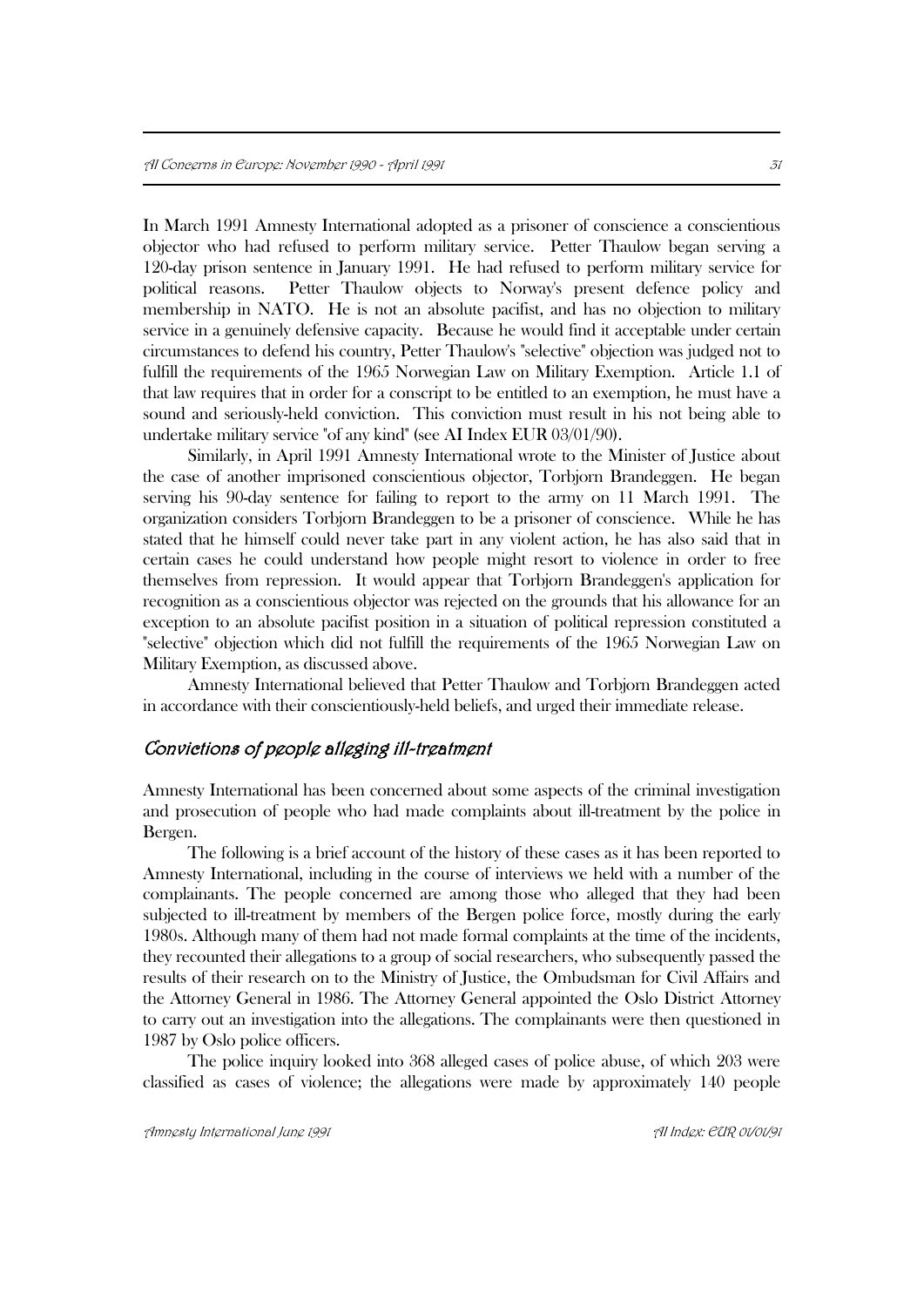(victims and witnesses). In 264 cases the inquiry deemed that there was lack of evidence of a criminal offence; in 45 cases that there was insufficient evidence; in 46 cases that the statutory time limit for criminal liability had passed. Two cases were closed because the complainants had died and ten were discontinued without specific reason. In one case the inquiry proposed that an officer be fined.

On the basis of the negative findings of the Oslo police, the District Attorney in Bergen initiated an investigation into 50 of the approximately 140 people who had recounted their allegations to the researchers and who had subsequently repeated them to the Oslo police investigation. Fifteen people were subsequently charged with making false statements against the police (known as the "boomerang" cases). Most of them were charged under Article 168 of the Penal Code which states:

"Anyone who by false accusation, denunciation or explanation to the court, the director of public prosecutions or any other public authority, or who by changing or doing away with proof, or fabricating false testimony, or who against better knowledge in any other way seeks to accuse another person or have that other person convicted of a criminal act, or anyone who assists in that, is liable to penalty, if in a criminal case, with prison from six months to eight years, and if it concerns a minor offence, with prison to four years."

Amnesty International understands that this article had not been used since 1983, when a defendant had been convicted after reporting an incident of alleged unlawful violence by members of the Bergen police. Amnesty International sent an observer to two of the trials, in which the defendants were convicted. Of the 15 people charged one died before the court hearing took place, two cases were dropped by the prosecution, one was acquitted and 11 were convicted. One of the 11 was fined. The other 10 received prison sentences averaging six to seven months. Of those charged, five had made allegations against the same police officer. A prominent law professor concluded, on the basis of a detailed examination of the evidence, that five out of eight convictions examined had been based on police officers' testimony. A similar conclusion was drawn by Amnesty International's delegate in one of the two cases observed. He claimed that this contravened the Attorney General's instructions only to bring prosecutions "where there is decisive objective evidence in addition to the testimony of police officers".

Amnesty International recognizes that some complaints made about police ill-treatment may be exaggerated or untrue. It also acknowledges that police officers are entitled to protection of their reputation.

However, the organization is concerned that these criminal investigations and prosecutions may deter people from making justified complaints about police ill-treatment. Article 13 of the United Nations Convention against Torture states that:

- any individual who alleges he has been subjected to torture or ill-treatment has the right to complain to, and have his case promptly and impartially examined by, the competent authorities;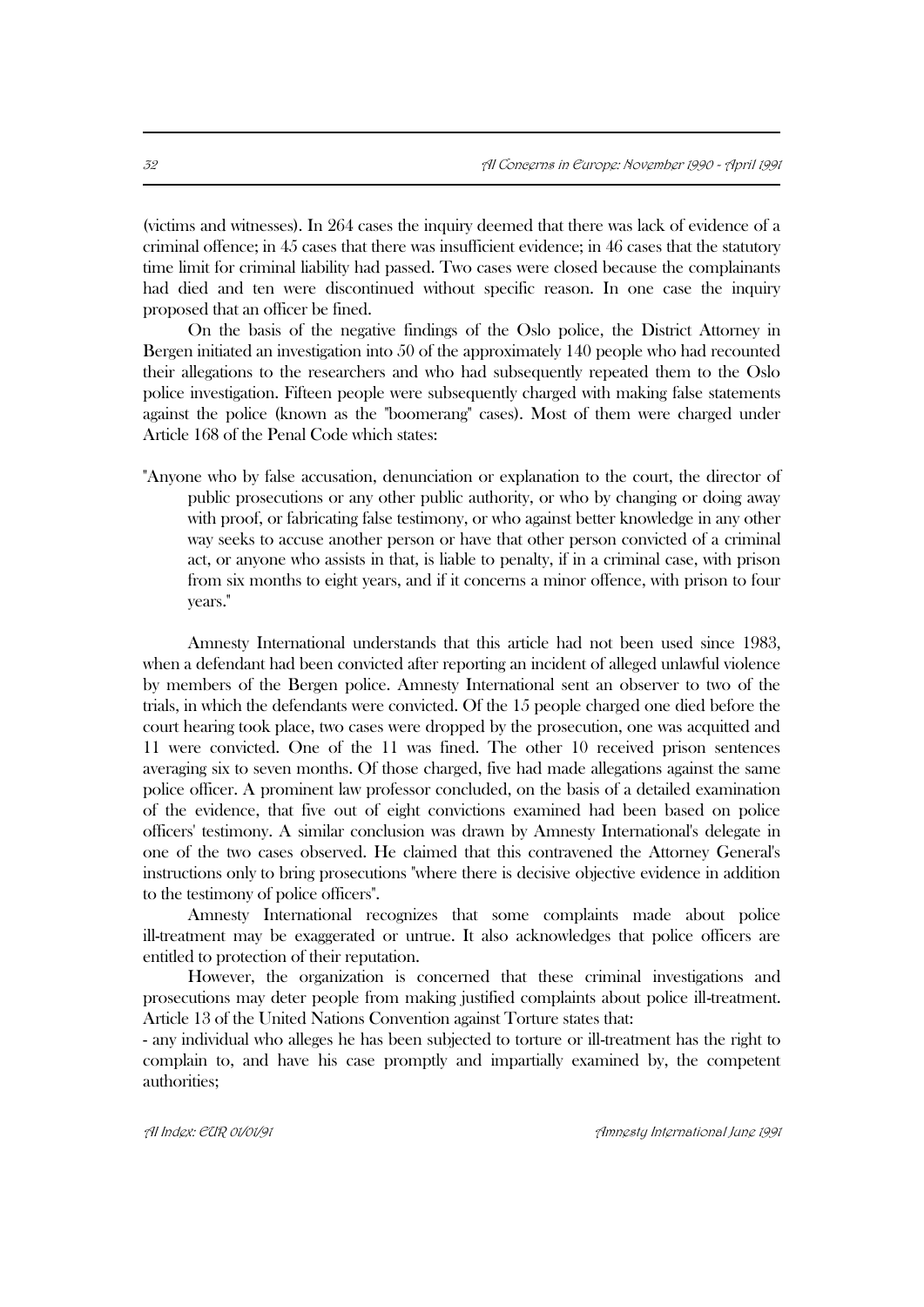- complainants and witnesses should be protected from ill-treatment or intimidation as a consequence of making complaints or of giving evidence about torture or ill-treatment.

Amnesty International therefore urged the Norwegian Government in December 1990 to take any necessary steps to ensure that those who have genuine complaints to make concerning police ill-treatment will not be deterred from expressing them.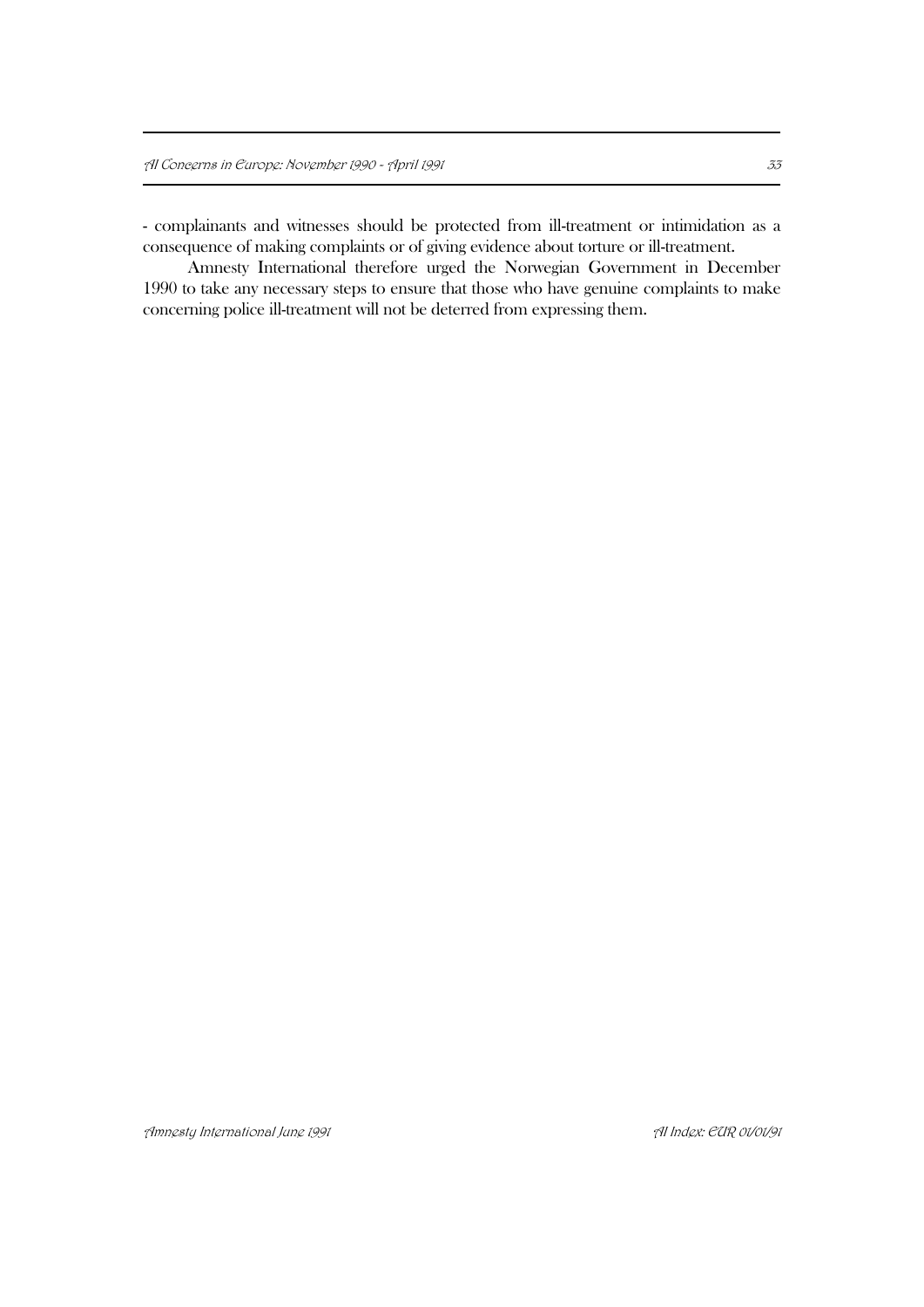# **POLAND**

# The death penalty

On 14 February Amnesty International wrote to President Lech Walesa urging the abolition of the death penalty. On 18 March Secretary of State Janusz Ziolkowski replied stating that the information enclosed by the organization "bolsters the President's thinking on the necessity of such a move in Poland". The death penalty is reportedly abolished in the draft penal code which remains under discussion by the parliament.

There is an unofficial moratorium on executions and there have been no executions in Poland since April 1988.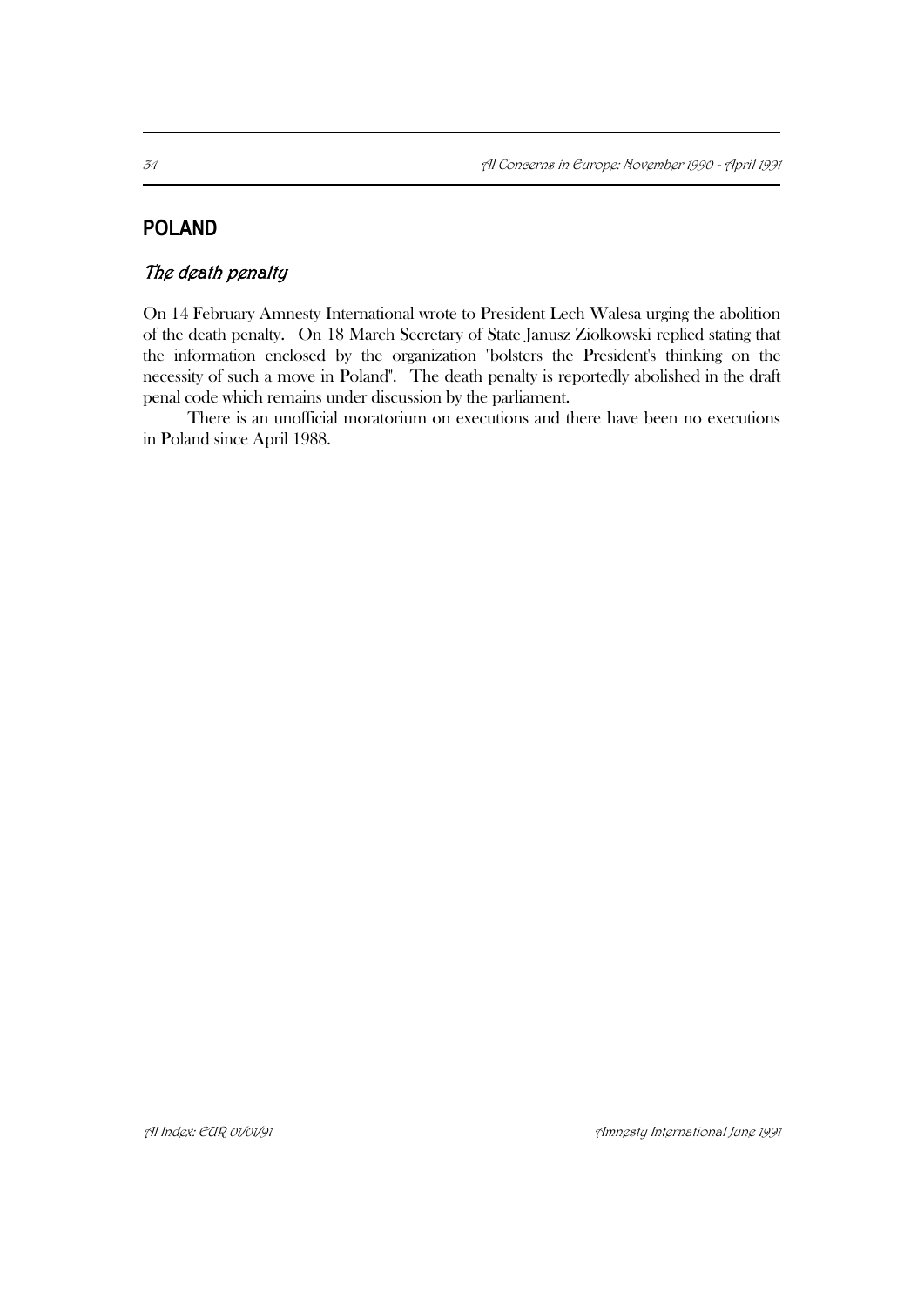# **PORTUGAL**

### The alleged ill-treatment of Isidro Albuquerque Rodrigues in police custody

Amnesty International is currently seeking information about the progress of a complaint of ill-treatment made in October 1990 by Isidro Albuquerque Rodrigues, a young metalworker living in Amadora, near Lisbon. At approximately 5.00pm on 26 June 1990 he was with his mother in a supermarket called Pão de Açúcar in Alcántara. He was arrested there by members of the Fourth Brigade of the Judiciary Police (PJ) who took him to their offices in Setúbal, a town south of Lisbon.

The PJ is a police body which is responsible for the judicial investigation of, among other things, serious crimes of violence. It is accountable to the Minister of Justice. Isidro Albuquerque Rodrigues alleges that during the journey to Setúbal the officers began to hit him. After arriving, a group of 10 to 12 officers from the Fourth Brigade interrogated him continuously between 6.00pm and approximately 3.00am the next day. He alleges that they not only kicked and punched him but also whipped him with a length of flexible metal hose pipe which is normally used as a shower attachment (bicha de chuveiro). He was beaten on the upper part of his body, arms and legs but he claims that he was hit especially on the jaw and ears. Some of his teeth were broken and the results of these beatings were reportedly clearly visible in a subsequent medical examination. He further claims that he was beaten again on the next night - 27 June 1990.

It has been reported to Amnesty International that the police were investigating his possible involvement in assaults and robbery and the death of a corporal in the Guarda Nacional Republicana (GNR).

Isidro Albuquerque Rodrigues was committed to prison, initially in Setúbal but was subsequently transferred to the *Estabelecimento Prisional de Lisboa*. He was examined and received medical treatment in the prison hospital in Caxias, Hospital-Prisão de S. João de Deus, which had better facilities than Lisbon prison. Since his detention he has petitioned the authorities for treatment to relieve pains in his kidneys, lungs, ribs, teeth and ears.

In October 1990 he made an official complaint to the procurator (*Delegado do* Procurador da República) in Setúbal requesting the identification of the officers of the Fourth Brigade of the PJ in Setúbal who had allegedly ill-treated him and the opening of criminal proceedings against them.

### The alleged ill-treatment of Marcelino Baessa in police custody

Marcelino Baessa, a young Cape Verdian, alleged that, at approximately 11.30pm on 10 August 1990, he was with a group of friends listening to music in the house of a friend called Carlos Alberto Bumba, also from Cape Verde. A group of Guarda Nacional Republicana (GNR) officers, all in uniform except for one in civilian clothes, entered the house and demanded proof of identity from the occupants. Marcelino Baessa claimed that he recognized the man in plain clothes as an officer of the GNR called Manuel Cruz.

Amnesty International June 1991 AI Index: EUR 01/01/91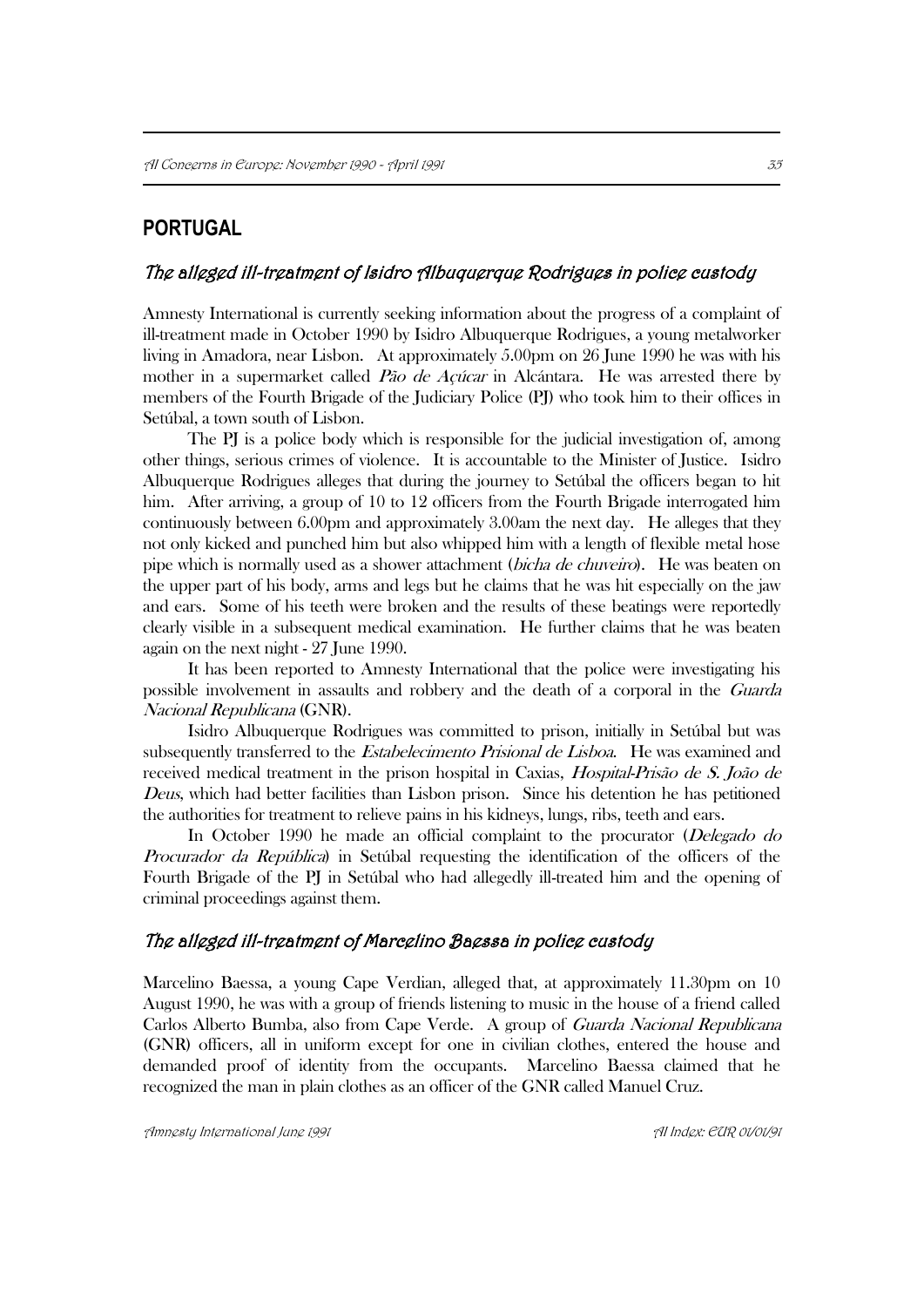Marcelino Baessa alleged that, even though he duly identified himself, he was insulted by one of the officers and slapped on the face. He was then taken to the GNR post in the Forte de Almada. He stated that when he arrived there he was punched and kicked by a group of officers and then given a "bath" by having a high pressure hose turned on him. He was held until the next day when, after appearing in court (*Tribunal Instrução Criminal* -TIC) in Almada, he was released without any charge according to the information received by Amnesty International. On 12 August 1990 he went to the District Hospital of Almada where he was medically examined and given treatment for cuts and bruises.

On 22 August 1990 Marcelino Baessa filed a formal complaint with the procurator (Delegado do Procurador da República na Comarca de Almada) requesting him to investigate the incident by first identifying the officers responsible and then to institute, where appropriate, the prosecution of the officers for the alleged assault and ill-treatment. In his complaint he cited two witnesses to the incident in Carlos Alberto Bumba's house, and additionally gave the name of the plainclothes GNR officer. He also requested him to obtain the requisite statement of his medical examination from the District Hospital in Almada.

Amnesty International sought information as to what action the procurator had taken to investigate these allegations. There was no information of judicial action even though eight months had elapsed since the original complaint.

### Alleged assault of Paulo Jorge Gomes Almeida by police officers

Amnesty International wrote to the authorities seeking information as to the progress of the judicial investigation into the allegation of assault by an officer of the Public Security Police (Polícia de Segurança Pública - PSP) on a young man in Oporto.

At approximately 3.30 in the morning of 1 October 1990, Paulo Jorge Gomes Almeida and José Luís Barros were part of a group of young men and women walking home down the Avenida de Fernão de Magalhães in Oporto.

According to press reports, there was an incident in the street during which José Luís Barros was approached by a total stranger in civilian clothing who first punched him in the face and then on his body. Paulo Jorge Gomes Almeida went to help his friend. He too was punched a couple of times in the face before the stranger pulled out a firearm and threatened the young men with it.

At this point José Luís Barros claims that he and Paulo Jorge Gomes Almeida said they were going to the police station to complain. They went immediately to the Sixth station of the PSP (6a Esquadra da Polícia de Segurança Pública). They were joined there by other members of their group.

According to their statements, reported in the press, the policemen on the station-door punched José Luís Barros and Paulo Jorge Gomes Almeida while they were showing the police their identity documents. Suddenly, the stranger who had hit them in the street and threatened them with a gun reappeared, now dressed in the uniform of an officer of the PSP. When Paulo Jorge Gomes Almeida protested about him having pulled a gun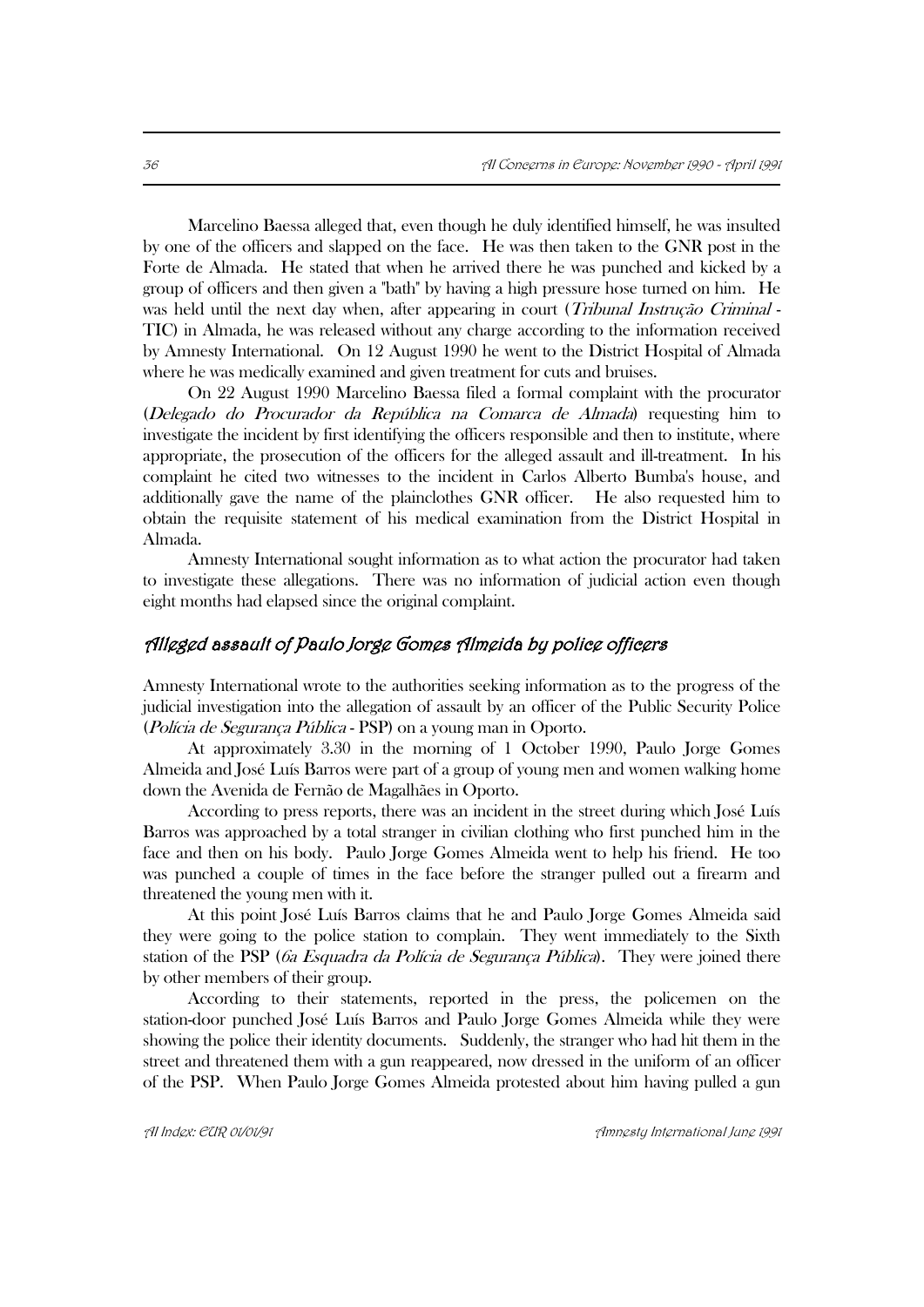on them, the man reportedly seized him by the neck and threw him with great force through a plate-glass door. He was taken to the *Hospital de S. João* and received 59 stitches to his right arm. José Luís Barros was held in the station until morning.

Paulo Jorge Gomes Almeida alleged that, while he was in hospital, the officer who had thrown him through the door, warned him that it would be useless to complain to a court. Officers of the PSP stationed inside the hospital apparently refused to register his complaint of aggravated assault. He therefore complained to the court in Oporto.

The entire proceedings are protected by the law on judicial secrecy but it is known that the proceedings have been registered as Proc. 20/91 and are currently in the possession of a judge attached to the Tribunal Instrução Criminal in Oporto.

#### Letter to the Minister of Justice on torture and ill-treatment

On 29 April 1991 Amnesty International wrote to the Minister of Justice, Dr Álvaro Laborinho Lúcio. The letter expressed concern over persistent reports which have been received by Amnesty International of torture and ill-treatment of detainees and prisoners in Portugal and asked the Minister to comment on the individual cases described.

Amnesty International recalled that in June 1986 it had written a letter to the Minister of Internal Administration, which was copied to the Minister of Justice, expressing concern about press reports of torture and ill-treatment and requesting a copy of the detailed findings of the Commission of Inquiry set up to examine 166 individual complaints of misconduct against the police (PSP). The Commission had concluded that there had been a systematic use of violence by the police; that on three occasions police conduct had resulted in death (culpable homicide) and that illegal acts had been committed by the police in all the cases studied. The Commission also recommended, among other things, improvements in the handling of complaints and disciplinary proceedings against the police (see AI Index: EUR 03/02/86).

Amnesty International pointed out to the Minister of Justice that in the intervening five-year period since the report of the Commission, it had continued to receive allegations of torture and ill-treatment of prisoners and detainees. The incidents mentioned in the letter took place in both police stations and prisons, involved officers of the Judiciary Police (PJ), the Public Security Police (PSP), the National Republican Guard (GNR) and the General Directorate of Prison Services (DGSP). It also noted that in every case given as an example in the letter, a complaint in due form had been lodged with the responsible judicial authority without any apparent indication of serious and prompt inquiries by the authorities into the complaints. This applied even to complaints in which there was *prima facie* evidence of torture or ill-treatment and where subsequent medical examinations and treatment had provided substantive supporting evidence.

It cited the cases of Isidro Albuquerque Rodrigues, Marcelino Baessa and Paulo Jorge Gomes Almeida which occurred in June, August and October last year (see above). However, it also cited two cases from the previous five years where, despite the long period of time available for investigation, there had been no discernable action.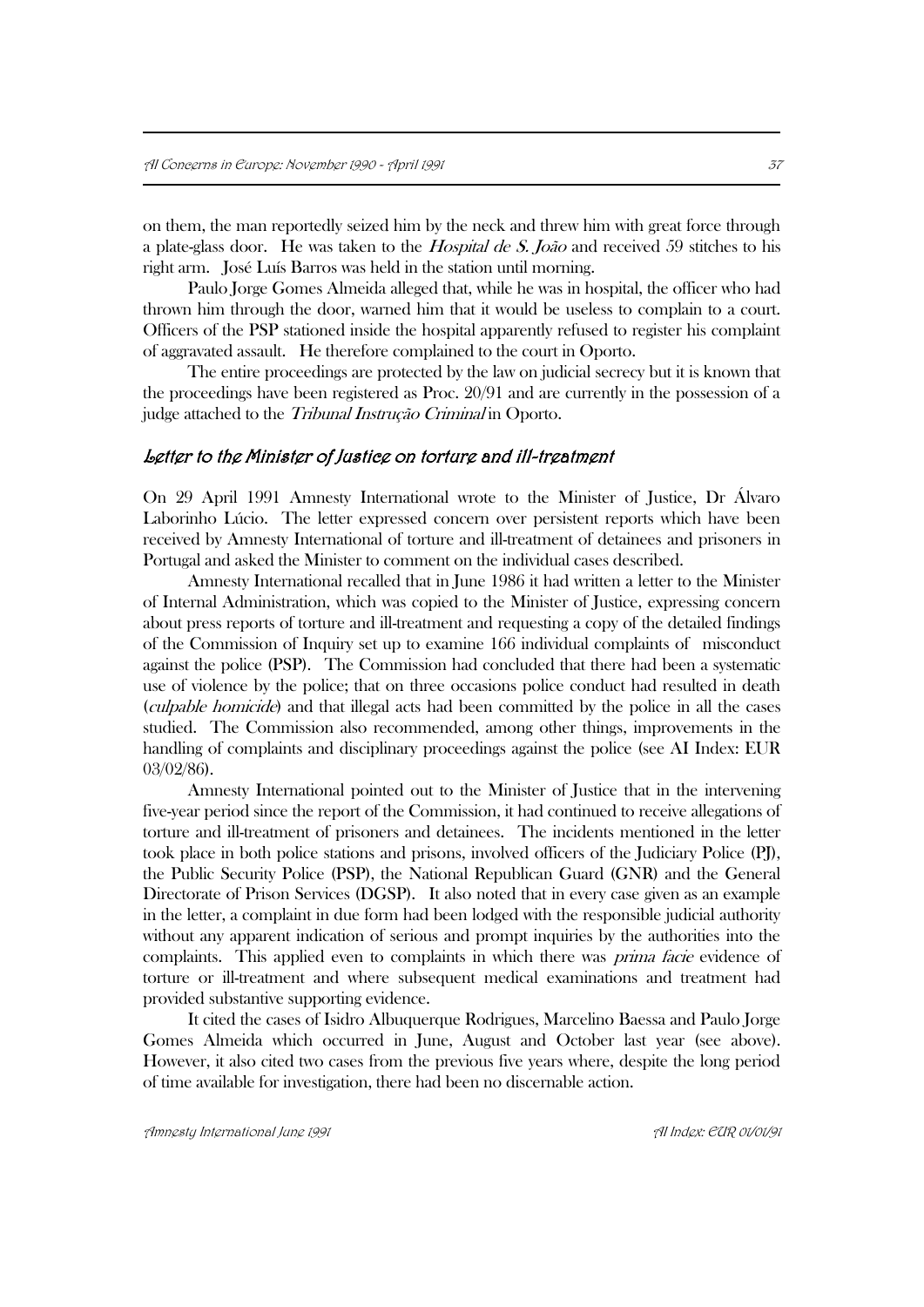The first of these was that of Daniel Rodríguez Perez who was arrested in April 1988 and made a detailed statement to the Court in Matosinhos in November of the same year (see AI Index: EUR 03/02/90). In September 1990 an Amnesty International delegate referred this case and the evidence of ill-treatment to the *Provedor de Justica* (Ombudsman), Dr Mário Raposo, in Lisbon. Amnesty International has no information that any action has been taken to review the decision made in July 1989 to archive the complaint for lack of evidence.

The second case was that of a Portuguese emigrant to Canada, Domingos da Couto, who died on 9 August 1984 in the Provincial Hospital of Chaves at the age of 42. He had attended a festival in Montalegre on 5 August 1984 where he became involved in a physical altercation with a GNR officer, António Fernandes Gil. He punched the officer in the face and was arrested and taken to the GNR post. He was released at 10.30pm. His family observed that he was covered in bruises and he was taken to hospital. On 6 August 1984 a formal complaint was addressed to the procurator in Montalegre alleging that he had been kicked, punched and beaten with a truncheon (casse-tête). He died two days later. A facsimile of the death certificate, printed in the press, declared that the cause of death was undetermined. The autopsy showed that he had four fractured ribs, weals in the region of the heart and extensive bruising of the chest, apparently caused by blows from a truncheon. Reports of the autopsy said that the state of his body was consistent with him having been assaulted. No judicial action has apparently been taken to determine who was responsible for inflicting these serious injuries on a detainee.

Amnesty International also cited complaints it had received from prisoners in penal institutions alleging acts of violence by members of the DGSP. Reference was made to the numerous incidents and inquiries relating to Linhó prison. In particular, the death of Mário Manuel da Luz in June 1985; the internal inquiry which concluded that "serious breaches of discipline and probably criminal offences had occurred" and the allegations that officers had beaten 19 prisoners in March 1990 (see AI Index: EUR 03/02/90 and Amnesty International Report 1990).

Amnesty International has at present no further information regarding the judicial outcome of these allegations and reports. In the letter to the Minister, Amnesty International noted that in its experience, one of the most important factors contributing to the practice of torture is that of impunity. Reports to the United Nations Commission on Human Rights have emphasized that "perpetrators of human rights violations, whether civilian or military, will become all the more brazen when they are not held to account before a court of law".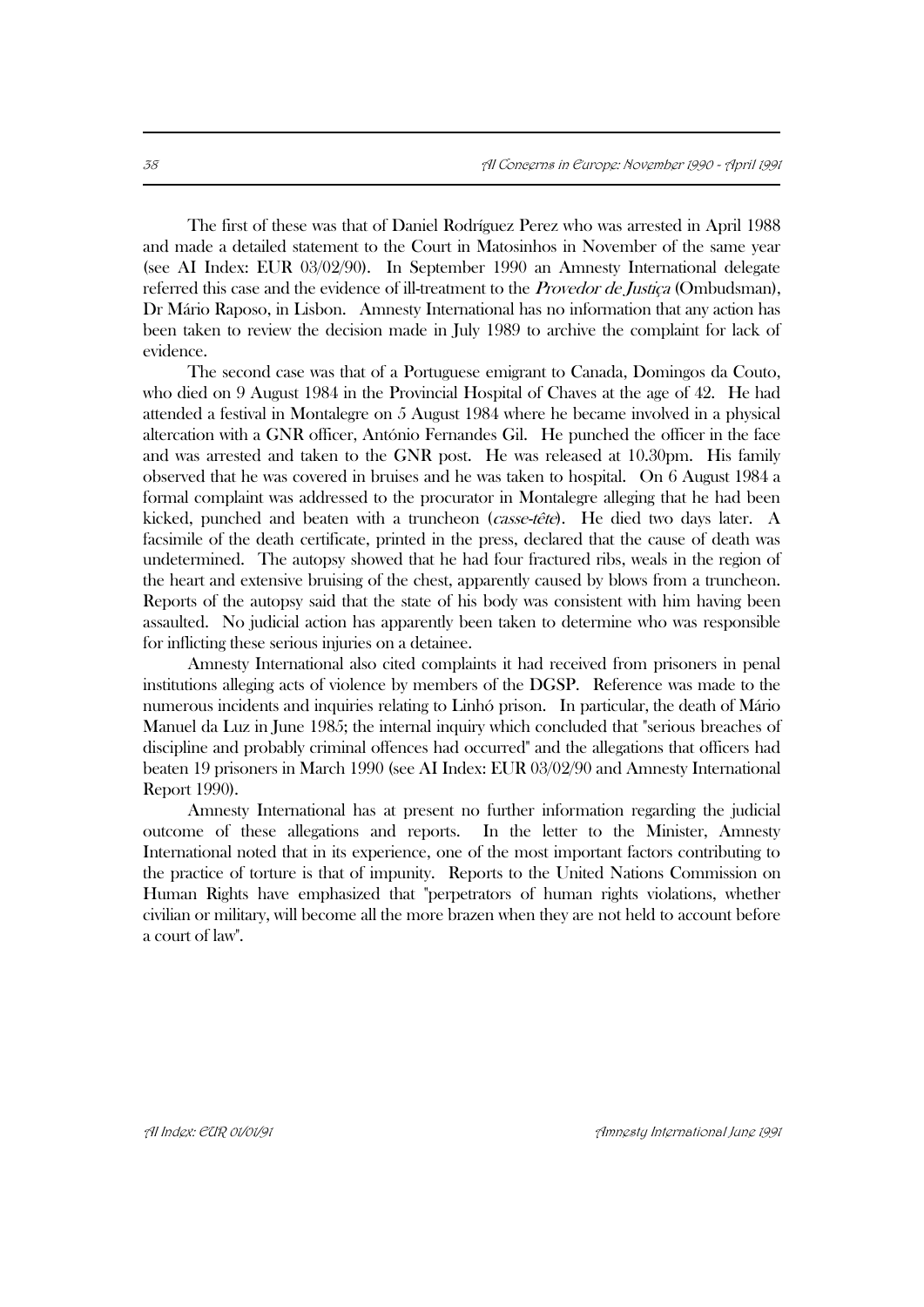# **ROMANIA**

#### Memorandum to the government

In November Amnesty International submitted a 13-page memorandum to the authorities detailing its concerns. These included: the imprisonment of prisoners of conscience; the alleged complicity of local officials in violent attacks on civilians, in some instances apparently on the basis of the victims' ethnic origin, and the failure of the security forces to prevent such attacks; the alleged ill-treatment of detainees; the lack of access to family and legal counsel after arrest; and the lack of legal safeguards in some trials.

The most serious of these concerns related to the incidents of 18 February 1990 in Bucharest, of 19 to 20 March 1990 in Tirgu Mures, and of 13 to 15 June 1990 in Bucharest (see AI Index: EUR 39/09/90).

On 14 January the Procurator General, Mihai Ulpiu Popa Cherecheanu, replied to the memorandum and Amnesty International received copies of the parliamentary reports on the events in Tirgu Mures in March and Bucharest in June 1990. The Procurator General informed the organization that investigations were continuing into the alleged ill-treatment by security officials of Sebastian Taralunga and Titi-Gica Romascu -two anti-government protesters arrested in connection with the events of 18 February in Bucharest. Similarly he stated that complaints registered by Gheorghe Cascu, Dumitru Feraru and Ilie Stelica in connection with their ill-treatment during the events in Bucharest in June were the subject of a penal dossier at the Military Procurator's office in Bucharest.

However, in reference to the allegations of official complicity in the violent abuses which occurred in Tirgu Mures on 19 March 1990 when a crowd of armed Romanians attacked the headquarters of the Democratic Alliance of Hungarians in Romania, and in Bucharest on 13 to 14 June 1990, the Procurator General stated that the procuracy "still is not satisfied" that there is enough evidence to support the allegations and therefore warrant a thorough investigation into them.

On 17 April Amnesty International replied by referring back to the memorandum which detailed many signed statements and eye-witness accounts clearly pointing to wide-spread complicity of police and military units in the numerous cases of ill-treatment of perceived government opponents in Bucharest in June. Many of the allegations referred to events which reportedly took place at the Magurele military base on the outskirts of Bucharest. The organization also pointed to annexes attached to the parliamentary reports on the events in Tirgu Mures in March 1990, which appear to confirm the concern that the initial attack by the armed mob of Romanians, many of whom had been transported into the city apparently for this very task from the neighbouring villages of Hodac, Reghin and Ibanesti, was carefully orchestrated with the complicity of at least some local officials. Amnesty International also once more raised its concern at the apparent discriminatory application of the law in the aftermath of the violent events in Tirgu Mures. The annexes confirmed that those arrested in connection with the inter-ethnic violence in Tirgu Mures were overwhelmingly members of the Gypsy and Hungarian ethnic minorities - 12 Gypsies,

Amnesty International June 1991 AI Index: EUR 01/01/91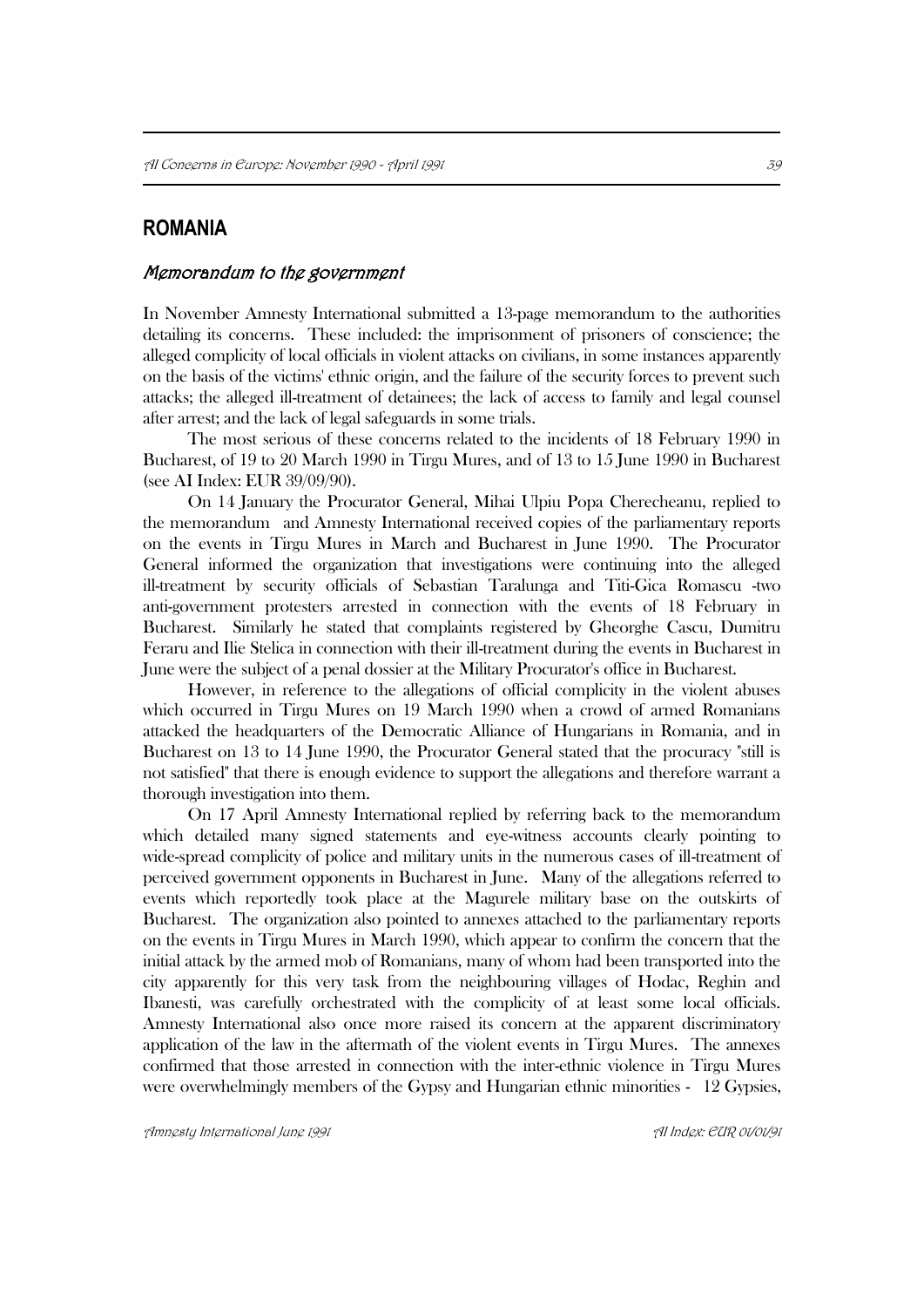six ethnic Hungarians and one Romanian - while those actually prosecuted were exclusively so - 12 Gypsies and two ethnic Hungarians.

# The "disappearance" of Viorel Horia

Amnesty International has called on the Romanian authorities to investigate the "disappearance" of Viorel Horia, a school pupil, born 23 February 1975, whose whereabouts have remained unknown following his reported arrest on 13 June 1990 in Bucharest. The organization received information that he was seen in the Magurele military base where large numbers of those perceived to be anti-government activists were taken - often after being arrested and beaten by groups of miners. According to these reports he was seen at the Magurele camp until at least 16 June and subject to severe beatings by security officials due to the accusation that he had thrown stones at soldiers in the disturbances of 13 June. A fellow detainee reported that he talked with Viorel Horia in the Magurele camp and a nurse reportedly stated that she ministered to him on 14 June for a face wound. Since then there has been no information at all about his whereabouts. His mother and human rights groups in Bucharest have contacted the Magurele base, the police, the prosecutor's office, the hospitals, the morgue, the Ministry of Justice, the Prime Minister and the President, but all apparently deny any knowledge of him. Amnesty International is concerned that he may have died due to ill-treatment in detention and that his body may have been disposed of secretly.

### Alleged ill-treatment of Ioan Gug and others in detention in Oradea

Amnesty International has called on the authorities to investigate the allegation of ill-treatment of Ioan Gug and others in detention in Oradea. The organization is in possession of a signed statement by Ioan Gug, resident of Oradea, which states that he was arrested at the tram station in Pia\_a Republicii in Oradea on 19 December 1990 at approximately 7.30pm after participating in a peaceful meeting organized by an anti-government organization - the Democratic Alliance of Bihor. Immediately after his arrest he claims that the arresting officers began to beat him in the abdomen. On arrival at the police station he was thrown to the floor and repeatedly hit by police officers until he lost consciousness. He regained consciousness and was taken to Room 13 of the police station where he was beaten again by a number of police officers. At the same time he saw police officers beat other people similarly detained including Zoltan Pall and Ildiko Farkas. After being beaten he was made to give a statement and then released. Two days later he obtained a medical certificate, number 4905/Ia/3035 1990, from the medical institution Jude\_ul Bihor Localitatea Oradea Unitatea (LML) which confirmed that he had been beaten on 19 December so that he needed "two or three days medical treatment".

## Ill-treatment of journalists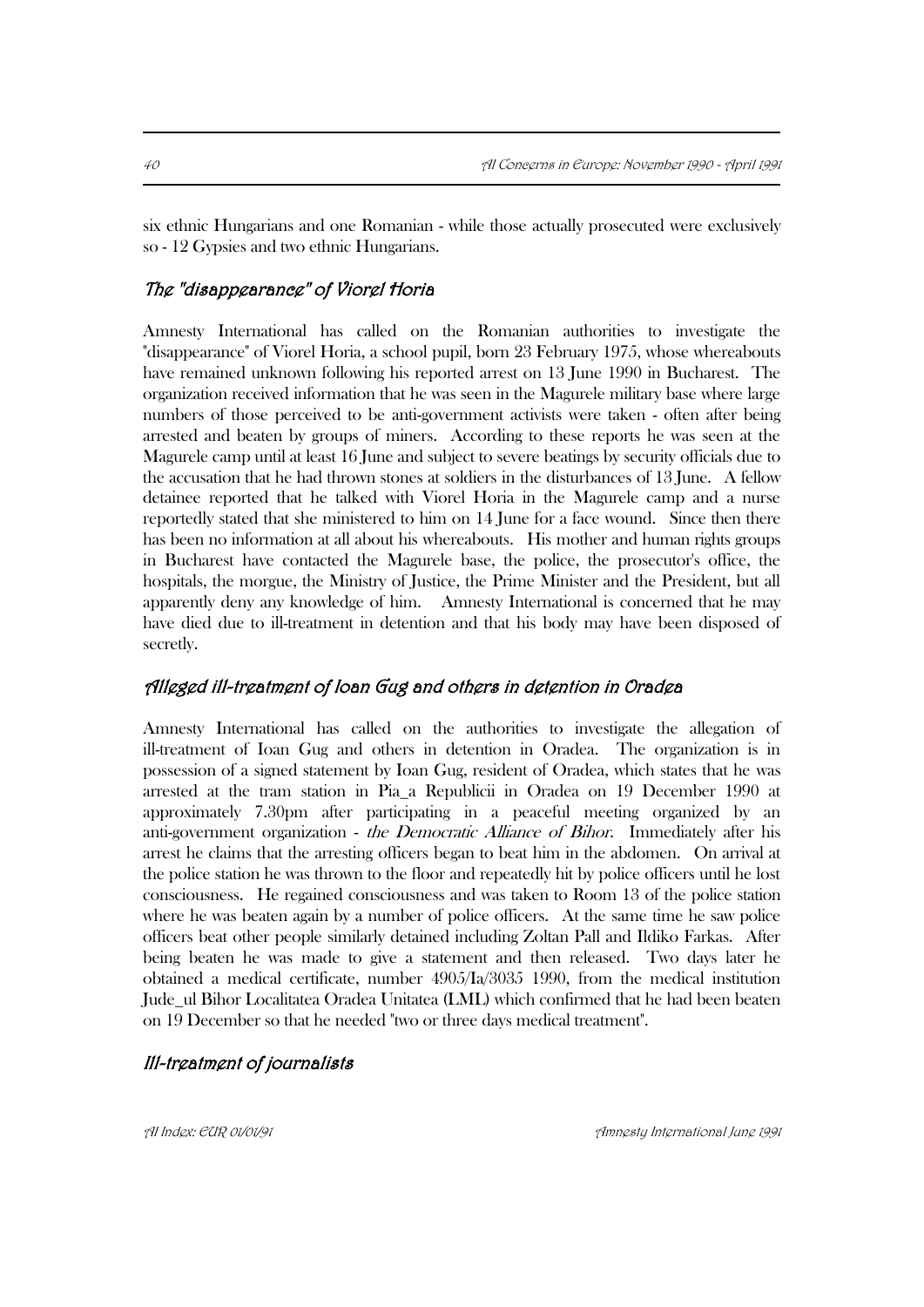On 22 February Amnesty International wrote to the authorities expressing concern about allegations of police brutality in January against journalists who were attempting to report on anti-government demonstrations in Bucharest. On 3 April 1991 Amnesty International received a reply from the Minister of the Interior, Doru Viorel Ursu, stating that excessive violence had been used and that five officials had been removed from the police force. He also stated that measures had been taken to ensure that such incidents would not be allowed to happen again.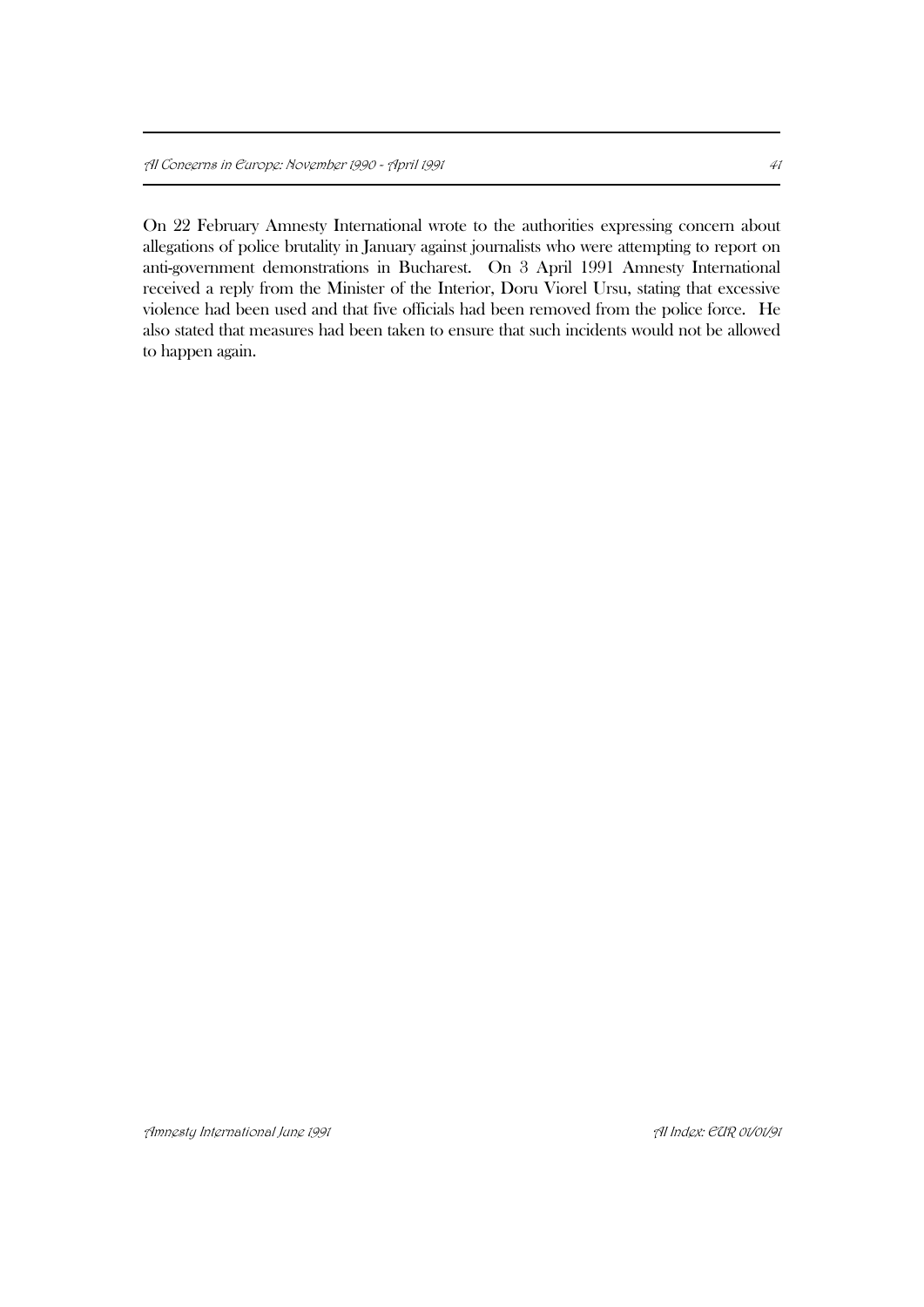## **SPAIN**

# Conscientious objection to military service and to participation in the Gulf conflict

Under Law 48/1984, regulating conscientious objection to military service and alternative civilian service, the right to conscientious objection may only be exercised "until the moment of incorporation into the armed forces" ("hasta el momento en que se produzca la incorporación al servicio militar en filas"). However, Amnesty International believes that conscientious objectors to military service are exercising their fundamental right to freedom of conscience and that they should therefore have the right to claim conscientious objector status at any time, both up to and after their incorporation into the armed forces. Amnesty International considers that conscientious objectors who are denied this right and imprisoned as a consequence are prisoners of conscience.

In November 1990 Amnesty International opened investigations into the cases of Luís Pablo (Koldo) Auge and José Martín Igual, following receipt of information that they had been imprisoned as a result of their refusal, reportedly on grounds of conscience, to complete their 12 months' compulsory military service in the army.

The reports received by Amnesty International indicated that Koldo Auge, from the Guipúzcoa province of the Basque region, left his military barracks in September 1990, a few months before his military service was due to end. Legal proceedings on a suspected offence of desertion were subsequently opened against him and a warrant issued for his arrest. In a press conference held hours before his arrest on 8 November 1990 he stated that he was a conscientious objector to military service and had decided to present himself to the military authorities in order to clarify his legal situation. After the conference he went to the San Sebastian headquarters of the Military Governor of Guipúzcoa where he was immediately arrested. He was held in military barracks for two days and then remanded in preventive detention to the military prison of Alcalá de Henares near Madrid.

On 15 December 1990 he commenced a hunger-strike and on 27 December was transferred to the Goméz Ulla military hospital in Madrid. He was released into provisional liberty on 3 January 1991 but was apparently instructed to report back to the army and complete his military service, This made him liable to rearrest if he failed to obey the order. Legal proceedings on the original charge of desertion continue.

José Martín Igual, a waiter from Fuenlabrada (Madrid) commenced his military service in Zaragoza on 25 January 1988 but left his barracks on 12 February 1988. He has stated that he was not aware of the possibility of applying for conscientious objector status before he joined the army.

He was arrested on 12 April 1989 and imprisoned in Alcalá de Henares Military Prison under investigation for a suspected offence of desertion. He was released into conditional liberty on 13 June 1989 but ordered to present himself at military barracks the following day. When he did not comply with the order a warrant was issued for his arrest and he was ordered to present himself at Alcalá de Henares Military Prison. He did not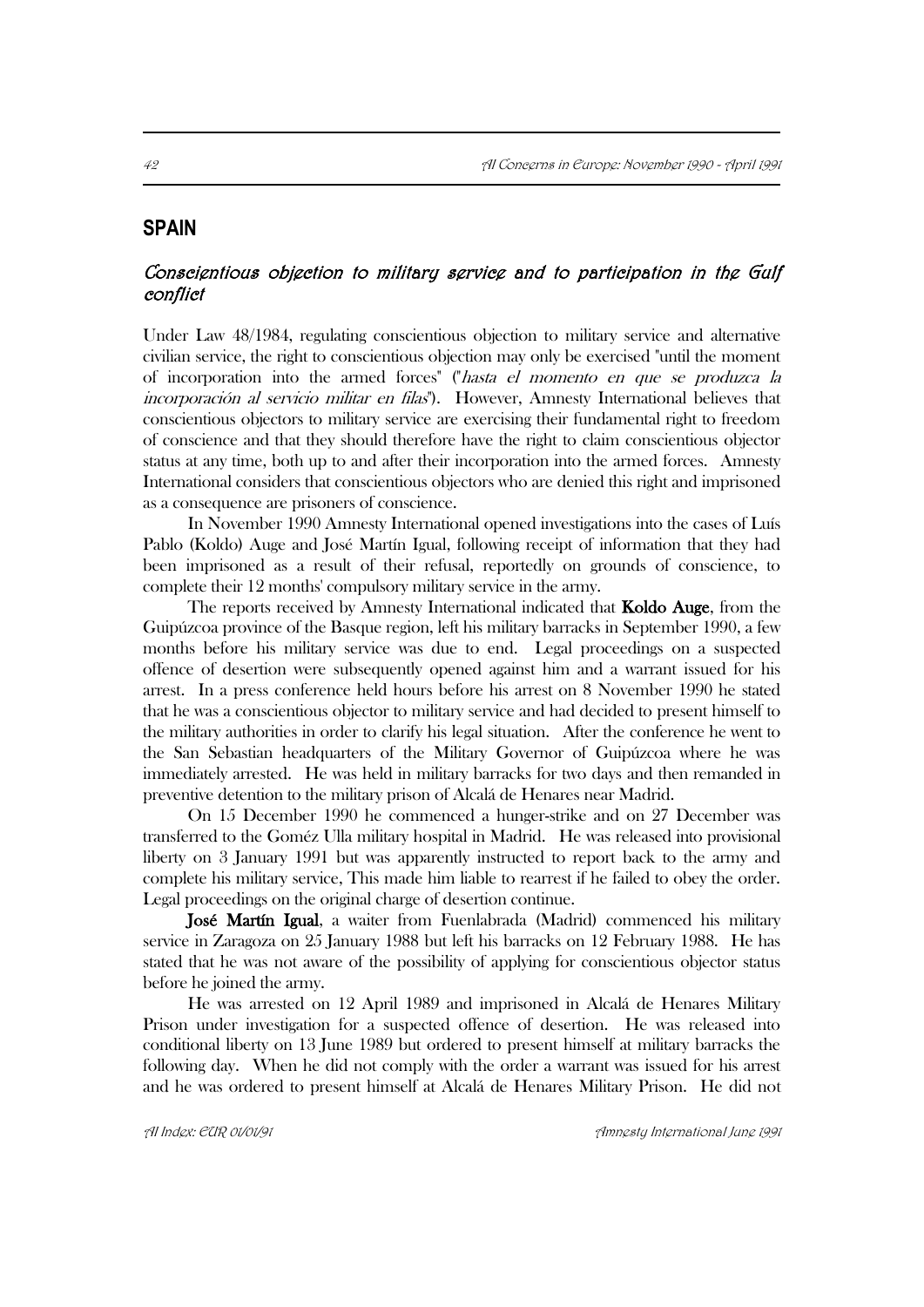obey the order and was arrested on 10 November 1990 and reimprisoned in Alcalá de Henares Military Prison where he reportedly commenced a hunger-strike on 27 November which ended with his release into provisional liberty on 30 November 1990.

On 24 January 1991 a military tribunal in Zaragoza declared that, following statements which he had made to the military investigating authorities, José Martín Igual was now under investigation in connection with a possible charge of refusal to perform military service (negativa a la prestación de servicio militar), which is punishable by between one year and six years' imprisonment, rather than desertion, punishable by between three months and a day and two years' imprisonment.

During the period under review there were further developments in the cases of two conscientious objectors to military service adopted as prisoners of conscience by Amnesty International during previous periods of imprisonment.

 Carmelo Sanz Ramiro (see AI Index: EUR 03/01/90 and EUR 03/02/90) was first adopted as a prisoner of conscience during his imprisonment between February and May 1990 under investigation for a possible offence of desertion. He had left his barracks after completing several months' service in the army, having concluded that further military service was incompatible with his pacifist beliefs. He was rearrested on 24 October 1990 after failing to comply with an order, issued on his release on 25 May 1990, to report back to barracks and continue his military service. However, in November 1990 he was released from prison and exempted from all further military service, after medical tests revealed sequelae of tuberculosis.

On 31 January 1991 José Manuel Fierro appeared before a military district tribunal in La Coruña to answer a charge of desertion from military service. According to Amnesty International's information, this was the first trial of a conscript declaring himself a conscientious objector after incorporation into the armed forces to have taken place since the introduction of Law 48/1984.

José Manuel Fierro was adopted as a prisoner of conscience by Amnesty International in 1988 (see AI Index: EUR 03/01/89 and Amnesty International Report 1989). He commenced his military service in January 1988 but left his barracks on 5 April 1988, after concluding that he could no longer reconcile military service with his ethical and pacifist beliefs. His application for conscientious objector status was rejected on the grounds that it was made after his incorporation into the armed forces and therefore outside the stipulated time limits. He was arrested on 15 July 1988, under investigation on a possible offence of desertion. During his imprisonment he repeatedly refused to put on military prison uniform. He was released on 21 December 1988 but was apparently ordered to return to barracks to complete his military service. He did not obey the order and a warrant was subsequently issued for his arrest. He was arrested in Madrid on 28 September 1990 and imprisoned for approximately 10 days. The January 1991 trial resulted from his failure to return to barracks in April 1988. However, reports received by Amnesty International also indicate that, as he refused to wear military prison uniform during his imprisonment and failed to report back to the military authorities after his release in December 1988, he faces further prosecution on charges of desertion and refusal to wear military prison uniform.

Amnesty International June 1991 AI Index: EUR 01/01/91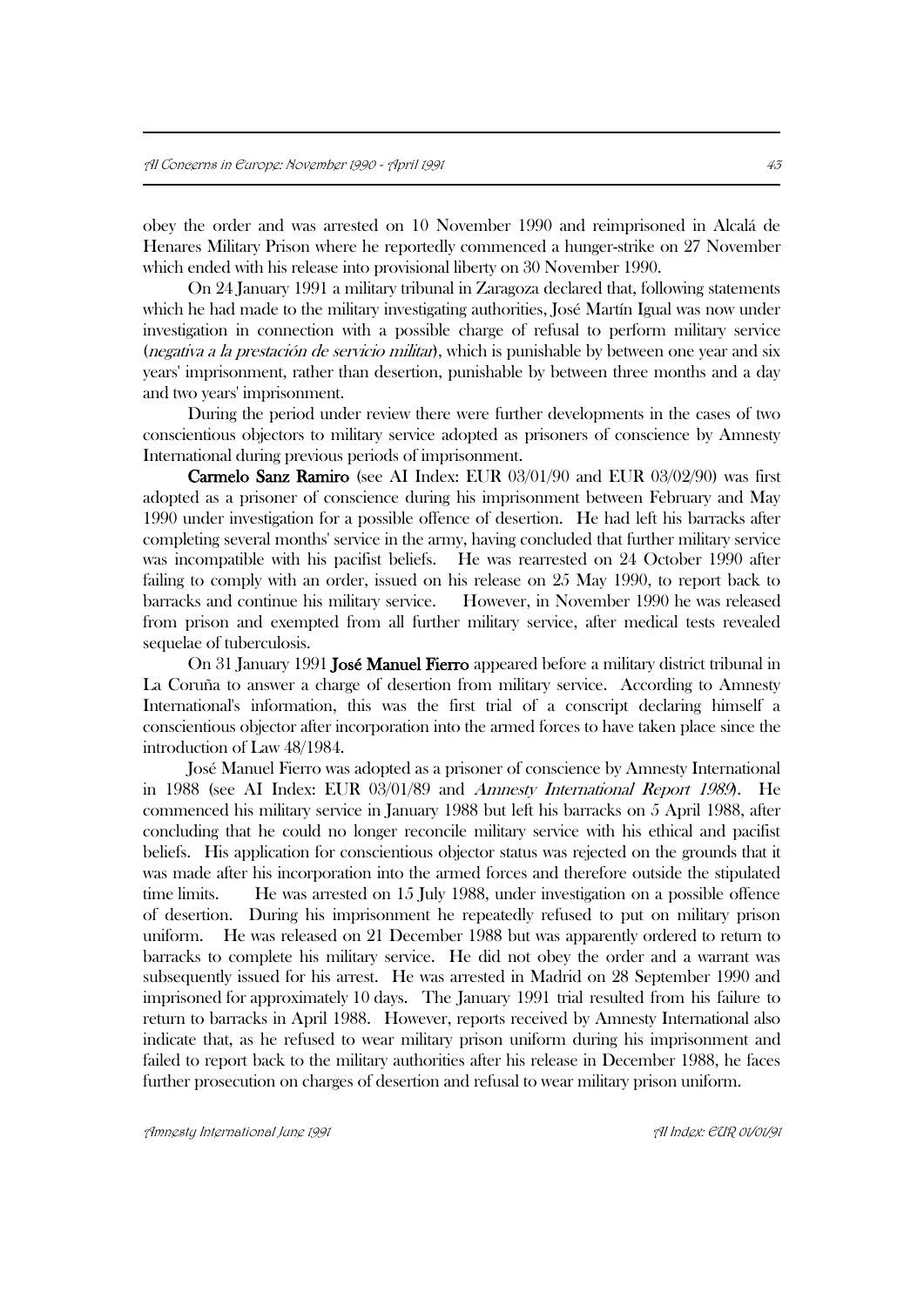During the court hearing on 31 January José Manuel Fierro stated that he had not exercised his right to apply for conscientious objector status before his incorporation into the armed forces because he did not have sufficient information about the correct procedures to be followed.

The court sentenced him to four months' imprisonment and ordered him to pay 7,657 pesetas to cover the value of his unreturned military uniform. As José Manuel Fierro had already spent over five months in preventive detention in 1988, he was not taken into custody following the trial and is currently in provisional liberty. He has entered an appeal against the sentence to the Supreme Military Tribunal.

Amnesty International does not take a position on the merits or otherwise of war or particular wars. However, basing its position on international standards, Amnesty International recognizes the right of all persons to refuse to bear arms on grounds of conscience and considers that this right extends to those objecting to participation in a **particular** war or armed conflict as well as to those opposing all wars.

Following the outbreak of the Gulf conflict Amnesty International investigated the cases of several conscripts arrested and imprisoned under investigation for possible offences of desertion or failing to report for duty. The reports received by Amnesty International alleged that the conscripts concerned had decided to leave the armed forces because they objected specifically to direct or indirect participation in the Gulf conflict. Some appeared to have also developed conscientious objection to all military service, at any time.

 Asier Sánchez Garmendía, from Santurtzi in the Vizcaya province of the Basque region, left the naval frigate 'Asturias' on 15 January 1991, after completing approximately two months' military service with the navy based at El Ferrol in Spain. The frigate sailed for Turkey from the port of Rota a few days after his departure.

In the course of press conferences which took place in January and February 1991, Asier Sánchez stated that, after observing the type of equipment which was being loaded on board ship, he had not believed that the 'Asturias' was being sent on NATO manoeuvres in the Mediterranean, as the crew had been informed, but that it would be joining in the Gulf conflict. He also apparently indicated that he had then left the frigate because he considered wars, and in particular the Gulf war, to be unjust.

On 20 February he presented himself voluntarily at the offices of the Vizcaya Military Governor in Bilbao. An arrest warrant on a charge of desertion had already been issued against him and he was therefore immediately put under arrest. He was first taken to the La Salve Civil Guard offices in Bilbao before being transferred to military barracks. On 24 February he was transferred to Alcalá de Henares military prison. Once there he reportedly refused to put on military prison uniform and as a result was confined to his cell 23 hours a day. On 29 April he commenced a hunger-strike and was transferred to a military hospital on 2 May.

During January 1991 Santiago Quiroga, from Pamplona (Province of Navarre), was granted leave from his army unit based in the Spanish territory of Melilla on the North African coast and returned home to Northern Spain. He announced in the course of a press conference on 18 January that he did not intend to report back to his army barracks in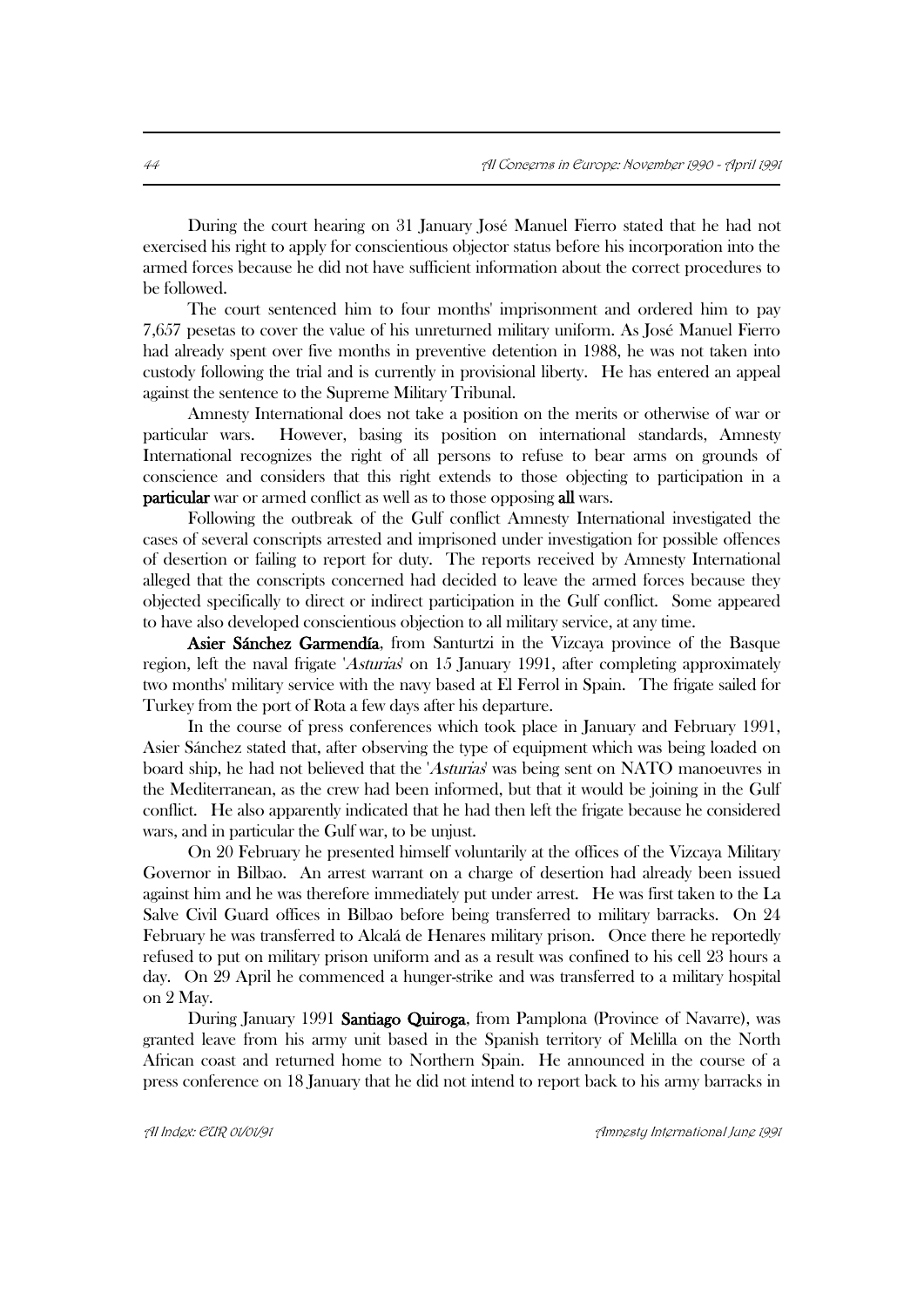Melilla on 19 January, as scheduled, to carry out the approximately five remaining months of his military service. During the press conference and subsequent interviews Santiago Quiroga indicated that he was opposed to the Gulf conflict, to the involvement of the Spanish armed forces in the Gulf conflict and to military service which, in his view, made it possible for the army to exist and for wars to take place.

An arrest warrant on a charge of desertion was subsequently issued in his name by a military judge in Melilla. On 20 February he presented himself voluntarily before a military judge in Pamplona who instructed him to report to the military authorities in Melilla by 8 February. Santiago Quiroga reportedly handed the judge a written statement explaining his objection to military service.

Santiago Quiroga did not report to the military authorities in Melilla and on 12 March was arrested by police in Pamplona. After several hours in the central police station, he was transferred to military barracks and subsequently to the military prison of Alcalá de Henares, near Madrid. He was released into provisional liberty on 11 April.

 José Antonio Escalada and Manuel Blázquez Solís commenced their military service in the Spanish navy in September 1990. The length of military service ranges between 12 and 15 months, according to the branch of the armed forces for which the conscript applies; conscripts must serve 12 months in the army but 15 months in the navy. According to press reports, José Antonio Escalada subsequently applied unsuccessfully to be released from further service on health grounds: he was apparently suffering from a chronic allergy of an unspecified nature. During January 1991 both he and Manuel Blázquez Solís were based in the port of Cartagena, serving on the naval corvettes 'Infanta Elena' and 'Vencedora' respectively. These ships were scheduled to relieve the three Spanish vessels already in the Gulf zone. On 15 January, the date of the United Nations deadline for Iraq to withdraw from Kuwait, José Antonio Escalada left the naval base. The 'Infanta Elena' sailed for the Gulf zone on 22 January. On 21 January Manuel Blázquez Solís failed to report to his post on board the 'Vencedora'. This ship also sailed for the Gulf zone on the morning of 22 January.

After leaving Cartagena José Antonio Escalada and Manuel Blázquez Solís went into hiding. Legal proceedings on a suspected offence of desertion were opened against José Antonio Escalada and, in the case of Manuel Blazquez Solís, on a suspected offence of failing to report for duty. Arrest warrants were issued in their names.

On 19 January 1991 José Antonio Escalada appeared at a press conference in Barcelona, organized by various anti-militarist groups. He stated that, as the *Infanta Elena* was one of the ships selected to go to the Gulf area, he had concluded that it was highly likely that he would have to go to the area of the conflict and, in view of this, he felt himself "compelled to desert". He added that he "... did not want to go to a war which is not mine..." and called on all Spanish sailors to act as he had.

On 2 April he and Manuel Blázquez Solís held a press conference in the Barcelona church which had hidden and sheltered them. On this occasion they both reportedly declared: "The only thing we have done in deserting is to exercise the right to freedom of conscience" ("Lo unico que hemos hecho al desertar es ejercer el derecho a la libertad de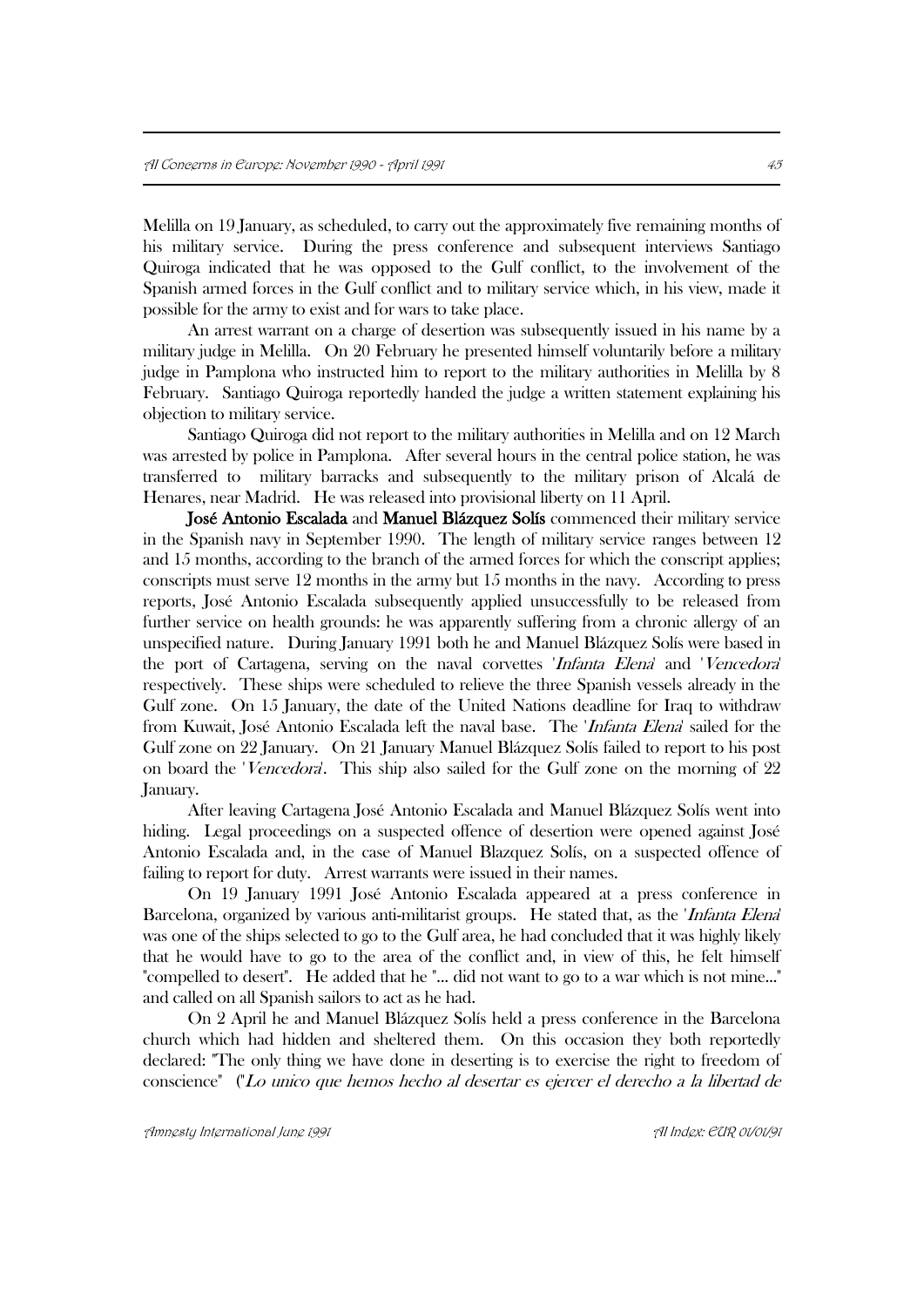conciencia"). Both José Antonio Escalada and Manuel Blázquez Solís stated their intention of voluntarily presenting themselves to the military authorities on 4 April to resolve their legal position and demonstrate openly that they were not ashamed of their actions.

On 4 April they held another brief press conference in the Barcelona church and explained that they had left their vessels and military service because they did not want to take part in widespread killing ["*una matanza*"]. The press reports also suggested that both objected to performing any further military service, at any time. After the press conference they went to the offices of the military governor in Barcelona and were arrested there shortly after midday on 4 April. Both were immediately transferred to the Military Prison of Cartagena.

### Nine Civil Guards sentenced in the Tomás Linaza torture trial

On 16 November 1990 the Provincial Court in Bilbao sentenced nine officers of the Civil Guard to terms of imprisonment, fines and disqualification from holding public employment on charges relating to the torture of Tomás Linaza in May 1981 (see Amnesty International Report 1982). This was a significant verdict arrived at after a lengthy inquiry and a major confrontation between the government and the court.

Tomás Linaza Euba, a 57-year-old man from Vizcaya in the Basque country, was arrested on 14 May 1981. Spain had just requested the extradition of his son from France because of his suspected connections with the armed Basque group, Euskadi Ta Askatasuna (ETA). Tomás Linaza was taken to the Civil Guard headquarters of La Salve in Bilbao where he was held for two days before being transferred to Madrid. He claimed that he was tortured during the eight days he was held incommunicado in Bilbao and Madrid under the anti-terrorist law. On 22 May 1981 he appeared before the National Court in Madrid and was released without charge. In the statement he made to the Court he alleged that Civil Guard officers in Bilbao and Madrid had punched, kicked and beaten him with a rubber truncheon and that, in Madrid, he had been suspended upside down with a bar between his knees (la barra). A judicial inquiry was formally opened in a military court but, in May 1984, it was transferred for procedural reasons to a civilian judge in Bilbao who took charge of the investigation.

The sentence of the Provincial Court mentioned the "innumerable difficulties" the judicial investigation had faced and described it as difficult, lengthy and wide-ranging ("compleja, prolija, larga y difícil"). The court emphasized the systematic refusal by the authorities to give information to the investigating magistrate and further said that the accused and some of the witnesses had made obstructive statements in which they had attempted to portray the headquarters of La Salve during the period of Tomás Linaza's detention as a chaotic place where, although someone was in command and issued orders, no one knew who they were or to whom the orders were directed or who indeed were their superior officers.

This type of obstructive behaviour was severely criticized in the report of the Ombudsman (Defensor del Pueblo) to the parliament in April 1990 (see AI Index: EUR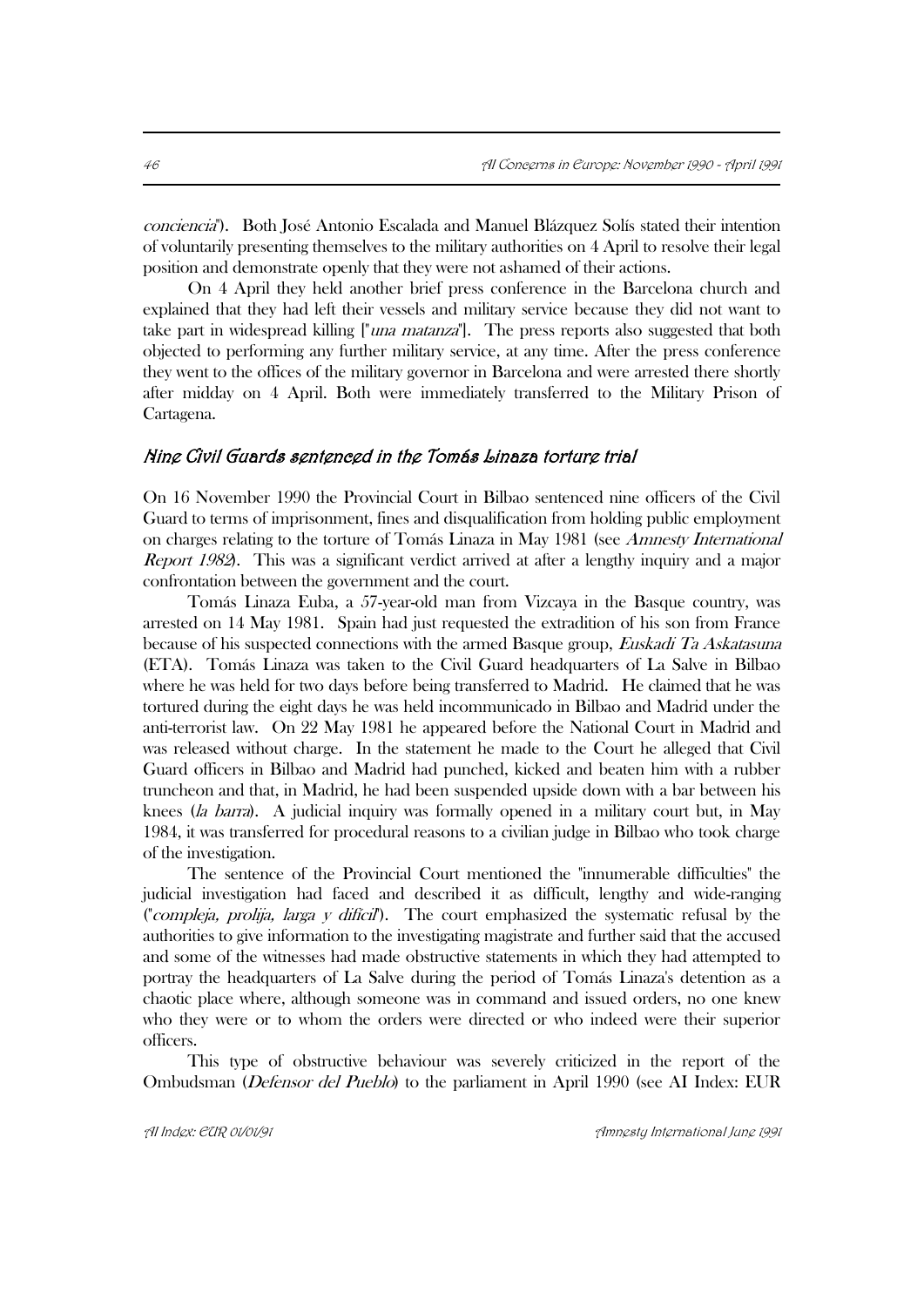03/01/90). In the case of Tomás Linaza the refusal to cooperate with the court or comply with judicial orders began even before a judicial inquiry had been opened.

Tomás Linaza alleged in his statement that he was severely beaten during the two days he spent in detention in the Civil Guard headquarters of La Salve in Bilbao. On the second day of his detention, 15 May 1981, the judge of the Court of Instruction No. 3 in Bilbao ordered a doctor to go to La Salve and examine Tomás Linaza. The doctor was prevented from doing so because, when he arrived there at approximately 8.15pm, the senior Civil Guard officer, José Martín Llevot, stated that he had already been transferred to Madrid. This was quite untrue and the court established that in fact he was not transferred until the next day - 16 May 1981. He spent the next six days incommunicado in Madrid. During this period he alleged that he was given further beatings and subjected to *la barra*. On 22 May 1981, eight days after his arrest, he appeared before the National Court in Madrid. The judge, after recording his statement that he had been ill-treated and ordering a medical examination, immediately released him without charge. The medical statement issued by the court doctor was fully consistent with Tomás Linaza's allegations of ill-treatment.

In the pursuit of the investigation by the judge of instruction into these allegations, there was a clear need for identity parades to enable Tomás Linaza to identify the officers whom he believed were responsible. However, the investigating judge met with continuous obstruction from the security forces and in September 1986 they refused to obey a judicial order requesting 90 officers of the Civil Guard to take part in an identity parade. The Minister of the Interior, who is responsible for the Civil Guards, confirmed to a parliamentary commission that he had ordered them not to obey the court order after consulting the Minister of Justice and that his order had the full support of the President of the Government, Sr Felipe Gonzalez. After a period of confrontation between the court and the government the parades were finally held.

The court, in its sentence, pointed out that some of the officers responsible for beating Tomás Linaza had never been identified. However, Sergeant Alfredo Serrano Paster and Lúcio de Sosa Robledo were positively identified and convicted of two crimes of torture and sentenced to five months' imprisonment, fines and six years' disqualification from public functions on the first count and two months' imprisonment and one years' suspension. One of the officers, Lúcio de Sosa, had previously been convicted in July 1987 of torturing another prisoner, Josu Torre Altonaga, and sentenced to five months' imprisonment. Seven other officers, including the two most senior officers on duty at the time in La Salve, José Martín Llevot and Rafael Masa Gonzalez, the officer who had ordered Tomás Linaza's arrest, were sentenced to six years' disqualification for deliberately failing to perform their duty. José Martín Llevot was also sentenced for crimes of disobedience and failure to assist justice and falsification of official documents. The defence and the prosecution have appealed to the Supreme Court.

Both of the officers convicted of torture left the service when they reached retiring age and Lieutenant Colonel Masa is now serving in the Spanish Embassy in La Paz (Bolivia).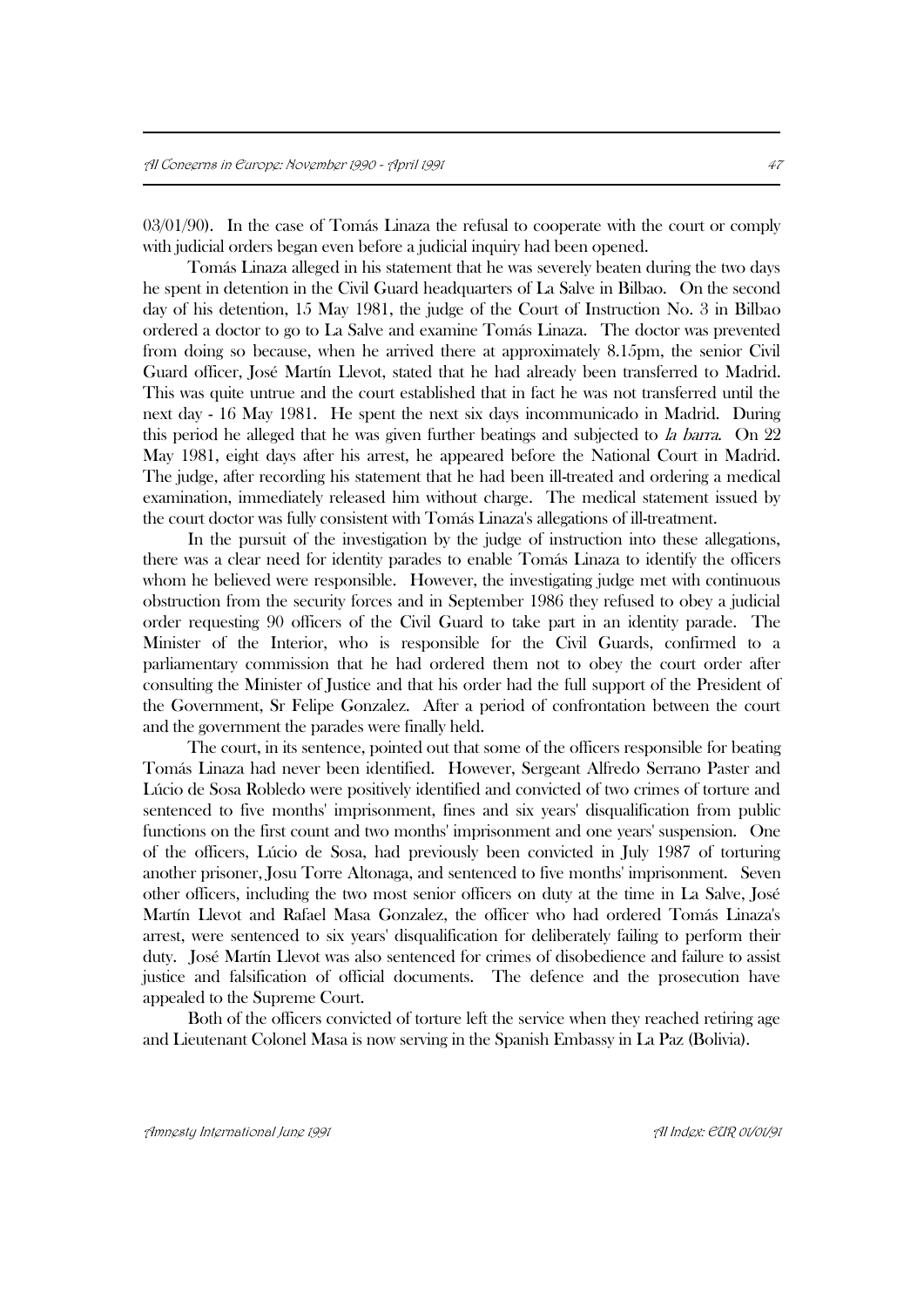In March 1991, the Director General of the Civil Guards, Luís Roldan, told parliament that he did not intend to take any disciplinary measures against the officers convicted since the sentence was at first instance only and an appeal was pending.

### Police officer charged with the homicide of Mikel Castillo (update to information given in AI Index: EUR 03/02/90)

Mikel Castillo, a 23-year-old member of the armed Basque group Euskadi Ta Askatasuna (ETA), was shot in Pamplona on 18 September 1990 by an officer of the Cuerpo Superior de Policía while running away. There were conflicting press reports as to the circumstances of the shooting, in particular as to whether Mikel Castillo was armed and whether he was warned to stop by the police before they fired. On 18 October 1990 Amnesty International wrote to the Attorney General requesting that the fullest possible judicial inquiry be conducted to establish the facts.

The Attorney General replied on 19 November 1990 stating that, according to the police and a number of eyewitness statements, Mikel Castillo was carrying a firearm and the officer had given repeated warnings to him to stop before he fired. The Attorney General, however, emphasized that it was the responsibility of the court to decide eventually on the legality of the acts under investigation and to attribute the civil and penal responsibilities for them.

Press reports at the end of October 1990 alleged that the forensic tests carried out by the National Institute of Toxicology showed that there was no trace of materials on the deceased's hands to indicate that he had handled a firearm either at the time of death or immediately before. The private prosecution brought by the family of Mikel Castillo also pressed the court to charge the policeman, Rafael Navarro, with the more serious crime of murder. This carries a sentence on conviction of between 20 and 30 years.

On 4 March 1991 the Provincial Court ordered that Rafael Navarro be charged with homicide. However, it was not until mid-April 1991 that the judicial order was issued and meanwhile the lawyers for the private prosecution were requesting that Rafael Navarro be committed to prison to await trial.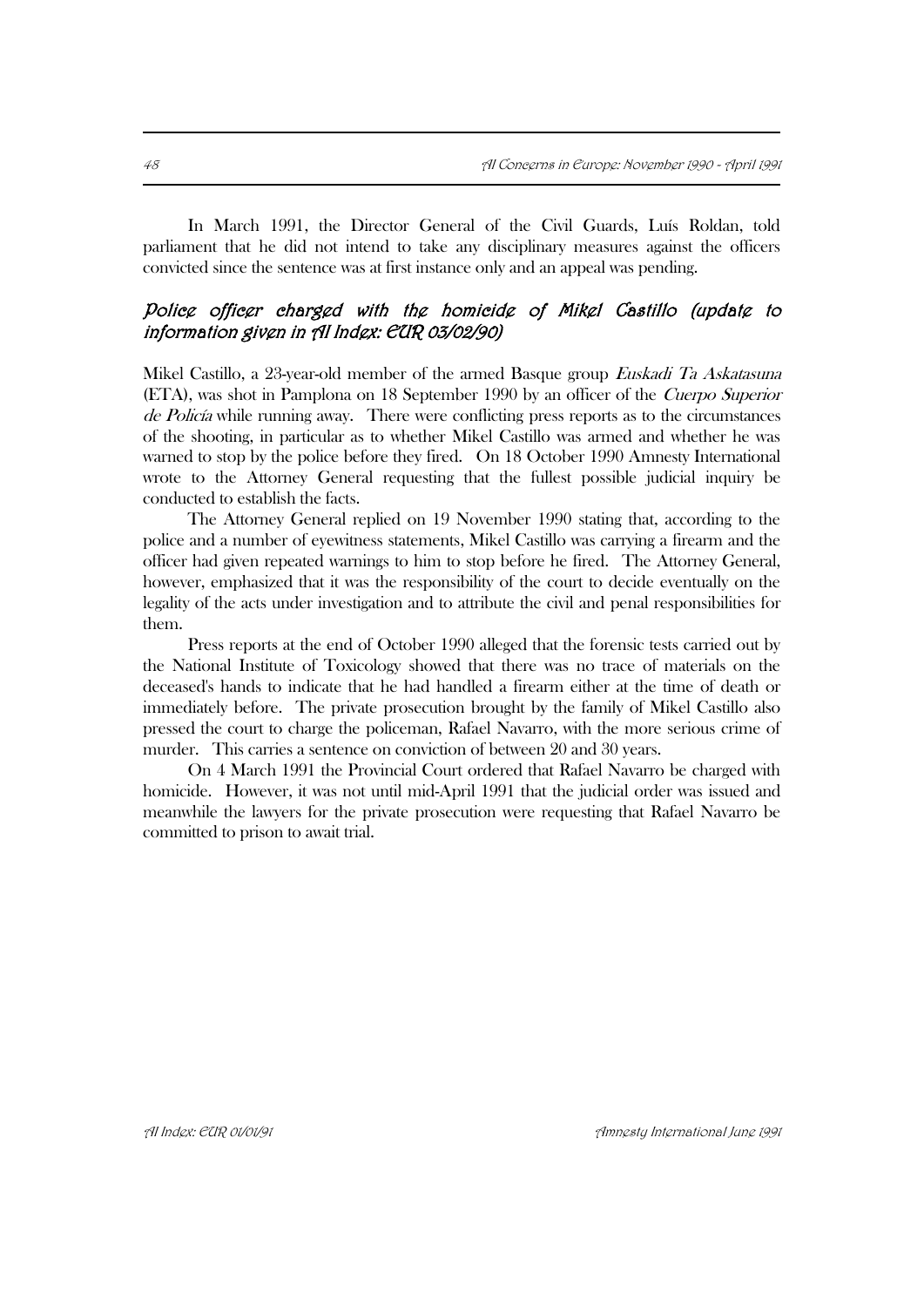# **SWITZERLAND**

#### Conscientious objection to military service

Large numbers of conscientious objectors to military service continued to be imprisoned and there was still no provision for an alternative civilian service.

Prior to January 1991, all male citizens were required to perform regular periods of military service, amounting to a total of approximately 12 months' basic service, between the ages of 20 and 50. Since January 1991, following a decision of the Federal Council, male citizens over the age of 42 are no longer liable to regular military service but remain liable for recall in emergencies. Unarmed military service is available to conscripts whom the military authorities consider unable to reconcile armed service with their conscience because of "fundamental ethical values". Article 81 of the Military Penal Code allows military tribunals to sentence people refusing all forms of military service to up to three years' imprisonment although, in practice, sentences rarely exceed one year. All sentences are served in civilian prisons. If a tribunal recognizes an individual's refusal of military service is the result of a "severe conflict of conscience" on religious or moral/ethical grounds, a more lenient sentence of up to six months' imprisonment may be passed. This is normally served in the form of arrêts répressifs, a system of imprisonment allowing prescribed work to be performed outside the place of detention during the daytime. Sentences of up to six months' imprisonment may also be served in the form of 'semi-detention', allowing the objector to continue his normal or approved employment during the day. In the majority of cases, the objector is granted remission of sentence for good behaviour and released into conditional liberty after serving two-thirds of his sentence. Most are also excluded from future military service at the time of sentencing.

Amongst those adopted as prisoners of conscience during the period under review was Paul-Simon Dorsaz, a 33-year-old agricultural worker from Fully, who entered Sion prison on 6 November 1990.

After leaving high-school and completing a two-year agricultural course Paul-Simon Dorsaz lived abroad for approximately 12 years. During this period he was employed as an agricultural worker, first in a community of Christian brothers in France, then in a community of the Little Brothers of Jesus in Tanzania where he remained for 10 years before returning to their community in Fribourg. He currently works on his parents' land in Fully. He was called to perform military service for the first time in 1989 when he was ordered to commence a training course on 28 August of that year. However, on 1 August 1989 he wrote to the military authorities informing them of his decision to refuse all military service on grounds of conscience.

Paul-Simon Dorsaz explained to the Military Divisional Tribunal which heard his case at Villeneuve on 17 May 1990 that he had a Christian vision of life, based on respect for life and on non-violence. He believed that self-defence was not a Christian concept and could not accept the idea of defending his own life by taking that of another. He also stated that, if forced to perform military service, he would be denying his faith and that it would be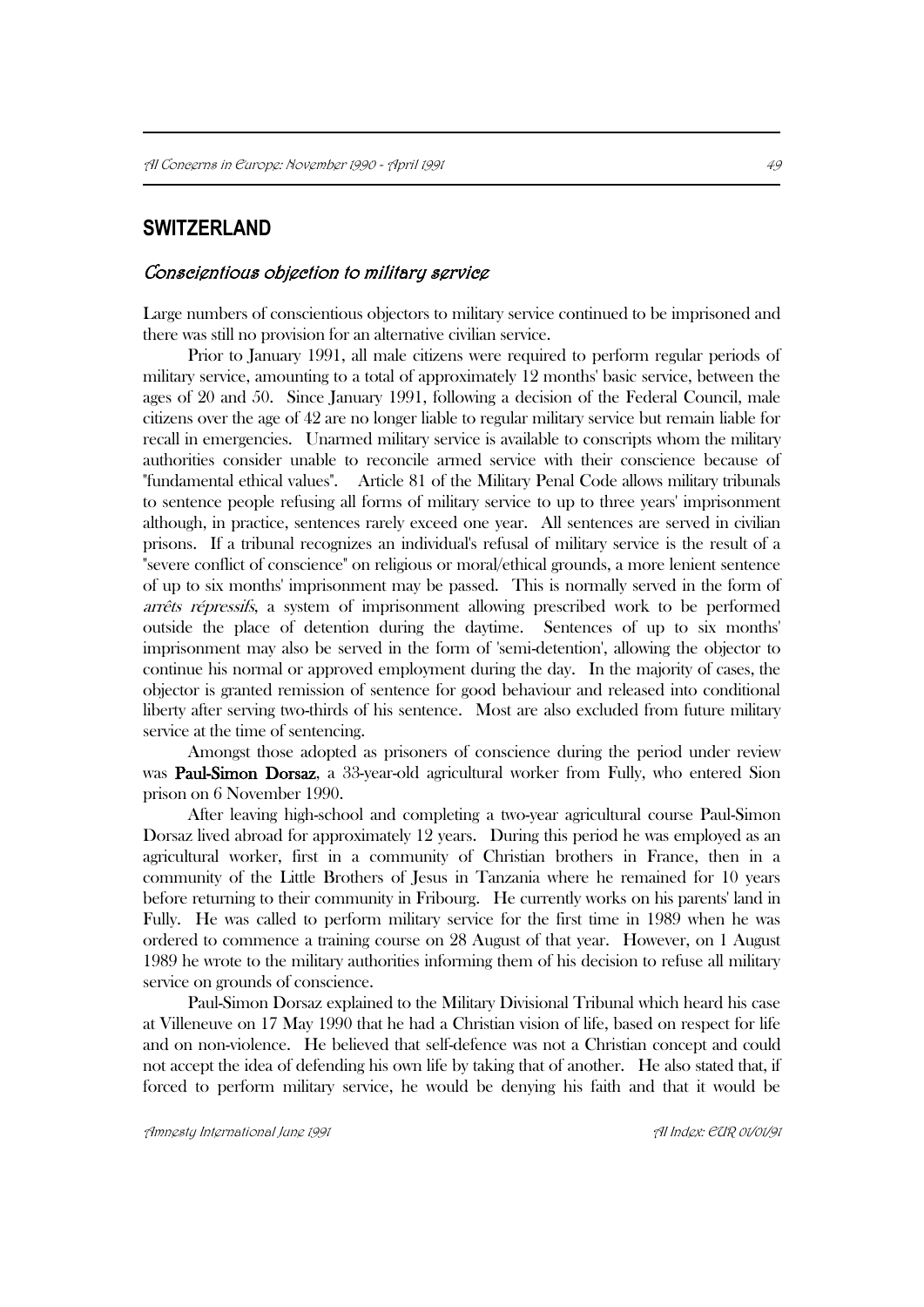contrary to what he perceived to be the purpose of his life on earth. He was prepared to obey human laws, provided that they did not conflict with his concept of divine law.

The tribunal recognized that his objection to military service was motivated by deep religious convictions and that he would face a 'severe conflict of conscience' and suffer 'moral distress', if obliged to perform military service. He therefore qualified for the more lenient sentence of *arrêts répressifs*. The tribunal sentenced him to three months' *arrêts répressifs*, plus costs of 600 Swiss francs, and excluded him from further military service. He was released from prison on 6 February 1991.

In March 1991 Amnesty International was informed that **Alain Ellenberger** and Jean-Paul Fasel, both members of the Jehovah's Witness faith, were imprisoned in La Chaux-de-Fonds prison as a result of their refusal to perform military service. Both were considered to be prisoners of conscience by Amnesty International. The military divisional tribunals which had heard their cases found that both were motivated by sincere religious convictions and were suffering "a severe conflict of conscience". Alain Ellenberger was sentenced to five months' *arrêts répressifs*, while Jean-Paul Fasel was sentenced to three months' arrêts répressifs.

 Gérald Némitz, a 36-year-old typesetter and a married man, with children, was also held in La Chaux-de-Fonds prison during the period under review because he refused to perform military service. When first called up to perform military service Gérald Némitz had refused to comply with the order on grounds of conscience and, as a result, in 1973 he was sentenced to five months' imprisonment, suspended for three years. He was not exempted from further military service and in 1975, following his continued refusal to perform military service, he received a further sentence of three months' arrêts répressifs, suspended for two years. Again, he was not exempted from further military service, however, following this sentence he agreed to perform **unarmed** military service in a medical unit and carried out his military recruit school training and three refresher courses, as ordered. Between 1979 and 1987 he spent a number of years abroad and was not called to perform further military service until his return to Switzerland. He then refused to attend both a refresher course of unarmed military service in 1989 and uniform and kit inspections held in 1988 and 1989.

He explained to the Military Divisional Tribunal which heard his case at Yverdon-les-Bains on 15 May 1990 that his decision to refuse all forms of military service had been developing over the years since 1973 and that the length of time he had taken to reach this decision was due to the fact that he found the idea of committing an offence very distressing. However, he stated that his decision was based on a mature belief in non-violence and that he saw his refusal of military service as an act of commitment towards "greater justice amongst men".

The tribunal found that his decison was based on moral convictions which had "finally triumphed over his civic duties after an internal conflict which had lasted many years" and concluded that he was suffering a "severe conflict of conscience". He was sentenced to two months' arrêts répressifs, plus costs of 600 Swiss Francs and excluded from further military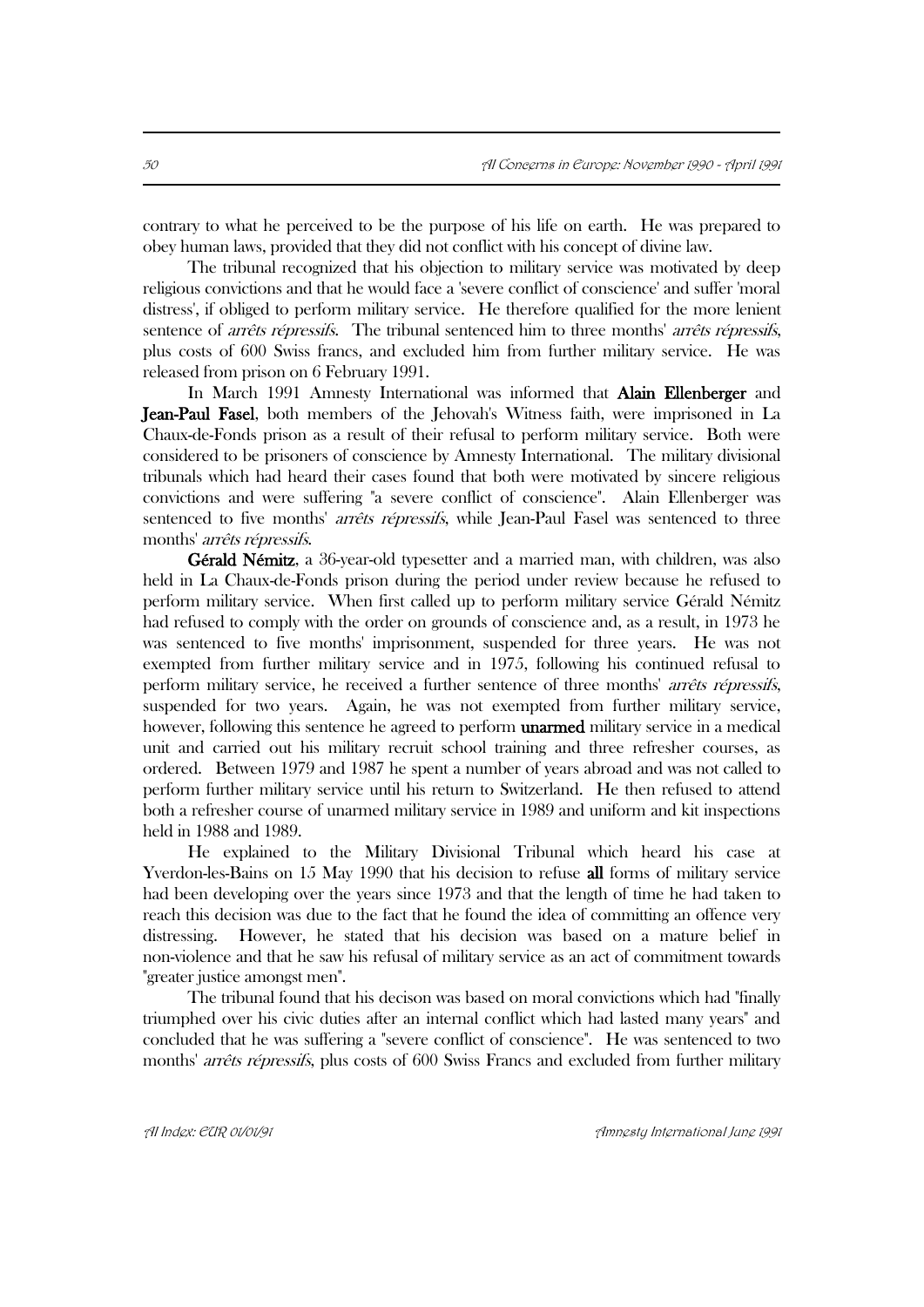service. He was adopted as a prisoner of conscience when he entered prison on 4 January 1991. He was released on 4 March 1991.

### Official statistics on refusal of military service

On 18 February 1991 the Federal Military Department published its annual statistics on refusal to perform military service. During the year ending 31 December 1990 the military tribunals found a total of 581 people guilty of refusal to perform military service (1989: 534, 1988: 548).

According to the classification system used by the Federal Military Department

- in 180 cases the refusal was based on religious grounds; in 155 of these cases the refusal was said to be accompanied by "a severe conflict of conscience", 101 of these cases concerned Jehovah's Witnesses;

- in 79 cases the refusal was based on ethical/moral grounds. In 44 of these cases the refusal was said to be accompanied by "a severe conflict of conscience";

- in 58 cases the refusal was based on political grounds;

- in a total of 264 cases the refusal was said to be the result of "aversion to discipline" (71), "fear of exertion or danger" (14) or other (unspecified) reasons (179).

As in previous years, conscientious objector organizations within Switzerland claimed that the total number of people who had refused military service on conscientious grounds was far higher than that reflected in the Federal Military Department's restricted categories.

# Developments relating to penalties for conscientious objection to military service and the introduction of an alternative civilian service

Under Article 18 of the Federal Constitution there is a binding obligation on male citizens to perform military service; a genuine alternative civilian service could only be introduced by amending the Constitution through a national referendum of the Swiss electorate and cantons. In national referenda held in 1977 and 1984 a large majority voted against introducing a civilian alternative to military service. (See AI Index: EUR 43/01/85)

In October 1990 a government bill amending the Military Penal Code and altering the penalties available for certain categories of conscientious objection (see AI Index: EUR  $03/02/90$ ) was published in the official Index of Laws (*Bundesblatt/Recueil des lois* fédérales). Under its provisions, refusal to perform military service remains a criminal offence. If a conscript is able to show to the satisfaction of a military tribunal that he cannot reconcile military service with his conscience because of "fundamental ethical values" ("*des* valeurs éthiques fondamentales/ethische Grundwerte") then he will be sentenced to a period

Amnesty International June 1991 AI Index: EUR 01/01/91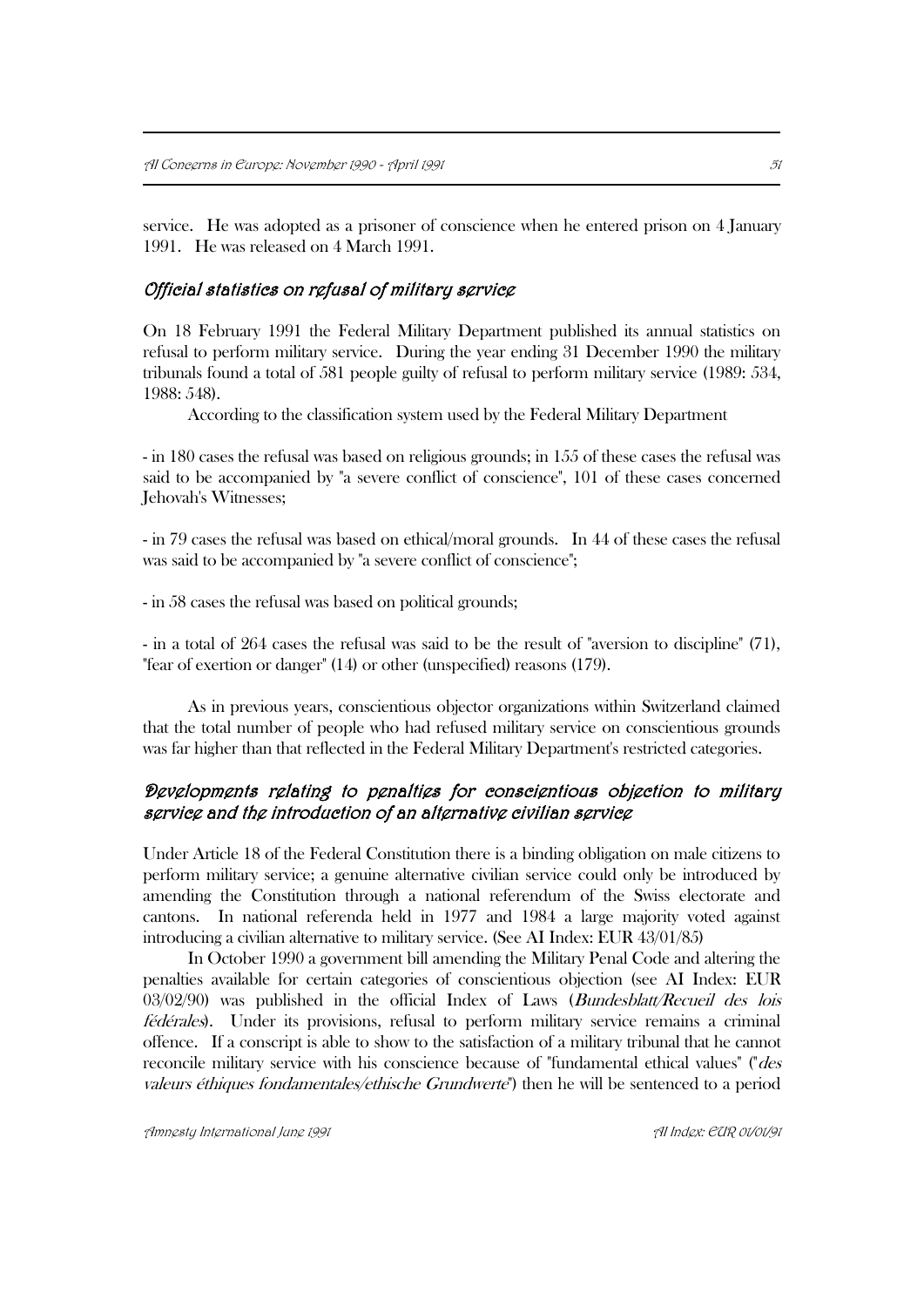of work in the public interest ("un travail d'intérêt général/Arbeitsleistung, die im öffentlichen Interesse liegt"). This period may range from one and a half times the total length of military service up to a maximum of two years. If completed, no criminal sentence will be registered on the individual's record. Refusal to carry out the work sentence is punishable by up to three years' imprisonment. Those objecting to military service on grounds of conscience which are not recognized under the law, such as political grounds, will continue to receive prison sentences and a criminal record.

The proposed law has not yet come into force as it is liable to a referendum. Campaigns organized by opponents of the amendment had until mid-January 1991 to collect the 50,000 signatures required to request the referendum. Approximately 70,000 signatures were collected and the referendum will take place on 2 June 1991.

Amnesty International, which actively supported the collection of signatures, has repeatedly expressed concern that the proposed law will not introduce a genuine alternative civilian service and that, under its provisions, people refusing military service for reasons of conscience will continue to be punished. In letters to Amnesty International the Federal authorities have stated that they are "aware that the question of conscientious objection in Switzerland has to be solved" They also acknowledged that the amendment to the military penal code would not introduce "a real civilian service"; this would require an amendment to the Federal Constitution, rejected by national referenda in 1977 and 1984.

However, new efforts have recently been made towards introducing an alternative civilian service. In September 1990 the Christian Democrat Party launched a popular intitiative to collect, by 28 February 1992 at the latest, the 100,000 signatures necessary to submit a request to parliament for an amendment to the Constitution establishing "a civilian service for the community" ("*service civil en faveur de la communauté"*/"Zivildienst für die Gemeinschaft"). The initiative envisaged a civilian service up to one-and-a-half times longer than military service for conscripts unable to reconcile military service with their personal convictions. By March 1991 over 70,000 signatures had reportedly been collected. Amnesty International supported in principle both this initiative and a parliamentary initiative which was submitted to parliament by Helmut Hubacher, a Socialist Party member of the National Council (one of the two chambers of parliament), in November 1989.

The 'Hubacher' initiative proposed an amendment to the Constitution, based on the principles of freedom of conscience and belief, introducing a civilian service in the public interest. On 1 February 1991, a National Council Committee, examining the 'Hubacher' initiative and the general question of introducing a civilian alternative to compulsory military service, agreed by a majority vote that an additional clause should be added to Article 18.1 of the Swiss Constitution stating that "The law provides for an alternative civilian service". The proposal was passed on to the plenary of the National Council for further discussion and elaboration. National Councillor Hubacher withdrew his initiative in favour of the Committee's proposed amendment.

Throughout the period under review, Amnesty International distributed literature to the Swiss public setting out its position on conscientious objection and the international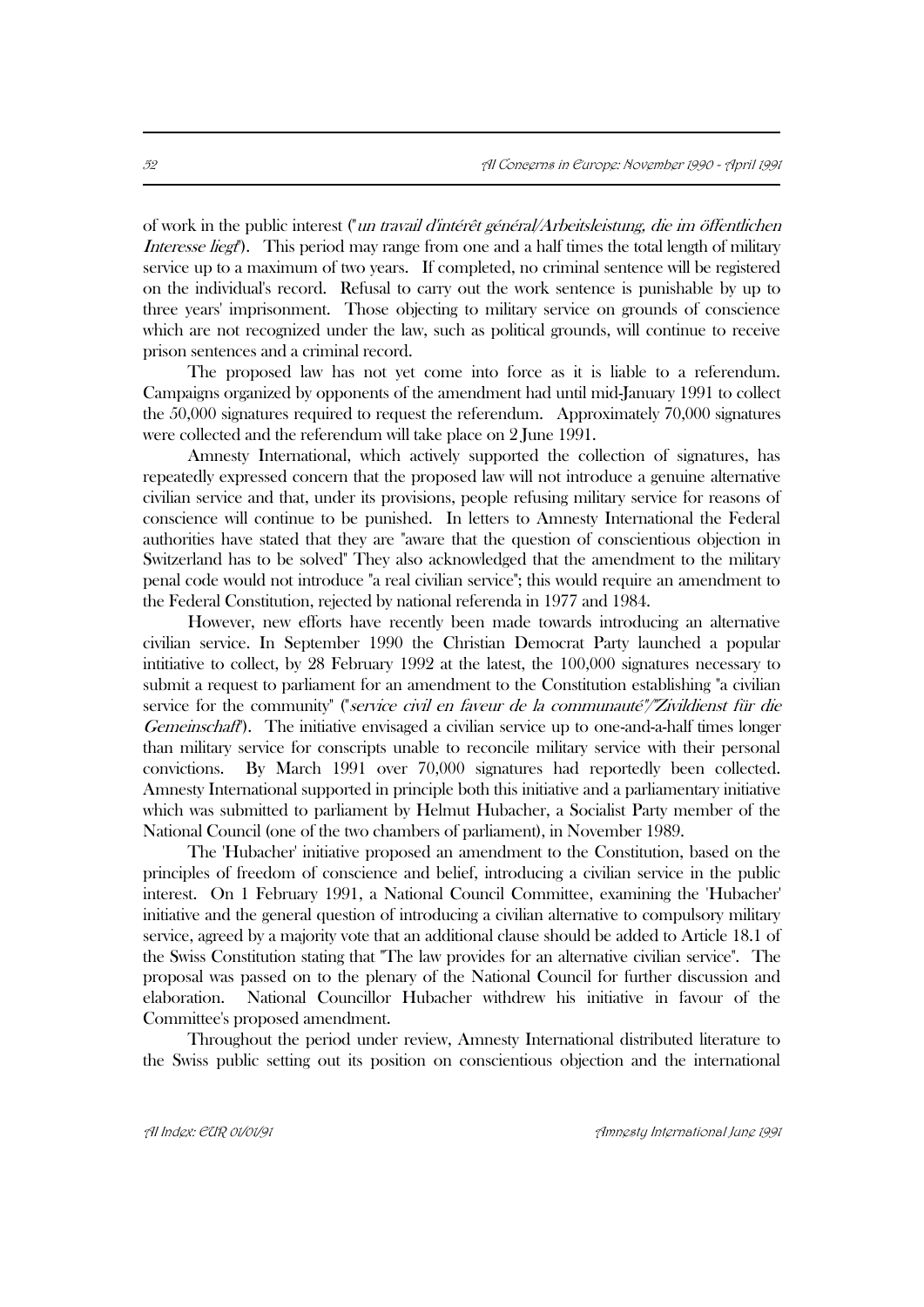standards on which this is based and explaining its opposition to the proposed amendment of the Military Penal Code.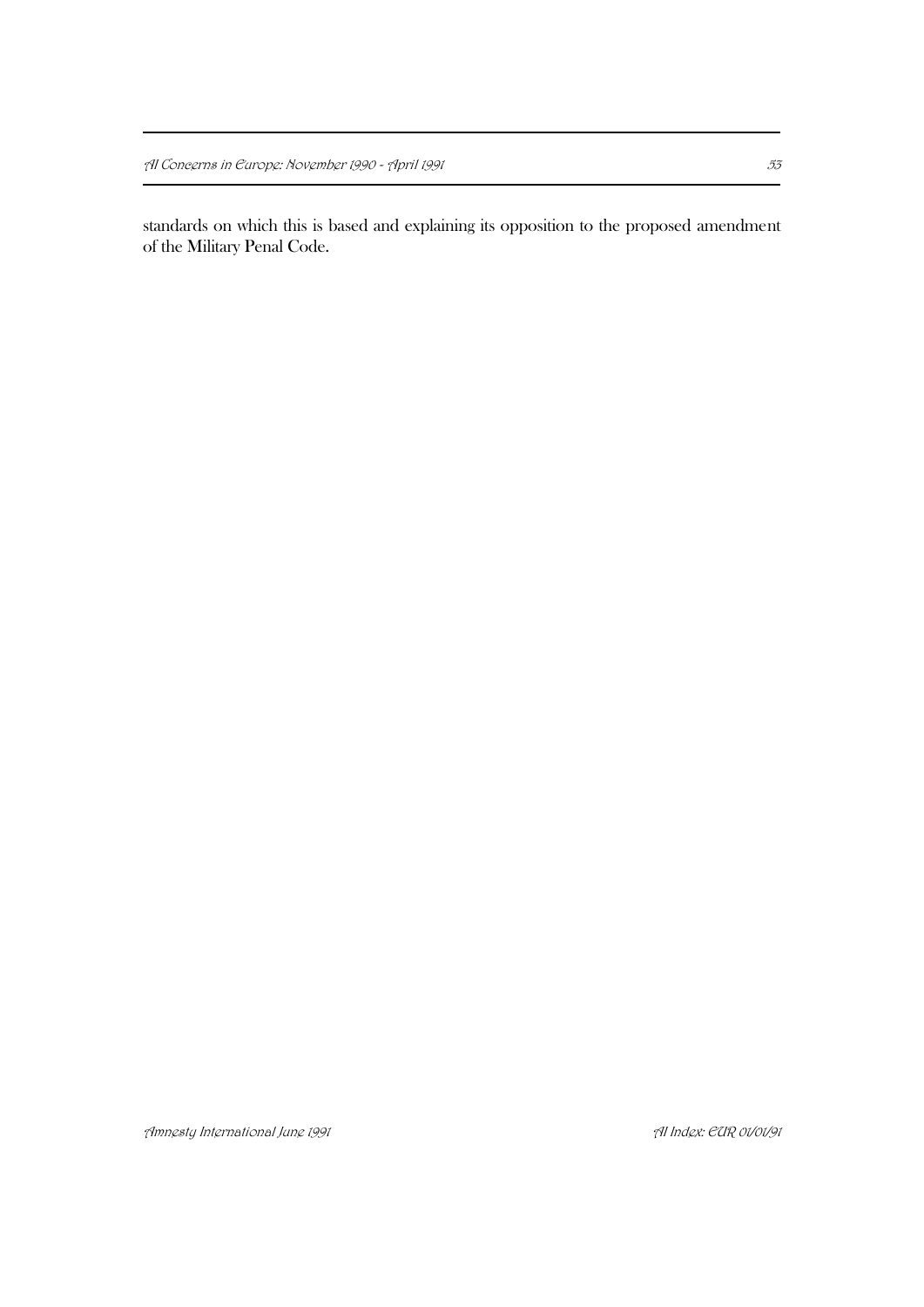# **UNITED KINGDOM**

### United Kingdom: human rights concerns -- Summary

In June 1991 Amnesty International published a 64-page document entitled United Kingdom: Human Rights Concerns (AI Index: EUR 45/04/91). Anyone wanting a copy of the full document should contact the International Secretariat. The following is a summary of the paper.

Amnesty International is concerned about a number of human rights issues in the United Kingdom, some of which have been the subject of lengthy correspondence between the organization and the government for many years. The issues include the ill-treatment of detainees, unfair trials, killings by security forces in disputed circumstances in Northern Ireland, and the detention of non-British nationals on national security grounds. The organization has examined its concerns in the light of international treaties ratified by the United Kingdom which require that governments effectively protect the right not to be ill-treated, the right to a fair trial, the right to life, and the right not to be arbitrarily detained, but which the organization believes are not being fully respected.

During the 1970s Amnesty International documented many cases of torture in Northern Ireland. In the 1980s the organization received many allegations from detainees in Northern Ireland that they had been ill-treated while in police custody. The record shows that existing procedures and safeguards are inadequate to prevent the ill-treatment of detainees. Many people who had made formal complaints expressed their disappointment to Amnesty International that they had not been informed why their complaint had not resulted in any action. There have been trials in which confessions have been excluded on the basis of allegations of ill-treatment; and civil proceedings in which former detainees have been awarded compensation for their treatment. Very few criminal or disciplinary proceedings have been initiated as a result of such cases against the officers involved. The organization also frequently received complaints about harassment and ill-treatment by police officers and soldiers of people who are stopped for questioning in the street.

Amnesty International has had long-standing concerns about fair trial issues in Great Britain and Northern Ireland. The organization's assessment of the fairness of criminal proceedings also covers aspects of pre-trial proceedings, to the extent that they may have prejudiced the fairness of the proceedings at trial. The absence of safeguards for the upholding of a detainee's rights in the pre-trial phase may lead to unfairness in the trial phase of criminal proceedings. The principal pre-trial safeguards should include detainees' rights to consult a lawyer of their choice and to have legal representation at hearings, safeguards against involuntary, unreliable and uncorroborated confessions being used as the basis for prosecution, effective safeguards against ill-treatment and punishments in law for breaches of such safeguards. The organization has been concerned about many cases in which detainees were denied legal advice and uncorroborated contested confessions were the basis for convictions. Another issue of concern was the deliberate withholding of crucial evidence from defence lawyers by the prosecution or police.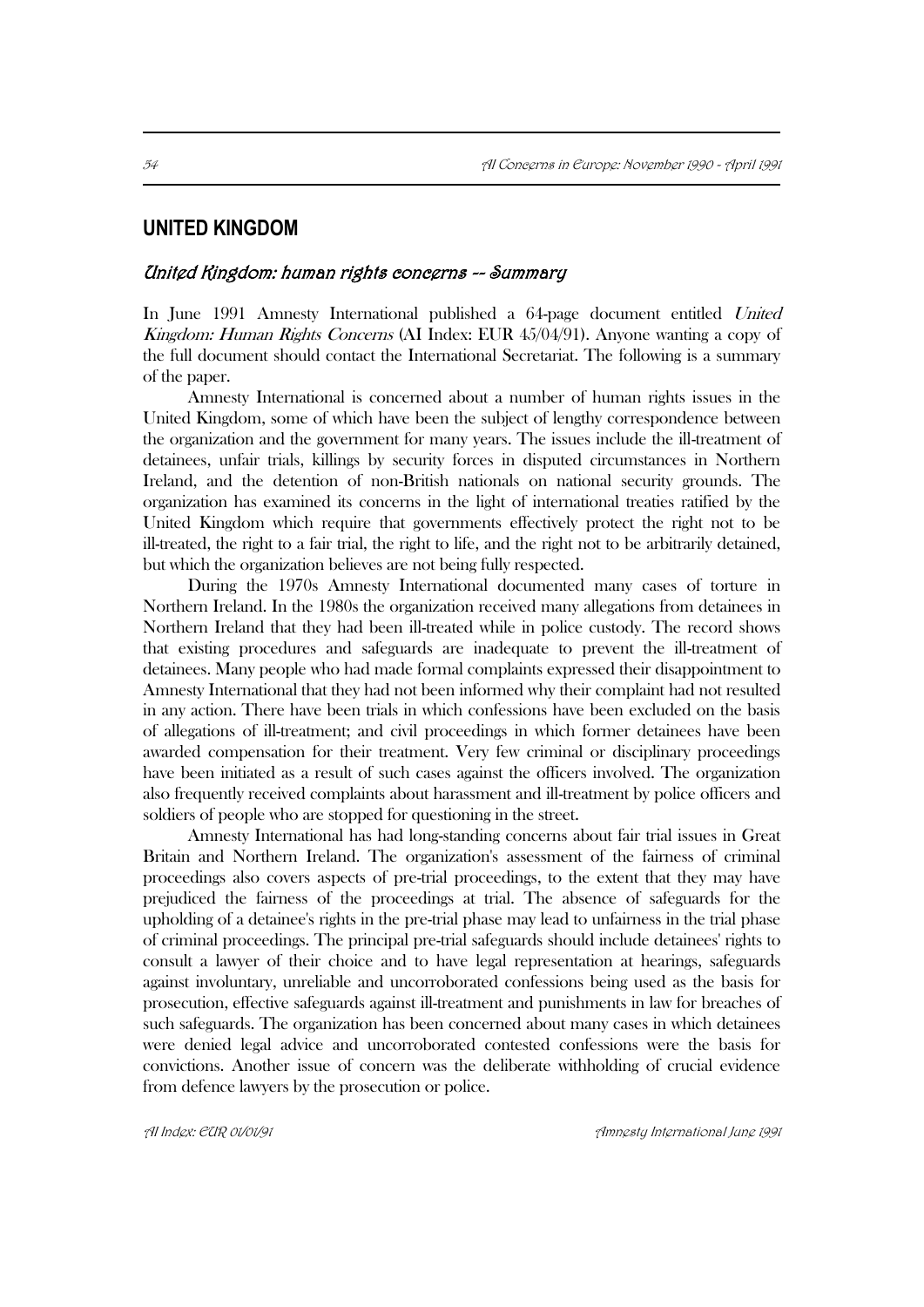For many years the organization has been calling for an independent judicial inquiry to investigate disputed killings by security forces in Northern Ireland because the organization believes that such an inquiry is vital to help prevent future unlawful killings and to ensure that all disputed killings by security forces are promptly investigated and publicly clarified. The inquiry should look into the legislation and regulations governing the use of lethal force, as well as into the procedures used to investigate disputed incidents.

During 1990 and 1991 many Arab nationals were detained on the grounds of national security. Such detainees were not given specific reasons for their arrest and detention, were denied a judicial hearing to test the reasons for their arrest and detention, and were not allowed legal representation at a hearing before a non-judicial advisory panel. The organization was concerned that many of them were arrested and detained because of their non-violent political views or activities and/or their nationality, and not because of being genuine security risks.

The report also outlines Amnesty International's concerns in relation to allegations of collusion between members of the security forces in Northern Ireland and armed opposition groups; the United Kingdom's derogation from international treaties; and the government's treatment of asylum seekers.

Underlying factors, common to the issues addressed, have concerned the organization. Serious allegations about police and army behaviour have not been promptly and impartially investigated; nor has the government provided a full clarification of the facts in the longer term – instead there have been internal inquiries and secret reports. Public confidence in government probity is tested by reliance on procedures that fail to elicit essential information regarding alleged abuse and to make it known to the public. A consequence is the frequent allegation that information is suppressed and that the unlawful actions of agents of the state have been deliberately concealed. The issues of concern are of such gravity as to seriously undermine confidence in human rights safeguards in the United Kingdom.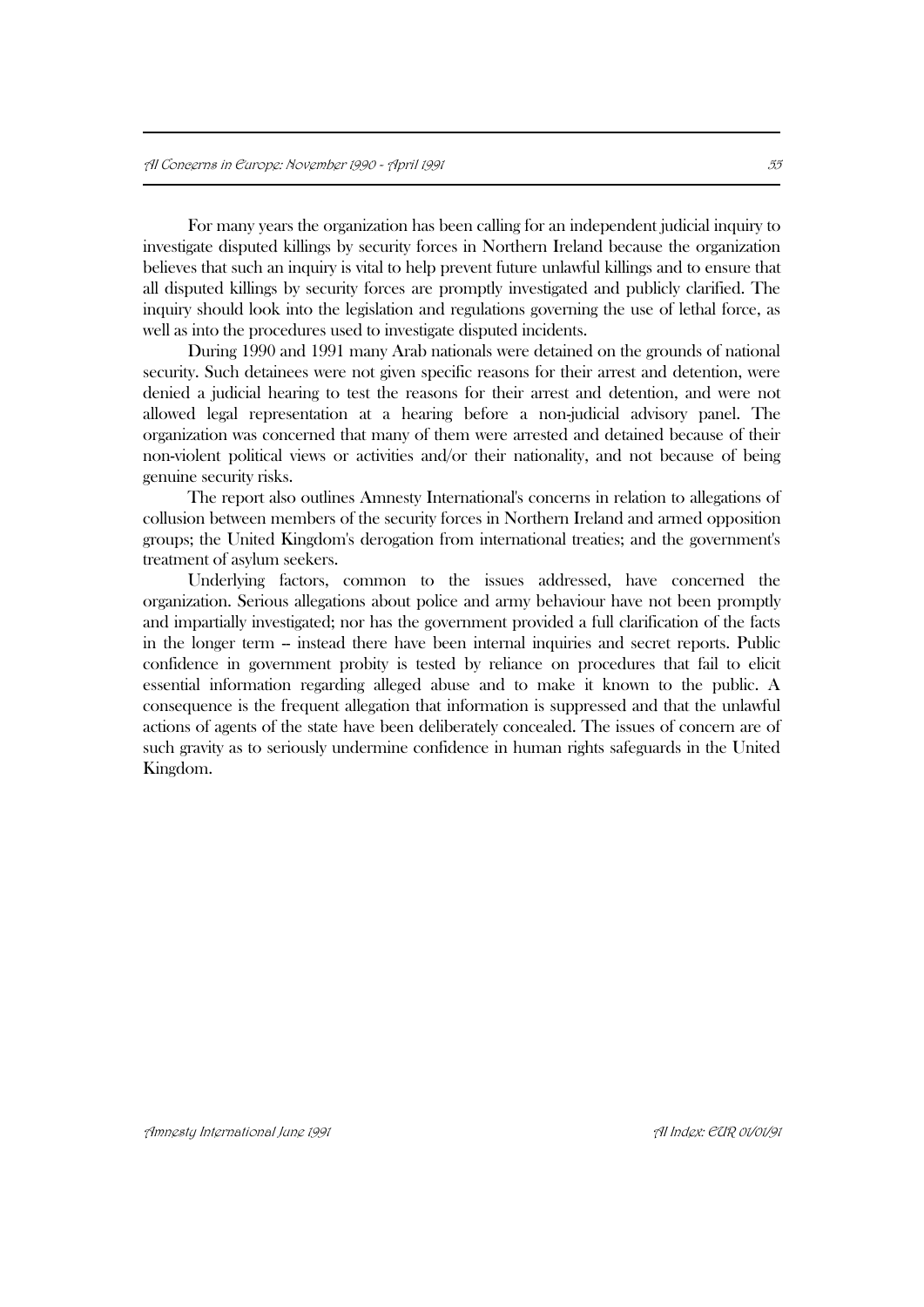# **USSR**

### Conscientious objection to military service

The USSR Constitution describes military service as "the honourable duty" of every Soviet male citizen, and conscription is obligatory for every able-bodied male between the ages of 18 and 27 years under Article 3 of the Law on Military Service. Refusal to perform military service is punishable by up to five years' imprisonment for "evading regular call-up to active military service" or by up to seven years (or death in wartime) for "evading military service by self-mutilation or other means". At the end of April 1991 Amnesty International was working on behalf of some 11 young men imprisoned as conscientious objectors, most of them Jehovah's Witnesses.

Some republics have introduced their own provisions for an alternative to military service, but these are not recognized by the central USSR authorities. On 14 February 1991, however, a spokesperson for the Ministry of Defence announced that the USSR parliament would soon consider a draft bill introducing a civilian alternative service for those unable to perform military service owing to their "religious or other convictions". Such service would have no connection to any of the various armed forces in the USSR, and would last for three years. At present the length of military service for those without a higher education is two years in the army, and three in the navy.

Amnesty International welcomes the moves towards providing conscientious objectors with a civilian alternative to military service, and continues to urge that it be non-punitive and that there is a fair procedure in law for applying it. Throughout the period under review Amnesty International repeatedly called on the authorities in the USSR to release all those imprisoned or performing compulsory labour for refusing their call-up papers on conscientious grounds. One of these cases is described below.

#### Nikolay Isaaskovich Shust

Nikolay Shust, a Jehovah's Witness from the Belorussian Soviet Socialist Republic (SSR), was sentenced to two years' imprisonment on 24 October 1990 by a court in Mozyr. He was convicted of "evading regular call-up to active military service" under Article 77 of the Belorussian Criminal Code.

Nikolay Shust has previously served a 20-month sentence for refusing his call-up papers. Each time his refusal has been because his religious beliefs forbid him to bear arms or swear an oath of military allegiance. As Soviet law offers no civilian alternative to military service, Amnesty International has adopted him as a prisoner of conscience.

Nikolay Shust's sentence was initially deferred for a medical report, but he is now reported to be serving his term in a corrective labour colony in Mogilyov, Belorussia. His brother Vasily completed a three-year sentence for refusing his call-up papers, his second term, in August 1990.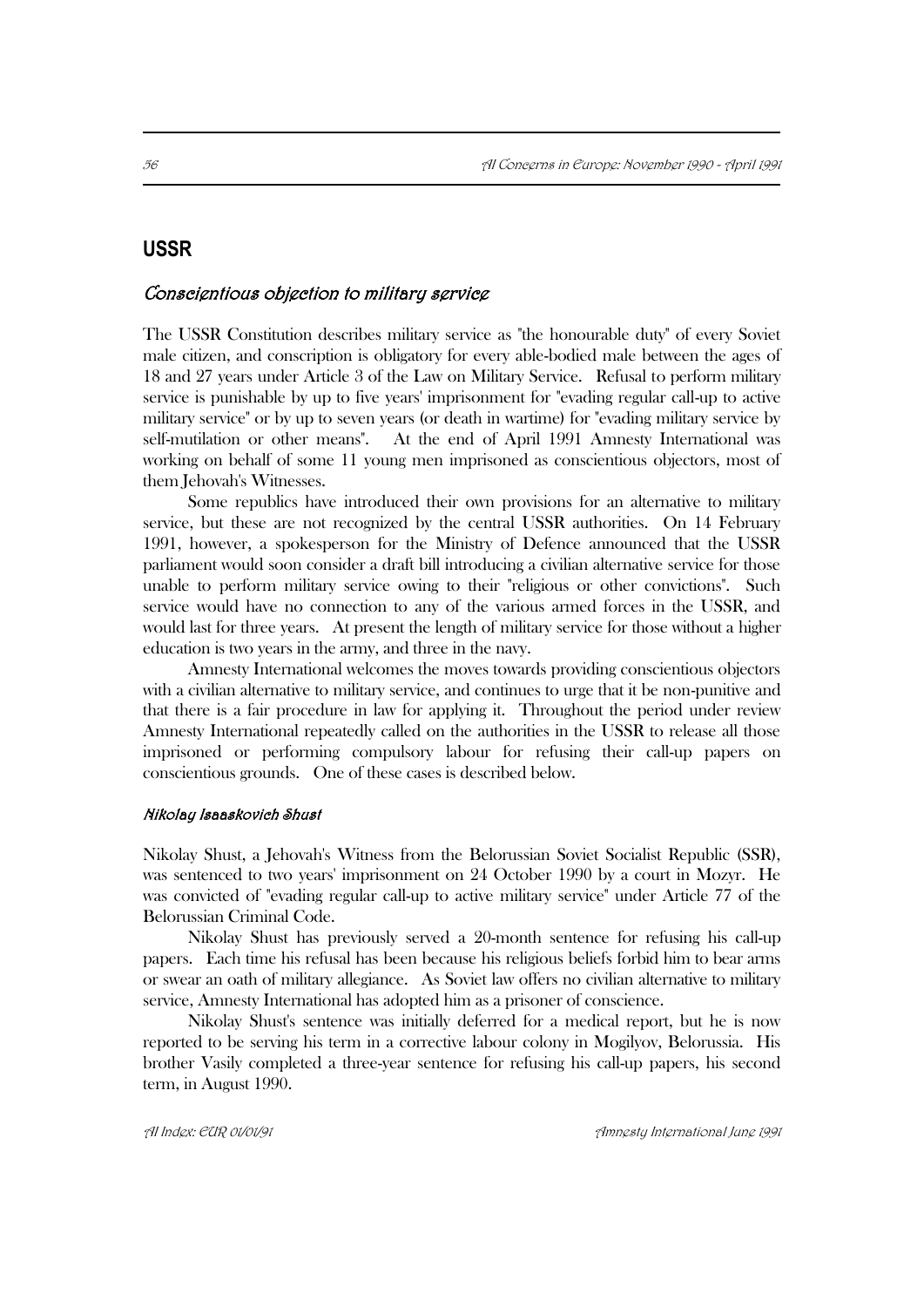### Alleged political abuse of psychiatry

Two people were reported to have been forcibly confined in psychiatric hospitals on political grounds during the period under review, despite appeal provisions introduced in 1988 ostensibly to reduce the risk of such wrongful confinement. Both were confined under administrative procedures and released shortly afterwards. One, *Olga Yanchenko*, is an activist in the Ukrainian Republican Party. She was hospitalized on 17 December 1990 in Sumy in the Ukrainian SSR after attending a political meeting. Information on the other, Kurbanberda Karabalakov, came in an article in the Soviet weekly Moscow News dated 18 November 1990. This alleged that he had been forcibly confined in Ashkhabad, the capital of the Turkmenian SSR after trying to organize a local party in support of Democratic Platform, a grouping of reformist members of the Communist Party of the Soviet Union.

Amnesty International also sought further information on a number of people believed still to be confined after lengthy periods, allegedly for political rather than medical reasons. Amnesty International sought to corroborate unofficial reports that the confinements were solely to punish the peaceful exercise of human rights, and approached the Soviet authorities in order to clarify the background to the committals. It also tried to establish if there was any evidence to suggest that these people were physically dangerous at the time of their confinement, or if they had previously shown signs of being physically violent or mentally disturbed. Under Soviet law individuals may be placed in psychiatric hospitals against their will only if they are shown to be both mentally ill and an evident danger to themselves or to others. Two of the cases Amnesty International is investigating are described below.

#### Balazhon Boyev

The sparse information on the case of Balazhon Boyev comes from an anonymous source who believes he is confined against his will for an indefinite period in a psychiatric hospital solely because of his peaceful religious activity.

Balazhon Boyev is a Moslem and was born in 1935 in the Tadzhik SSR. The circumstances and date of his confinement are not known, although it took place no later than 1989 and probably several years earlier than that. He is currently held in department four of institution UYA-64, a maximum-security psychiatric hospital in Tashkent, the capital of Uzbekistan. On 8 December 1989 a medical commission reviewed his case and decided not to recommend that the confinement order be lifted.

Amnesty International knows of a number of cases in which religious believers have been forcibly confined to psychiatric hospitals, and their beliefs officially interpreted as a symptom of mental illness. Baptist Anna Chertkova, for example, was arrested in 1973 and spent 13 years in the same Tashkent hospital as Balazhon Boyev after allegedly criticizing the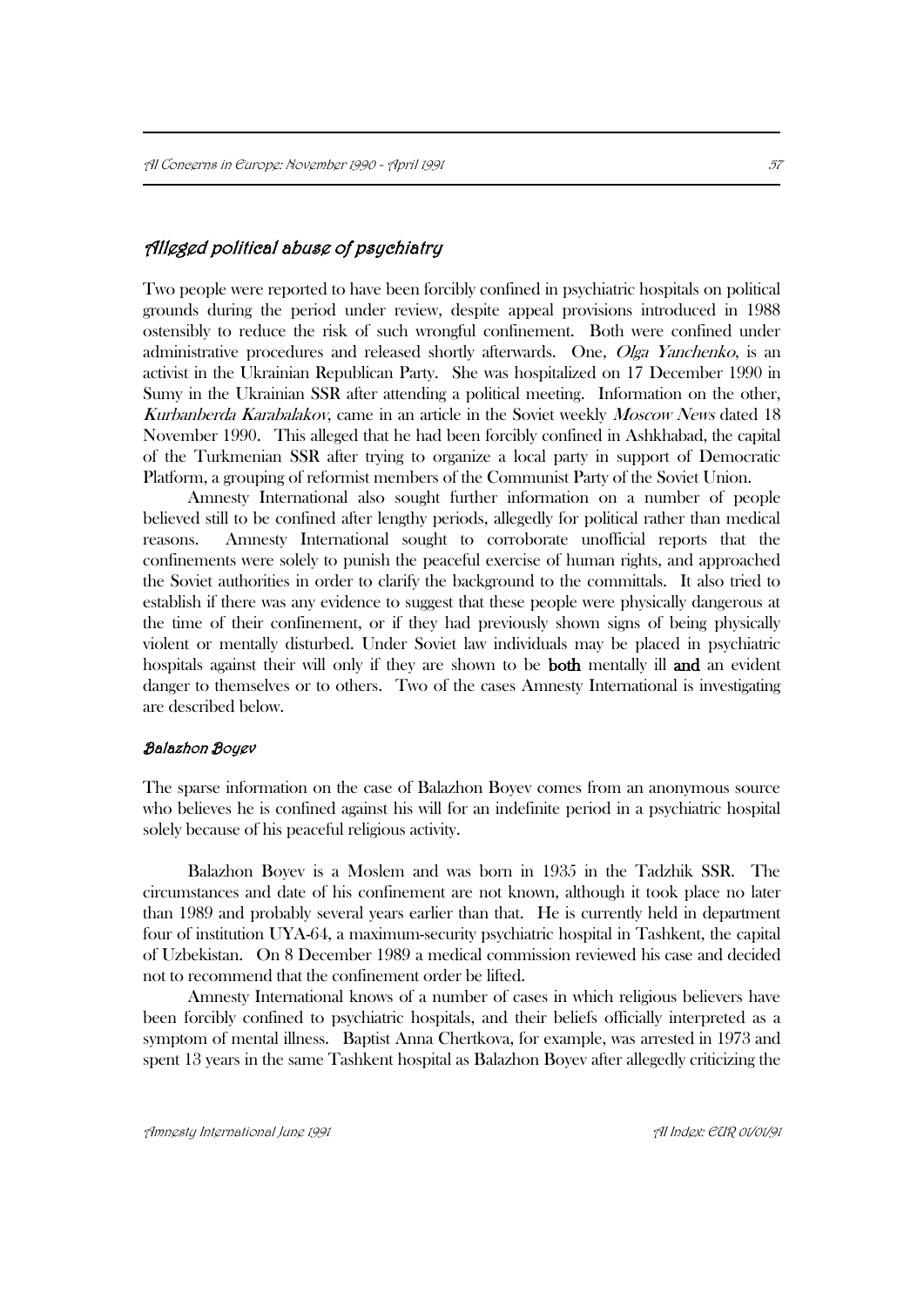Soviet government. She was reportedly refused discharge by medical commissions meeting to review her case because she would not renounce her religious beliefs.

If it is clear that Balazhon Boyev is confined solely for the peaceful exercise of his right to freedom of religion, Amnesty International will adopt him as a prisoner of conscience.

#### Sergey Vorotnikov

Sergey Vorotnikov was arrested in September 1987 for attempting illegally to leave the USSR by crossing the border with Romania. After his arrest he was diagnosed as schizophrenic and ruled non-accountable. He was confined initially to a maximum-security psychiatric hospital in Dnepropetrovsk, but has now been moved to an ordinary psychiatric hospital in Rostov Region, Ukrainian SSR.

Amnesty International knows of numerous cases in which Soviet would-be emigrants have been forcibly confined to psychiatric hospitals, often after other punishments have failed to deter them. In several documented cases, the individuals' very desire to emigrate has been officially interpreted as a symptom of mental illness. Commonly, when Soviet citizens have attempted to flee the border in groups, all or several of them have been collectively ruled non-accountable.

If it is clear that Sergey Vorotnikov tried to leave the USSR on grounds of conscience, and if he is confined solely for his attempts to do so, Amnesty International will adopt him as a prisoner of conscience.

#### Other suspected prisoners of conscience

In the period under review Amnesty International groups also sought further information on a number of other people the organization believed may have been imprisoned in connection with their conscientiously-held beliefs. Two such cases are outlined below.

#### Vladimir Kaptel

The authorities have relaxed their policy on leaving and entering the USSR since 1987, and arrests of would-be emigrants have decreased greatly. A draft law, said to guarantee Soviet citizens the right to leave and enter their own country as set down in Article 12 of the International Covenant on Civil and Political Rights, is scheduled to come before the Soviet parliament soon. Long-term prisoner of conscience Bohdan Klymchak, arrested in 1978 after crossing the Soviet-Iranian border, was released early from a 20-year sentence of imprisonment and exile in November 1990. However Amnesty International was concerned that at least one person may have been imprisoned in the period under review in connection with his desire to emigrate.

He is Vladimir Mikhaylovich Kaptel, who was arrested in September 1990 while trying to cross the Soviet-Hungarian border and sentenced to one years' imprisonment by a court in Beregovo, Ukrainian SSR on 30 January 1991. He was charged with "illegal exit abroad".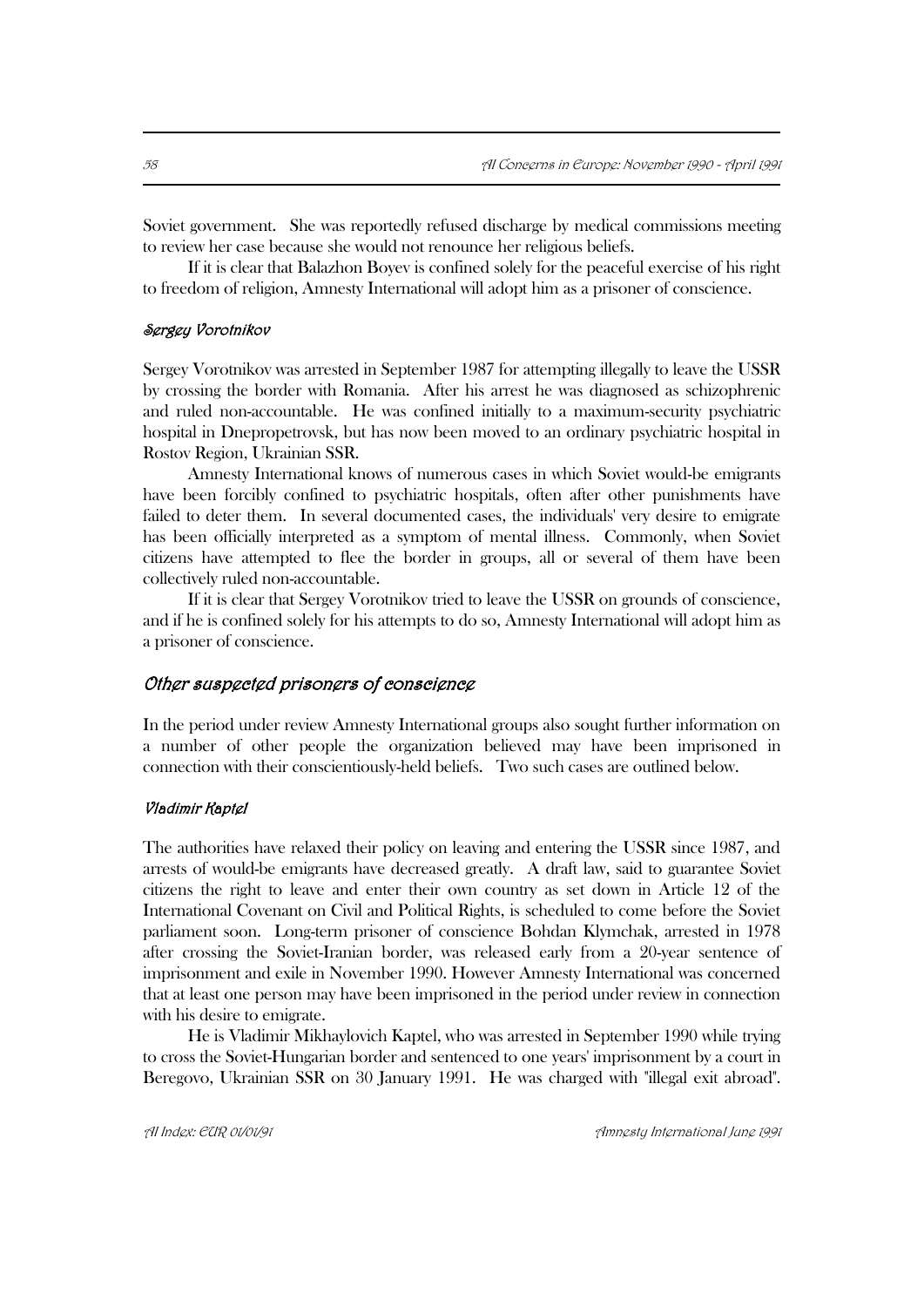Vladimir Kaptel had reportedly been trying for a long time to emigrate to the United States of America, and had received permission to enter that country, but the Soviet authorities are said to have hindered his emigration.

#### Stepan Khmara

Stepan Khmara, a member of the Ukrainian parliament, was arrested on 17 November 1990 and charged with "exceeding of authority or official powers" after an incident involving an altercation with a police officer in Kiev, the Ukrainian capital, earlier that month. In a letter addressed to Amnesty International from prison, Stepan Khmara claims that he was the victim of a deliberate provocation.

His arrest came at a time when the opposition block in parliament, which occupies about a third of the seats and to which Stepan Khmara belongs, was coming into increasing conflict with the controlling Communist Party majority over the issue of independence. In the month before his arrest Stepan Khmara had supported student protests which forced the resignation of the prime minister. In November the official newspaper Izvestiya reported that the Ukrainian procurator was seeking to bring charges against 21 parliamentarians for allegedly slandering him.

Amnesty International is concerned that the charge against Stepan Khmara, a former prisoner of conscience and outspoken critic of the Communist Party, may have been brought as a result of his peaceful exercise of the right to freedom of expression. The organization is therefore seeking further information from the Soviet authorities and an observer was delegated to attend the trial, which was first set for 29 April. The trial was subsequently postponed, however, until the middle of May.

### Administrative detention

On 25 March 1991 Radio Moscow reported that in 1990 in the Russian Republic (RSFSR) 350 organizers or active participants in unsanctioned meetings and demonstrations had proceedings instituted against them under the administrative procedure, and in the period under review the authorities continued to make wide use of administrative measures against those who took part in such gatherings. Scores of people in various parts of the USSR were put into "preventive detention" or under "administrative arrest", sometimes repeatedly. "Preventive detention" can be imposed by the militia or riot troops, without the sanction of a court or procurator, for up to three hours. In areas where a curfew is in force it can last for up to 30 days. "Administrative arrest" of up to 15 days can be imposed by a single judge without right of appeal.

In many instances organizers had decided to go ahead with the planned demonstrations, although they had been denied official permission, because they believed the authorities' refusal to sanction the gathering had been politically motivated. Amnesty International is concerned that those detained may have been imprisoned in connection with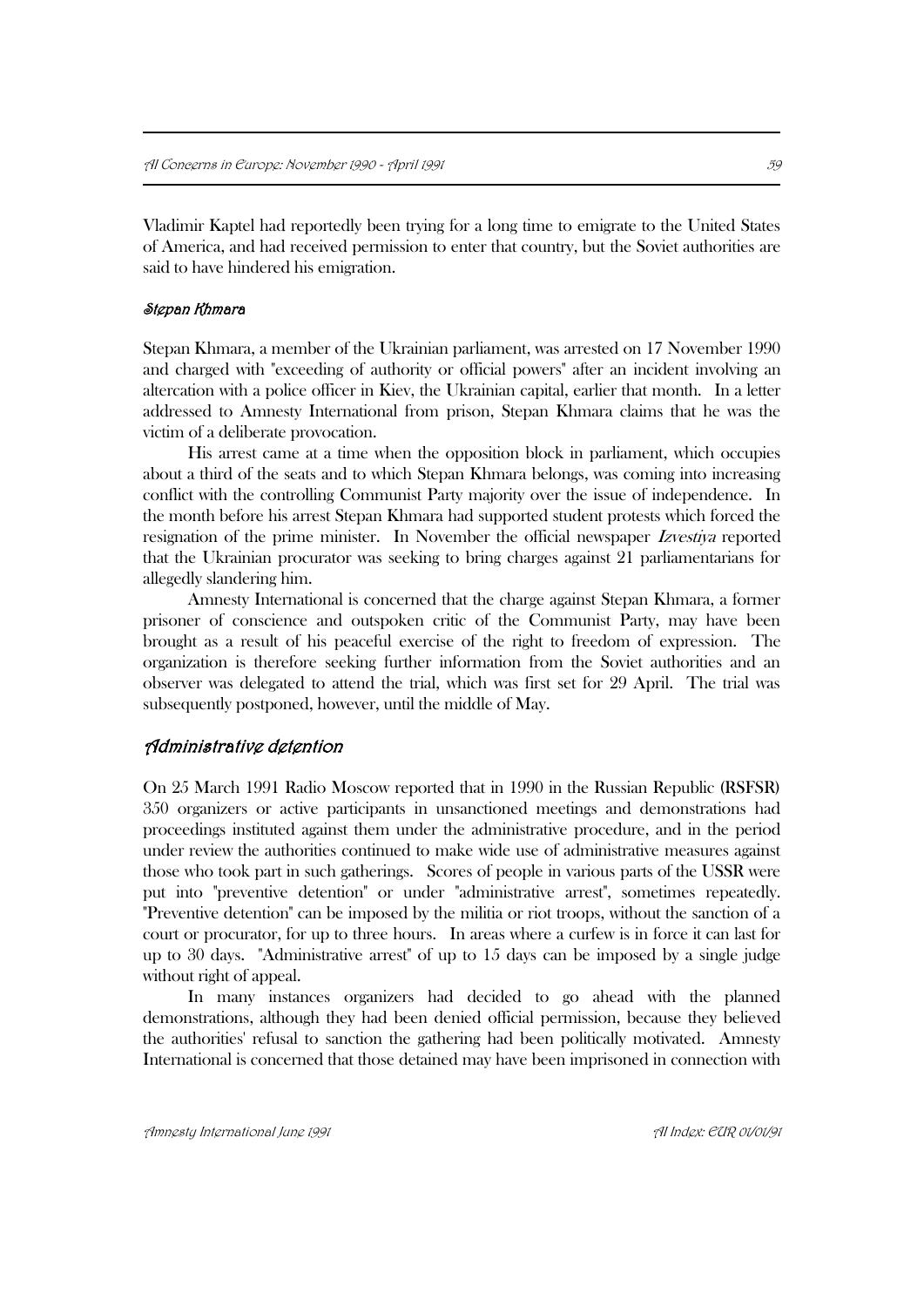the non-violent exercise of their rights to freedom of expression and association, rather than as a result of public order considerations.

a. On 18 December 1990 in Alma-Ata, capital of the Kazakh SSR, members of the Party of National Independence, "Alash", held an unsanctioned meeting in Republic Square. The gathering was to commemorate the events of December 1986, when there were widespread disorders after the head of the Kazakh Communist Party was replaced by an ethnic Russian. In the evening of that day party leaders Saltanat Yermekov, Rashid Nutushev and Bulatbek Akhmetaliyev were detained at the "Alash" headquarters. Later another 30 party members were detained, and all detainees were placed under administrative arrest. On 21 December 1990 "Alash" party members held a demonstration to demand the release of those arrested, and around 30 participants in this meeting were also detained.

b. On 25 December 1990 seven people were detained outside a court in Tver, Russian Republic, where they had been standing with placards in defence of Tamara Tselikova who was standing trial under Article 1 part 1 of the Law on the Defence of the Honour and Dignity of the President of the USSR, for posting up leaflets saying "Gorbachov, whose hands are stained with the blood of Baku and Tbilisi, is as much a fascist criminal as Lenin, Stalin and Khrushchev". On 27 December 20 demonstrators were detained outside the court by members of a special purpose police unit (OMON), and some allege they were beaten. Four people - A. Biryukov, I. Linsky, I. Skurlatov and I. Strukov -were placed under administrative arrest for seven days and the remainder were fined. On 15 January 1991 Igor Mangaziyev was detained outside the courtroom by OMON members and sentenced to 15 days administrative arrest. S. Kotov, a member of Ms Tselikova's defence team who had tried to intervene, was also detained and alleges that he was beaten. He was put under administrative arrest for 10 days in the evening of 15 January but released eight hours later as a result of a protest by the Procurator of the Russian Republic.

c. On 16 February 1991 Yevhen Chernyshov, deputy-chairman of the Ukrainian National-Democratic Party, was detained in Kiev, capital of the Ukrainian SSR. On 18 February 1991 he appeared before Lenin district court in Kiev, accused of organizing an unsanctioned rally on 9 February. Some 4,000 people are said to have gathered on that day to protest at recent arrests in the Ukraine which they believed to be politically motivated. Yevhen Chernyshov was sentenced to nine days' administrative arrest, and declared a hunger-strike in protest. Another participant in the rally, Viktor Furmanov, had earlier been sentenced to eight days' imprisonment.

### Allegations of ill-treatment in detention

In the period under review Amnesty International continued to receive reports that political prisoners had been beaten while in short-term or pre-trial detention. Three of these are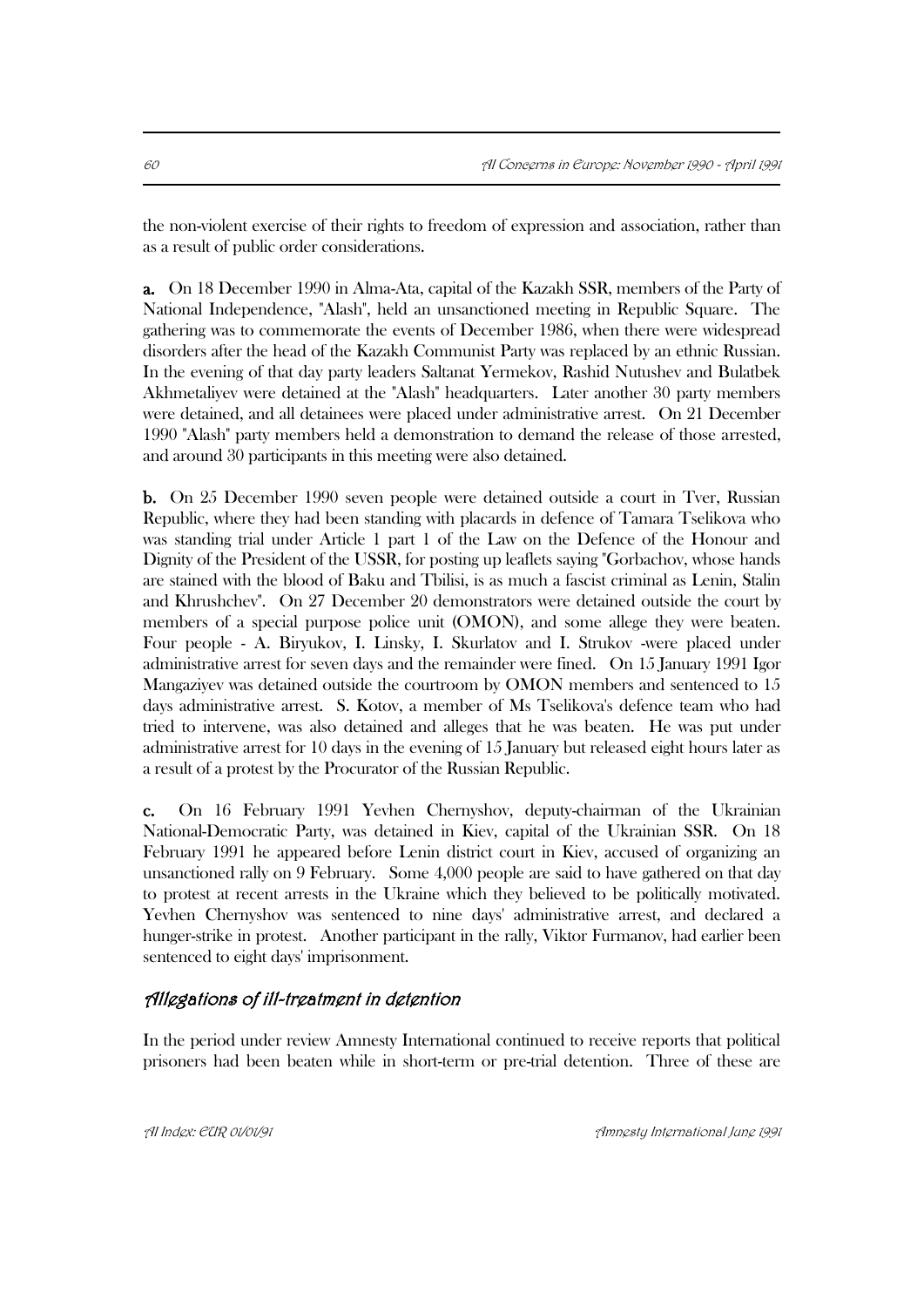given below. Amnesty International has urged the Soviet authorities to conduct full and impartial investigations into allegations of ill-treatment, and to make the findings public.

a. On 4 November 1990 two ethnic Armenians, Hzmavon Safaryan and Gamlet Bagiryan, are said to have been ill-treated by Soviet Interior Ministry soldiers in Stepanakert, the capital of the disputed region of Nagorno-Karabakh. They were allegedly forced into military vehicles where they were beaten: both suffered concussion and Gamlet Bagiryan was later taken to hospital unconscious. His eyes are reported to have been damaged to the extent that his sight is at risk.

b. Six Lithuanians were allegedly ill-treated after being detained by Soviet troops in the Lithuanian capital of Vilnius on the night of 24 to 25 January 1991, after an incident involving a government car and an army convoy. Three foreign journalists who arrived to report on the detentions were also held, and taken to the city's military garrison. The journalists report that they saw soldiers punching, kicking and slapping the Lithuanian detainees, and that they continued to hear sounds of shouting and heavy blows from the next room after they were separated from the Lithuanians after half an hour. According to Lithuanian sources the six detainees - named as Sauli Skiudulas, Rimantas Aukstuolis, Saulius Steponavicius, Robertas Vaitkevicius, Gintaras Macinas and Zigmas Slusny, were released on 27 January and five were hospitalized. One of these is said to have suffered a fractured skull.

c. Five Latvian volunteer guards, named as Aigars Teteris, Agris Kreismanis, Gatis Jurkans, Kaspars Grinbergs and Haralds Steinbergs, were reportedly ill-treated after being detained in Riga, Latvia, by an OMON unit on 20 February 1991. Speaking with a lawyer the following day, the men alleged that they had been beaten while being detained, and again while in OMON custody in an attempt to force them to confess to acts of terrorism. Bruises were said to be visible on their bodies.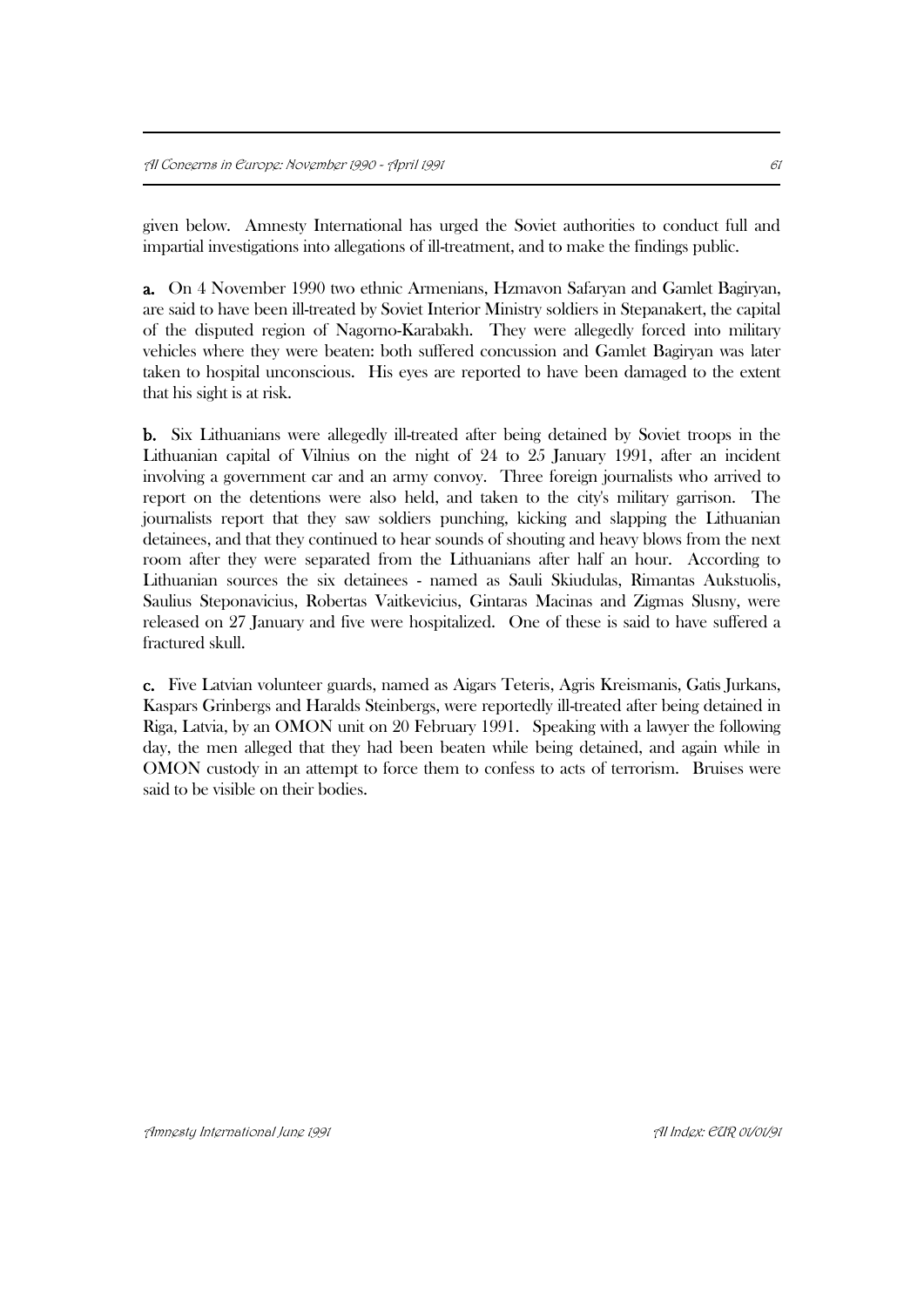### Deaths of unarmed demonstrators

#### Thirteen dead in Lithuania

Amnesty International was concerned at reports that 13 peaceful, unarmed demonstrators were killed by Soviet troops in the Lithuanian capital of Vilnius in January.

Lithuanian sources estimated that several thousand people had gathered outside the city's television centre in the evening of 13 January 1991 to prevent Soviet troops taking over the building. Eye-witnesses say the demonstrators offered only passive resistance when tanks and soldiers used tear gas and live ammunition to disperse them. The Lithuanian authorities list 14 people dead, including one Soviet soldier, and over 160 injured as a result of the operation. Of the dead, one is said to have died from injuries inflicted by explosives and three others were crushed by armoured vehicles. The remaining demonstrators and the soldier died of gunshot wounds. According to the USSR Minister of Interior Affairs, members of the crowd fired on the soldiers first.

On 22 January 1991 Soviet President Mikhail Gorbachov announced that there would be an investigation into these and other recent deaths in the Baltic republics: six people died of gunshot wounds in Latvia after incidents involving troops on 16 and 20 January.

Amnesty International wrote to President Gorbachov expressing the organization's grave concern over the deaths outside the television tower in Vilnius, and urging a comprehensive and impartial investigation with the findings made public. It requested a copy of the these findings, and also of any findings resulting from investigations into the other deaths. It also urged the Soviet authorities to ensure that law enforcement officials are aware of, and conform to, international standards regarding the use of force.

### The death penalty

On 16 January 1991 the Soviet authorities announced death penalty statistics for the first time since 1934. Figures on its use from 1985 to 1989 were announced by the Minister of Justice at a news conference on 16 January 1991. These show a progressive drop from 770 death sentences in 1985, of which 20 were commuted, to 271 death sentences in 1988 with 72 commutations. The 1989 figures indicate a reversal of this trend with 276 death sentences passed and a sharp reduction in commutations to 23. The 1990 figures, provided more recently by the Ministry of Justice, report a dramatic increase to 447 death sentences, mostly for murder under aggravated circumstances. Another official source reports that 190 executions took place last year.

At the press conference the USSR Minister of Justice also announced that the final draft of the Fundamentals of Criminal Legislation of the USSR retains the death penalty for four categories of crime: treason, terrorism, sabotage and premeditated murder under aggravating circumstances. At present 18 peacetime offences are punishable by death, including some that do not involve violence. Some republics have already made changes to their criminal codes while the death penalty is still under discussion by the central authorities.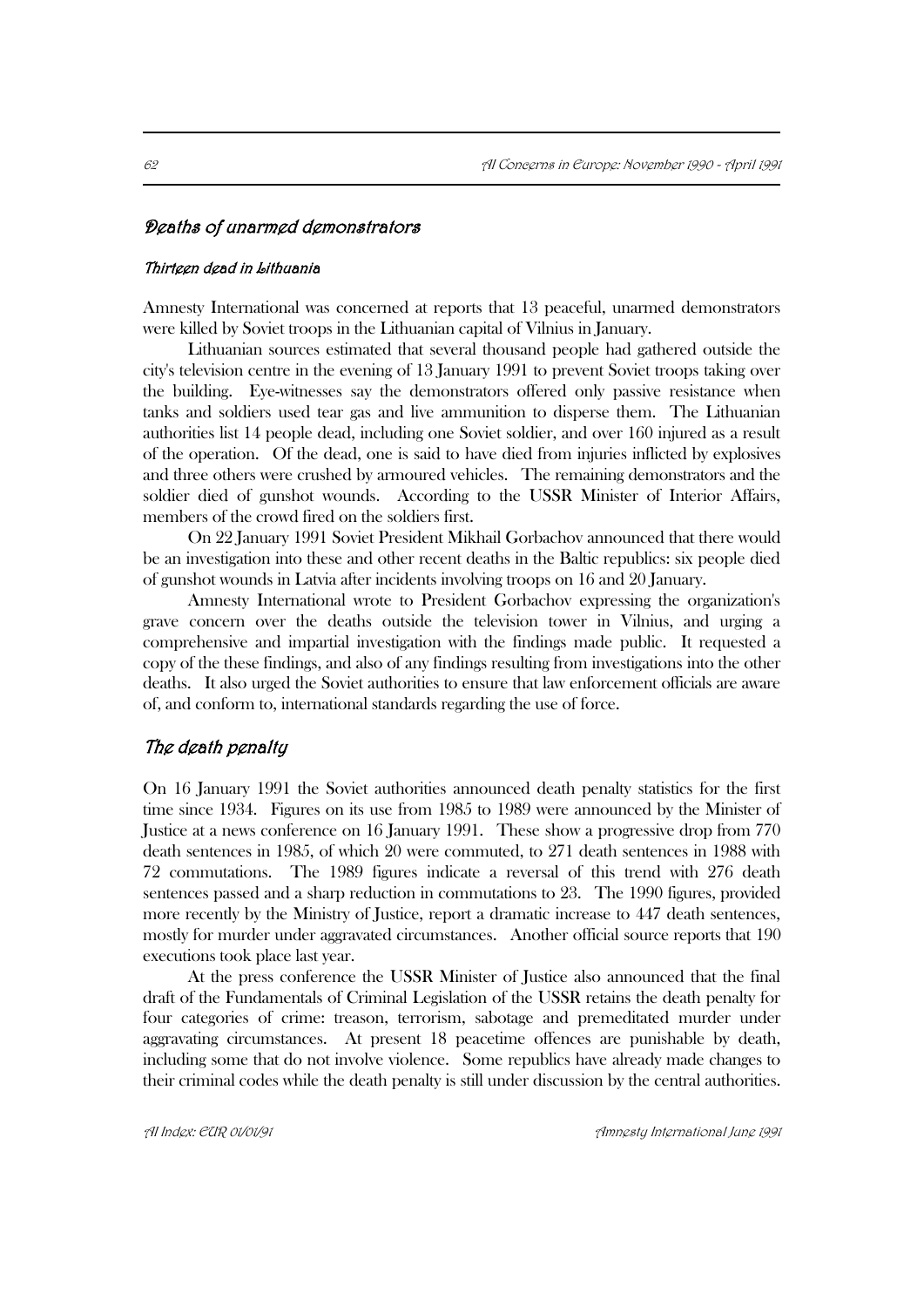On 3 January 1991 the Soviet newspaper Izvestiya, for example, reported that the Uzbek SSR had introduced legal changes under which rape committed during mass disorders may now be punishable by the death penalty. In a different trend, on 21 March 1991 the official Soviet news agency TASS reported that the Georgian Republic had abolished the death penalty for certain economic offences, and commuted all pending death sentences for these crimes.

Amnesty International is opposed to the death penalty in all cases without reservation on the grounds that it is a violation of the right to life and the right not to be subjected to cruel, inhuman or degrading treatment or punishment as proclaimed in the Universal Declaration of Human Rights. In each individual case of which it learns the organization appeals for the death sentence to be commuted. Twenty six such appeals were issued between November 1990 and April 1991 on death sentences that came to light from official and unofficial sources.

Among the commutations learned of was that granted to 24-year-old Andrey Zapevalov on 30 April 1991. He had been sentenced to death without right of appeal by a court in the Russian Republic (RSFSR) on 20 November 1989 after what Amnesty International believes was an unfair trial. Before he was convicted Soviet press and television published at least 16 reports on his case, treating him as guilty as charged and quoting numerous members of the public who wanted him executed. Most witnesses at the trial reportedly admitted that they had followed the case in the media. The death sentence was passed by the judge after the prosecution had recommended a sentence of 15 years' imprisonment. In violation of Article 314 of the Russian Code of Criminal Procedure, the official verdict did not explain why the death penalty was imposed, nor enumerate the mitigating factors in the case.

During the period under review Amnesty International also wrote to the heads of all the union republics in the USSR, pointing out the continuing worldwide trend towards abolition and urging a moratorium on death sentences and executions pending a review of the use of the death penalty.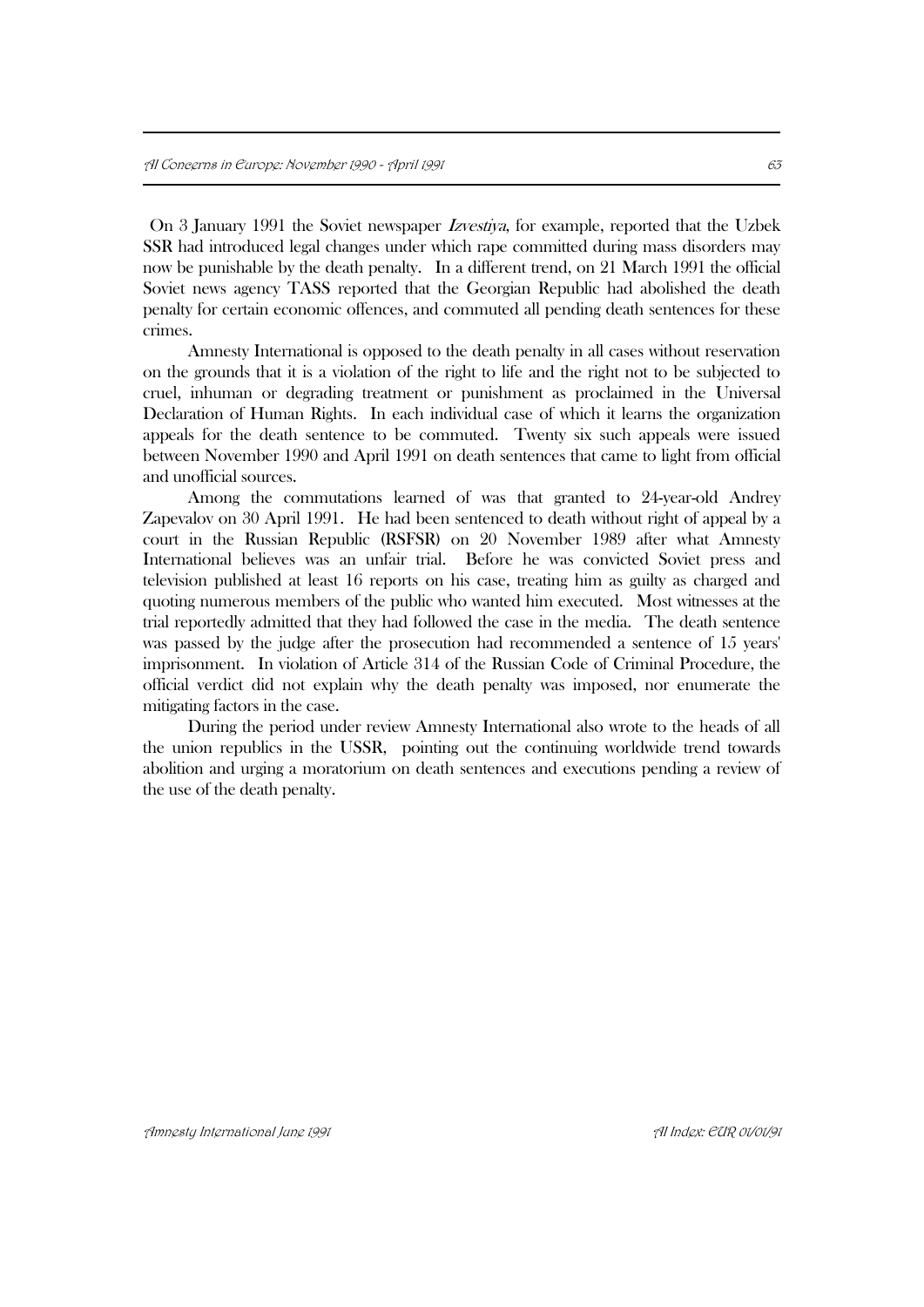# **YUGOSLAVIA**

### Releases

A paper summarizing Amnesty International's current concerns in Yugoslavia was issued in early March (AI Index: EUR 48/01/91).

Information obtained by Amnesty International after the document was published included the names of prisoners granted a pardon last 29 November, on the occasion of Republic Day. Of the remaining 30 political prisoners who had been adopted as prisoners of conscience by Amnesty International, or whose cases were being investigated, eleven were released. Among them was Bujar Bajraktari, a student aged 24 who, on the basis of earlier information, was believed to be still in prison in late December. Seven others, it appears from recent information, had probably already been set free before 29 November.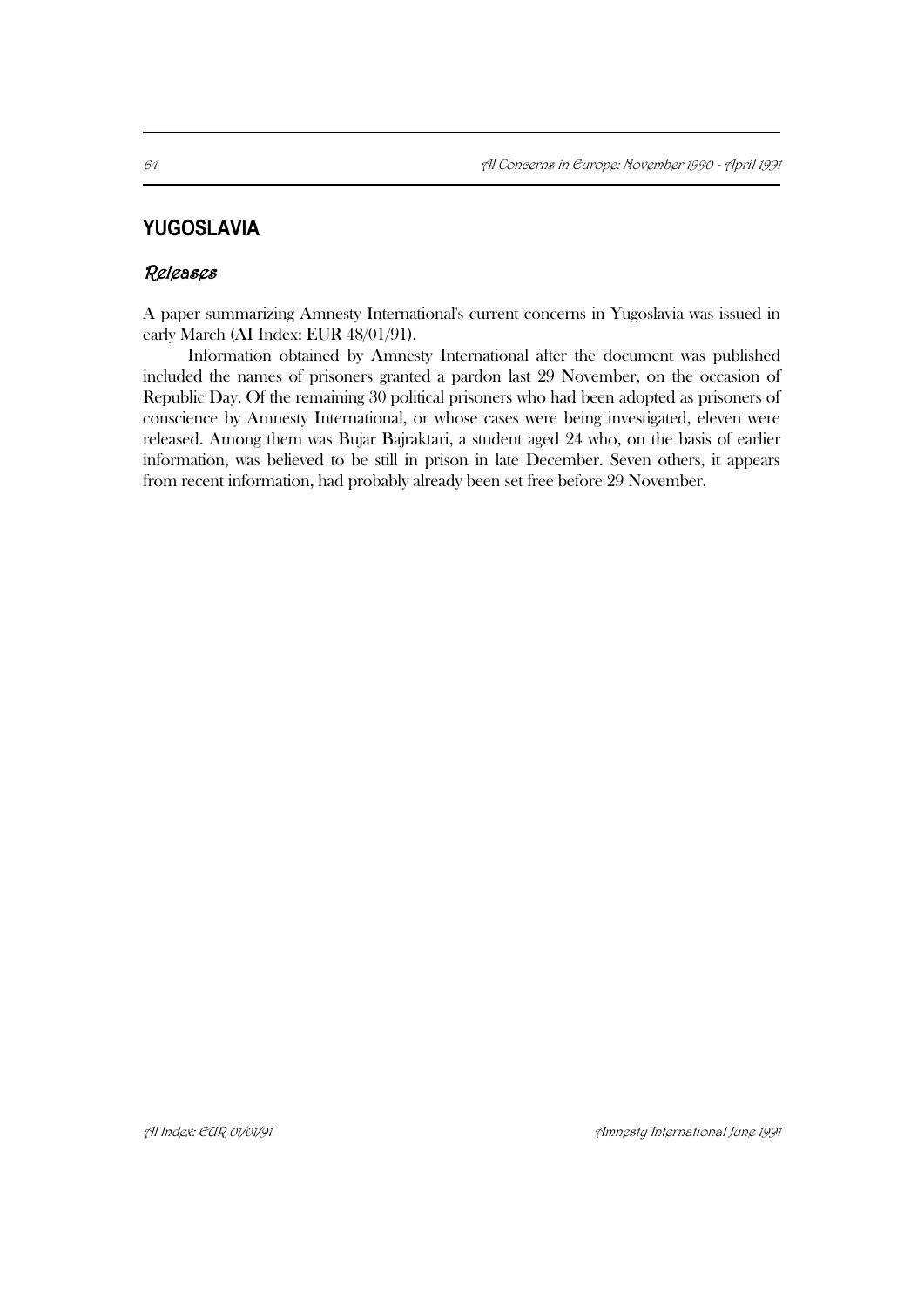# **RATIFICATIONS**

States which have ratified or acceded to a convention are party to the treaty and are bound to observe its provisions. States which have signed but not yet ratified have expressed their intention to become a party at some future date; meanwhile they are obliged to refrain from acts which would defeat the object and purpose of the treaty.

# **Czechoslovakia**

On 21 February Czechoslovakia became a member of the Council of Europe and signed the European Convention on Human Rights. On 12 March Czechoslovakia acceded to the First Optional Protocol of the International Covenant on Civil and Political Rights.

# Finland

On 4 April 1991 Finland ratified the Second Optional Protocol to the International Covenant on Civil and Political Rights, aiming at the abolition of the death penalty, adopted by the General Assembly of the United Nations on 15 December 1989.

# **Hungary**

On 6 November 1990 Hungary became a member of the Council of Europe and signed the European Convention on Human Rights.

# Iceland

On 2 April 1991 Iceland ratified the Second Optional Protocol to the International Covenant on Civil and Political Rights.

# Netherlands

On 26 March 1991 the Netherlands ratified the Second Optional Protocol to the International Covenant on Civil and Political Rights.

### Romania

On 18 December 1990 Romania acceded to the United Nations Convention against Torture and Other Cruel, Inhuman or Degrading Treatment or Punishment. On 27 February Romania ratified the Second Optional Protocol to the International Covenant on Civil and Political Rights.

### Spain

Amnesty International June 1991 AI Index: EUR 01/01/91